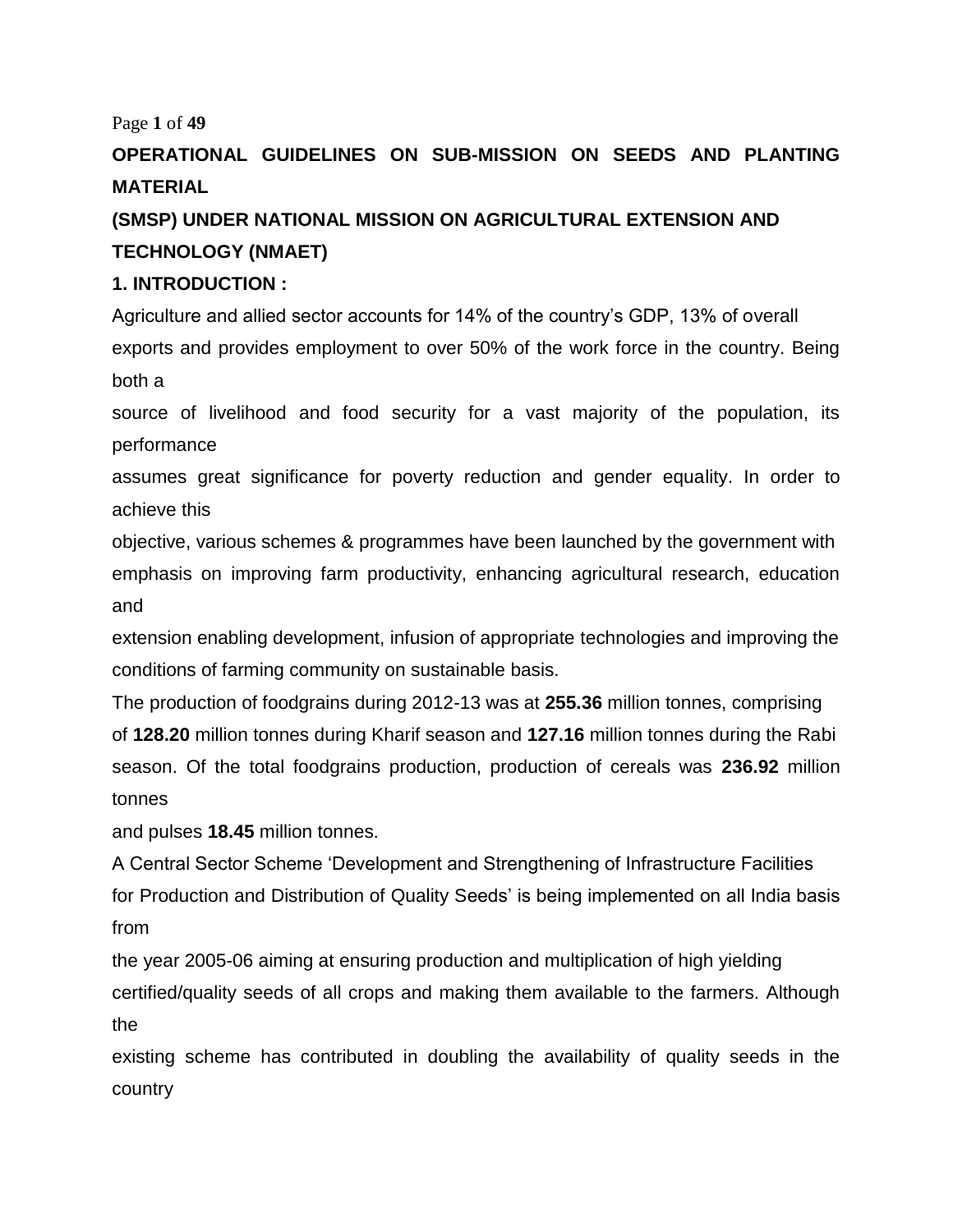during the last 5 years, a need has been felt to upgrade and expand the existing scheme into

a Mission mode in order to include new/emerging technologies in production of quality/certified seeds, improve seed testing laboratories, support seed producing agencies

in adopting new seed producing technologies etc. It will improve the availability of quality

seeds to the farmers and at a reasonable price in a time bound manner.

Accordingly, during the XII Plan, a Sub-Mission for Seed and Planting Material (SMSP) under National Mission on Agricultural Extension and Technology (NMAET) will be implemented. SMSP will cover the entire gamut of seed production chain, from production of

nucleus seed to supply of certified seeds to the farmers, to provide support for creation of

infrastructure conducive for development of the seed sector, support to the public seed producing organisations for improving their capacity and quality of seed production, create

Page **2** of **49**

dedicated seed bank to meet unforeseen circumstances of natural calamities, etc. The other

Central Sector Scheme implemented by Seed Division, viz., Implementation of PVP Legislation has also been subsumed under the SMSP.

#### **2. MISSION TARGETS**

• Increasing production of certified/ quality seed

• Increasing SRR more particularly to achieve higher SRR in crops like paddy, gram, groundnut, cotton etc. As follow-up of the recommendations of Consultative Group of the Ministry of Agriculture, the increase in SRR is proposed below:-

(Quantity in lakh quintal)

#### **No. Type Existing SRR Proposed SRR**

1 Self-pollinated crops 25% 33%

2 Cross-pollinated crops 33% 50%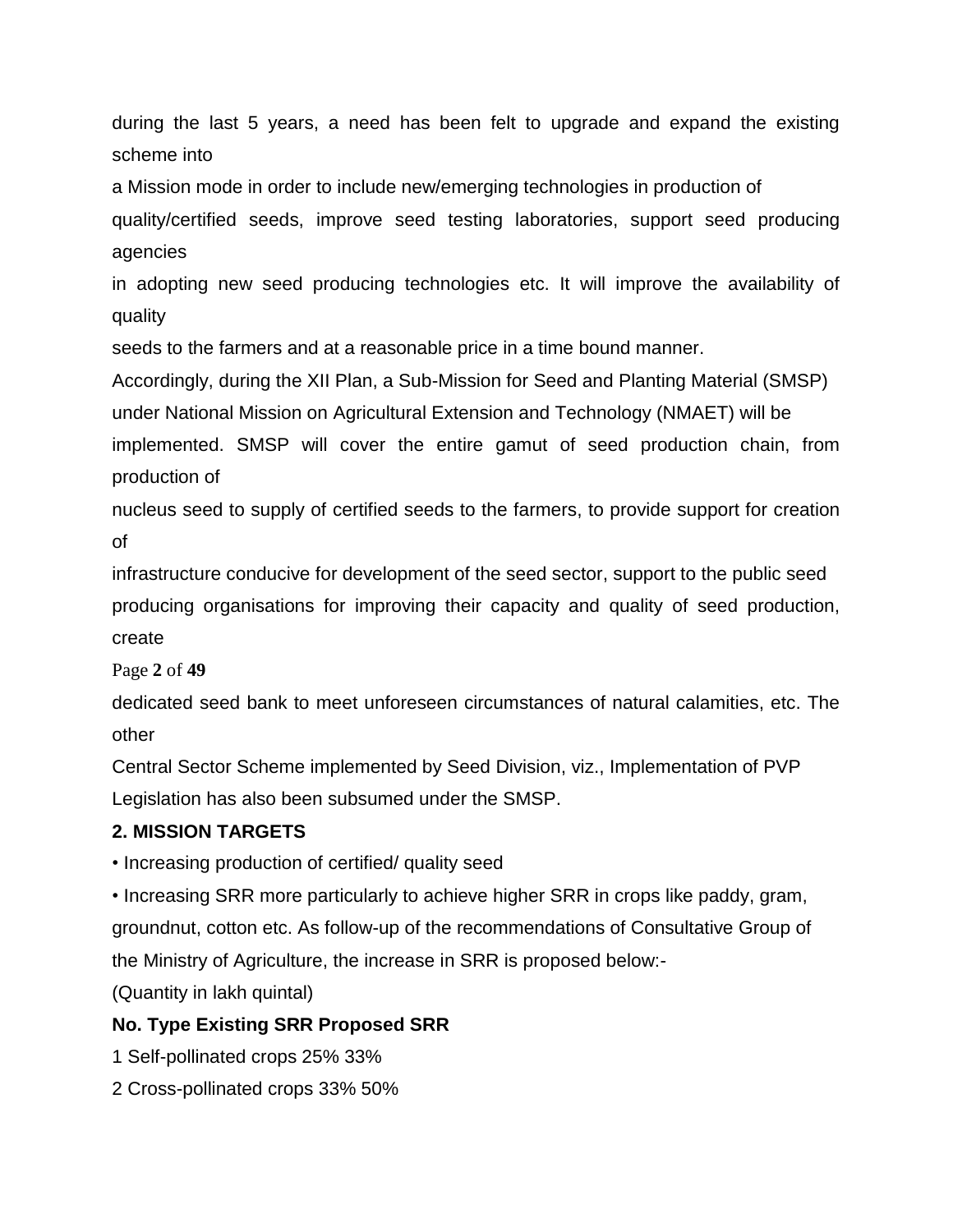3 Hybrids 100% 100%

• Upgrading the quality of farm saved seeds with specific objective to cover 10% villages and produce 100 lakh quintals of seed each year through farmers participatory seed production.

• Encouraging seed treatment particularly for farm saved seed.

• Strengthening the seed multiplication chain through assistance to public and private sector.

• Popularizing new varieties to encourage varietal replacement.

• Promoting new technologies and methodologies in seed production, processing, testing etc.

• Strengthening and modernizing infrastructure for seed production, storage, certification and quality control particularly to ensure compliance with the provisions of the Seeds Bill 2004/ISTA standards, OECD certification.

• Facilitating movement of seed from India in international trade and increase its share to 10% by 2020 as envisaged in the new policy on seed development.

• Assisting and supporting public and private seed producing organizations in seed sector and encourage partnerships.

• Ensuring availability of seed in contingent situations.

Page **3** of **49**

• Facilitating dissemination of seed related information through information, education and communication.

• To provide an effective system for protection of plant varieties, the rights of farmers as well as plant breeders and to encourage the development of new varieties of plants, through PPV&FRA.

# **4. FUNDING PATTERN**

#### **4.1 Mechanism of Fund Flow:**

Some of the components under the SMSP are existing/ upgraded version of ongoing schemes with 100% Government of India Share. New components have been added mostly with 75% Central: 25% State share.

Annual Action Plans of States/Implementing Agencies will be approved by the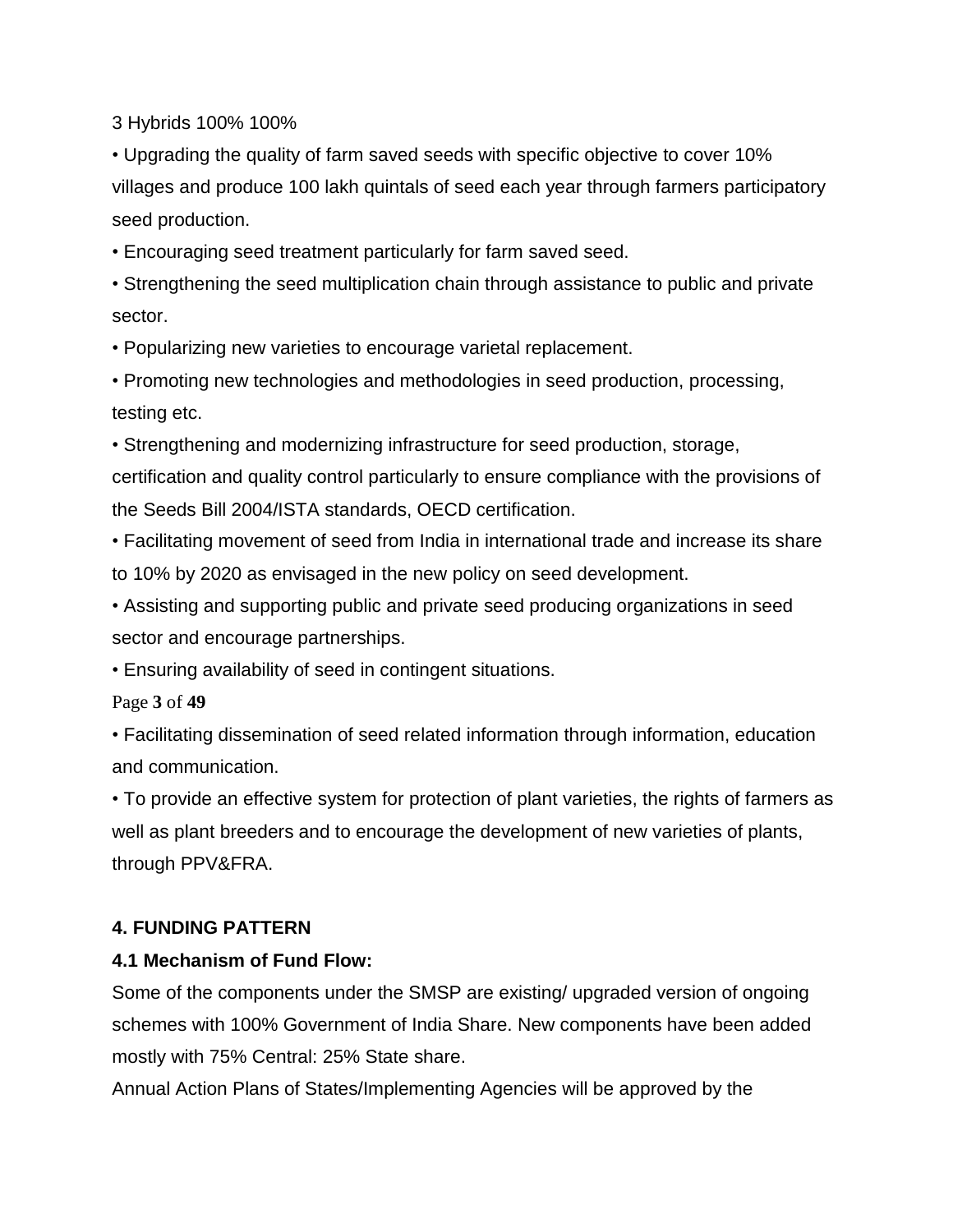Executive Committee on Seeds (ECS). ECS should also decide the allocation of funds to the States/ Implementing Agencies based on the approved Annual Action Plan. The release of funds shall be done by the DAC and routed through respective State Governments which may transfer funds to designated implementing agencies alongwith the State share of funds. However, funds under PPP project would be released as under:

i) First Installment on completion of 25% of project----- 15% of the approved subsidy. ii) Second Installment on completion of 50% of project----- 20% of the approved subsidy.

iii) Third Installment on completion of 75% of project----- 25% of the approved subsidy.

iv) Fourth Installment on completion of 100% of project----- 30% of the approved subsidy.

#### Page **7** of **49**

v) Fifth Installment on completion of one year of operation of project----10% of the approved subsidy.

The States would ensure implementation of the programmes, in a time bound manner and would make funds available to the implementing agencies in accordance with their approved programmes. Funds would be released based on the progress reports and submission of utilization certificates.

The implementing agencies will submit the utilization certificate to the State, which will be compiled and a consolidated utilization certificate, duly authenticated by the State Level Seed Mission Executive Committee (SLEC) will be submitted to the Ministry of Agriculture, for further releases. No amount shall be released to any State Government which defaults in furnishing utilisation certificates and physical progress reports for grants-in-aid released by the Central Government. The unspent balance available with the States and implementing agencies have to be taken into account before further releases are made.

Implementation agencies must ensure that activities undertaken are within funds released by GOI and corresponding state share.

*The utilisation certificate shall be submitted in the following prescribed proforma as per GFR -19.*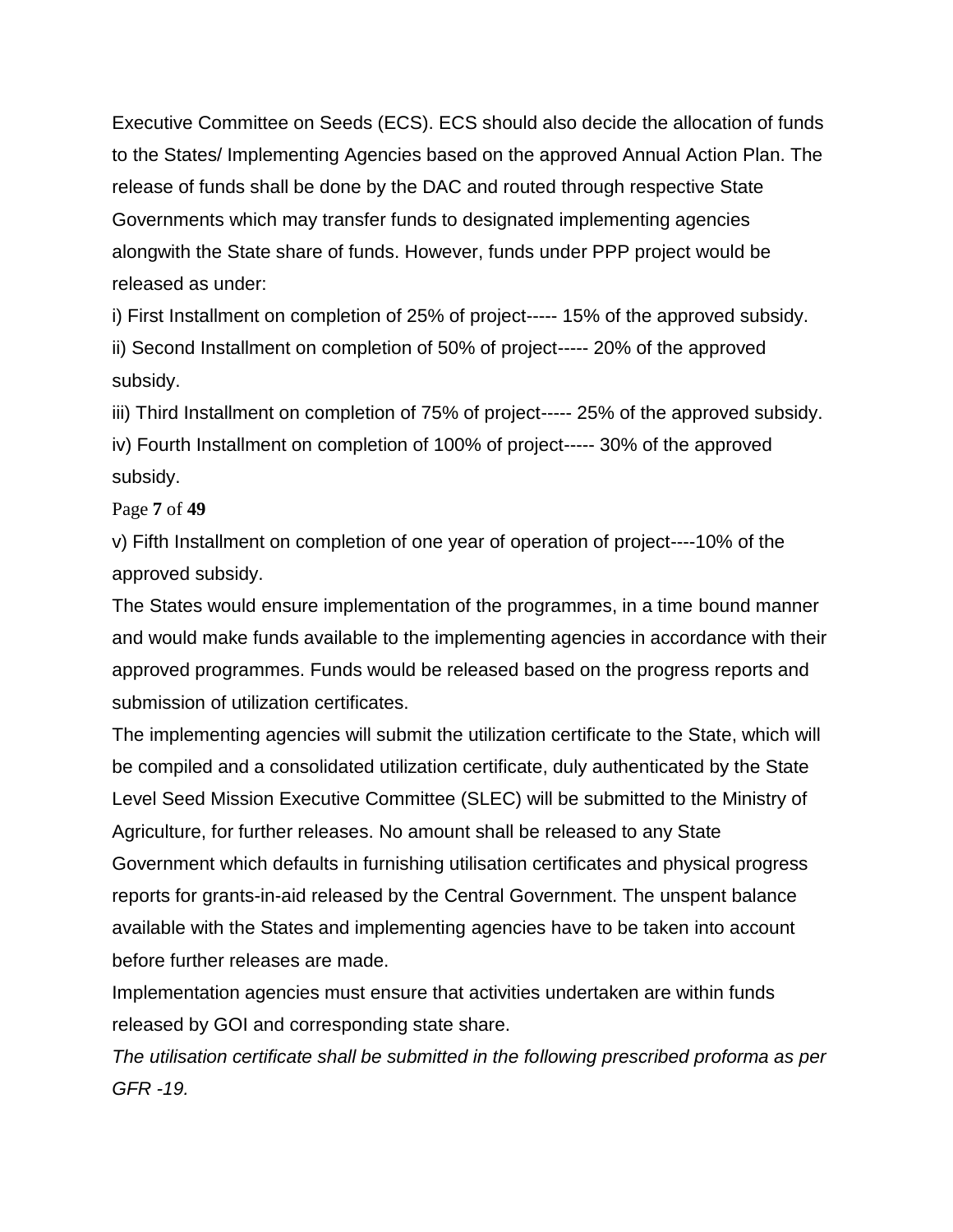#### **4.2 Procedure for approval :**

The Department of Agriculture & Cooperation, Government of India would communicate the tentative annual outlay to each State. States could engage the technical consultants for preparing the State Seed Plans. The State Level Agency will get the State Seed Plan approved by the State Level Seed Mission Executive Committee and furnish the same to the Ministry of Agriculture for consideration by the ECS. However, proposals by national level agencies like NSC, SFCI and also for agencies/components to be funded directly by GOI will be submitted directly to Ministry of Agriculture for consideration by ECS. The implementing agencies shall ensure extensive use of the Aadhaar number, other documents, for identification of beneficiaries and maintaining data under the Sub-Mission.

Page **8** of **49**

#### **5. MONITORING, REPORTING AND EVALUATION**

#### **5.1 Monitoring :**

Close monitoring of the physical and the financial targets of various program interventions would be done by the SMMC. A format for monitoring of the implementation of the scheme will be made online with the help of NIC. It will be the responsibility of the SLEC to furnish the information in prescribed format within stipulated time. At the State level, the activities of the Mission will be monitored by a Committee to be constituted under the Chairmanship of the State Mission Director with members from the line Departments, SAUs, lead banks, ICAR institutes etc.

#### **5.2 Reporting System**

Apart from furnishing online report, detailed Progress Report should be sent to the Ministry of Agriculture for each quarter followed by Annual Progress Report alongwith UC. Illustrative format appended with the guidelines could be modified later on as per emerging needs.

#### **5.3 Evaluation**

A baseline survey will be conducted by engaging a third party on project basis. Concurrent evaluation will be done every year to assess the performance of the scheme in terms of its objectives.

A mid-term evaluation at the National Level will be undertaken through an independent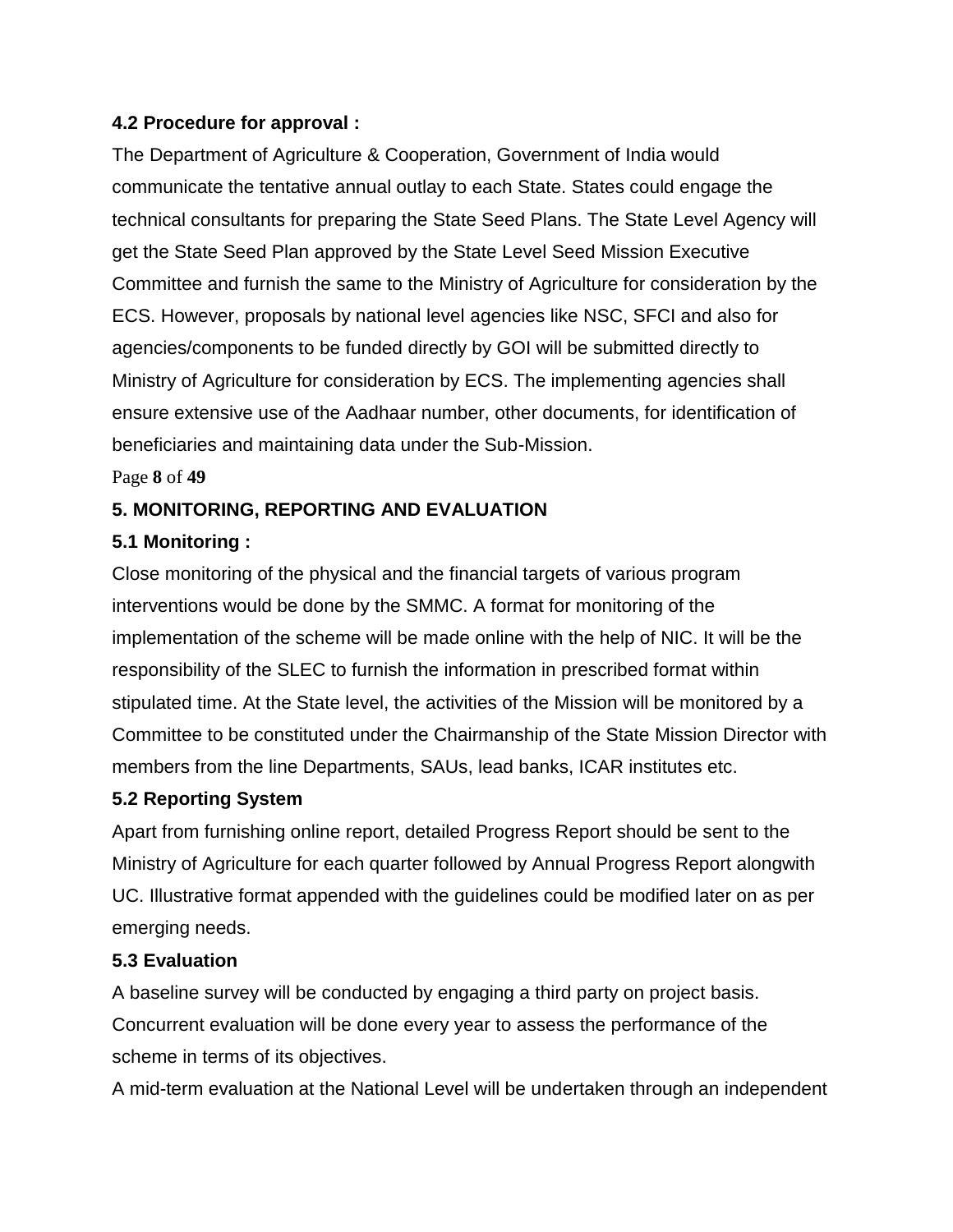agency/organization on its performance and shortcomings so as to take the remedial measures / make required changes in the scheme and its method of implementation. An Impact Evaluation Study at the National Level will also be undertaken through an independent agency before the last year of implementation to assess the impact of the SMSP in achieving its objectives.

Information Communication Technology (ICT) will be used for monitoring and evaluation of the Mission. Specialized tool/format/ software for the monitoring and evaluation of the Mission's activities would be developed.

Page **9** of **49**

## 6. **ROLE OF PANCHYAT RAJ INSTITUTION:**

The State Governments may have in place a sound mechanism for involvement of PRIs in the formulation, prioritization of activities & identification of beneficiaries at grass root level and ensure involvement of Panchayati Raj Institutions for various subcomponents under SMSP. An illustrative Activity Mapping for involvement of PRI is given below: **Activity Category Union Govt. (MOA, DAC) State Government District Level LOCAL GOVERNMENTS AND PLANNING BODIES Panchayati Raj System Distt. Panchayat Intermediate Panchayat Village Panchayat** Setting **Standard** 

Formulation and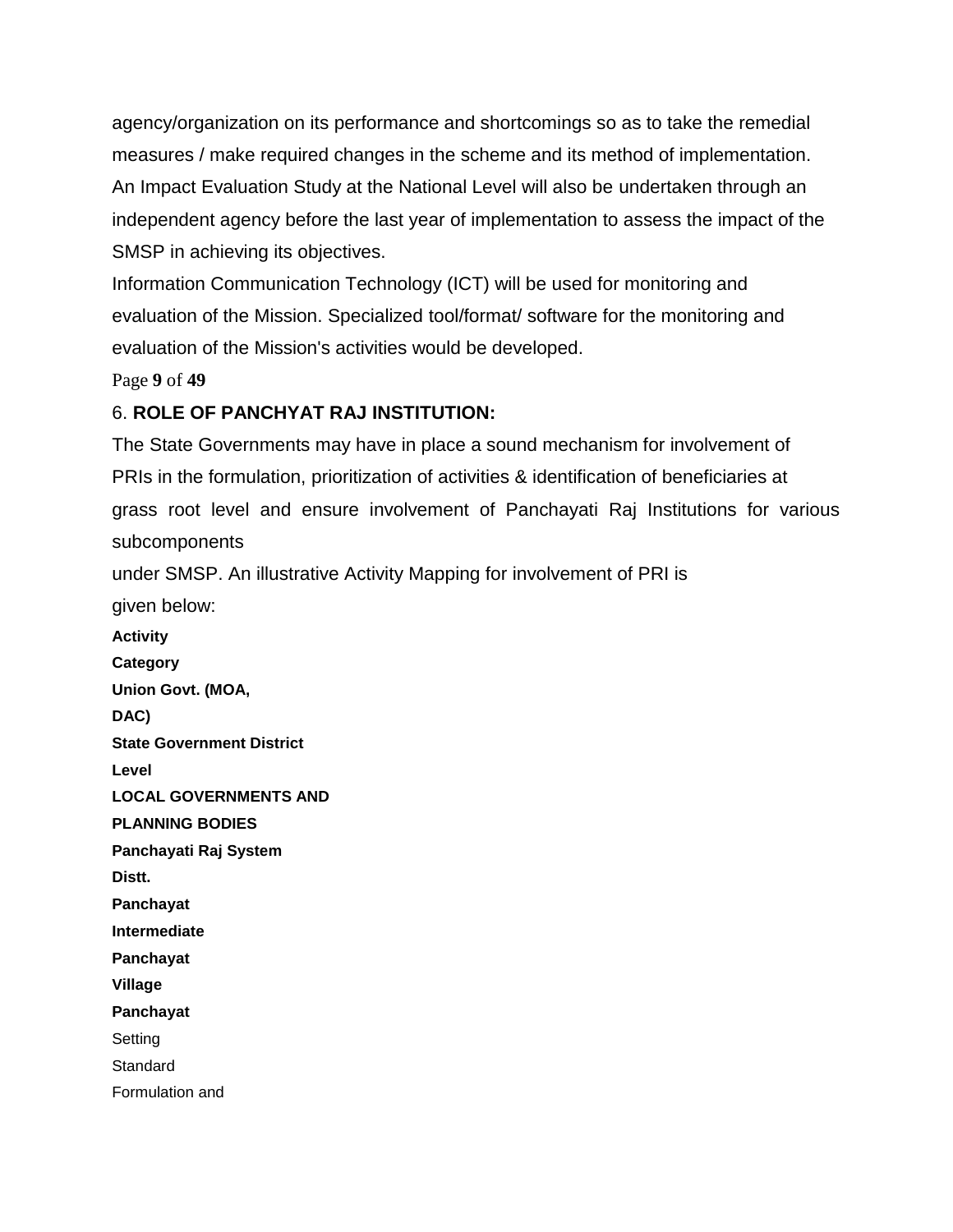circulation of guidelines for implementation. Constitution of State level Committee headed by APC/PSA to decide the priorities, consider Annual Action Plan (AAP) and to review the progress of SMSP of NMAET. Constitution of a Project Management Team at District level in consultation with PRI. Implementation Release of funds against the approved AAPs. Release of funds to State Department of Agriculture / NSC / SSCs / SSCAs & SAUs. Identification of areas of seed production in consultation with PRIs. Operation & **Maintenance** Review of physical and financial progress by Mission Monitoring Committee at National level. Coordination and convergence with the Line Department/ Agencies.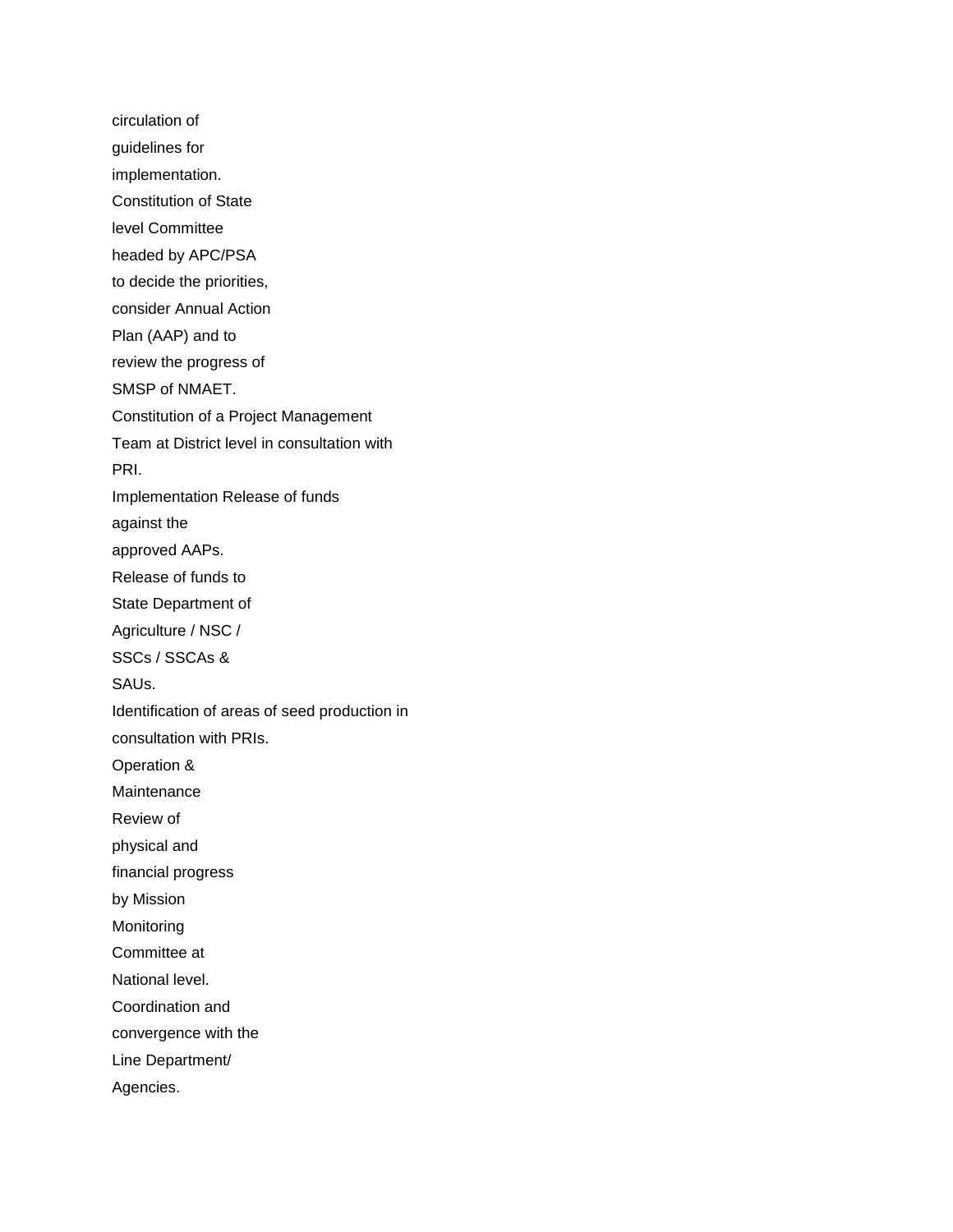Prioritization of resources for construction of seed storage, establishment of seed processing units, loading & unloading of seeds, processing & packing activities, fumigation & spraying etc. (wherever labour work involved through the Gram Panchayat institutions and their maintenance. Monitoring & **Evaluation** Monitoring by the Project Monitoring Committee. Reporting of progress through quarterly progress report. Involvement of PRI in review of progress of implementation and feedback about the programme. Social Audit by Gram Sabha.

**7. AREA OF OPERATION:** All the components of the SMSP will be implemented in all states/ UTs of the country. Sub-components of PPV&FRA will be implemented by itself.

Page **10** of **49**

# **8. MISSION INTERVENTIONS:**

# **8.1 Strengthening of Seed Quality Control (Share 100% GOI, except 8.1.2 where 75%**

**GOI and 25% State):** The strengthening of Seed Quality Control System covers the following aspects:

#### **8.1.1 Seed Testing Laboratories:**

Seed Testing Laboratories of Departments of Agriculture of State Governments/UTs, State Seeds corporations, State Seed Certification Agencies, NSC, SFCI, Cooperative and Notified Lab of State Agricultural Universities shall be eligible for financial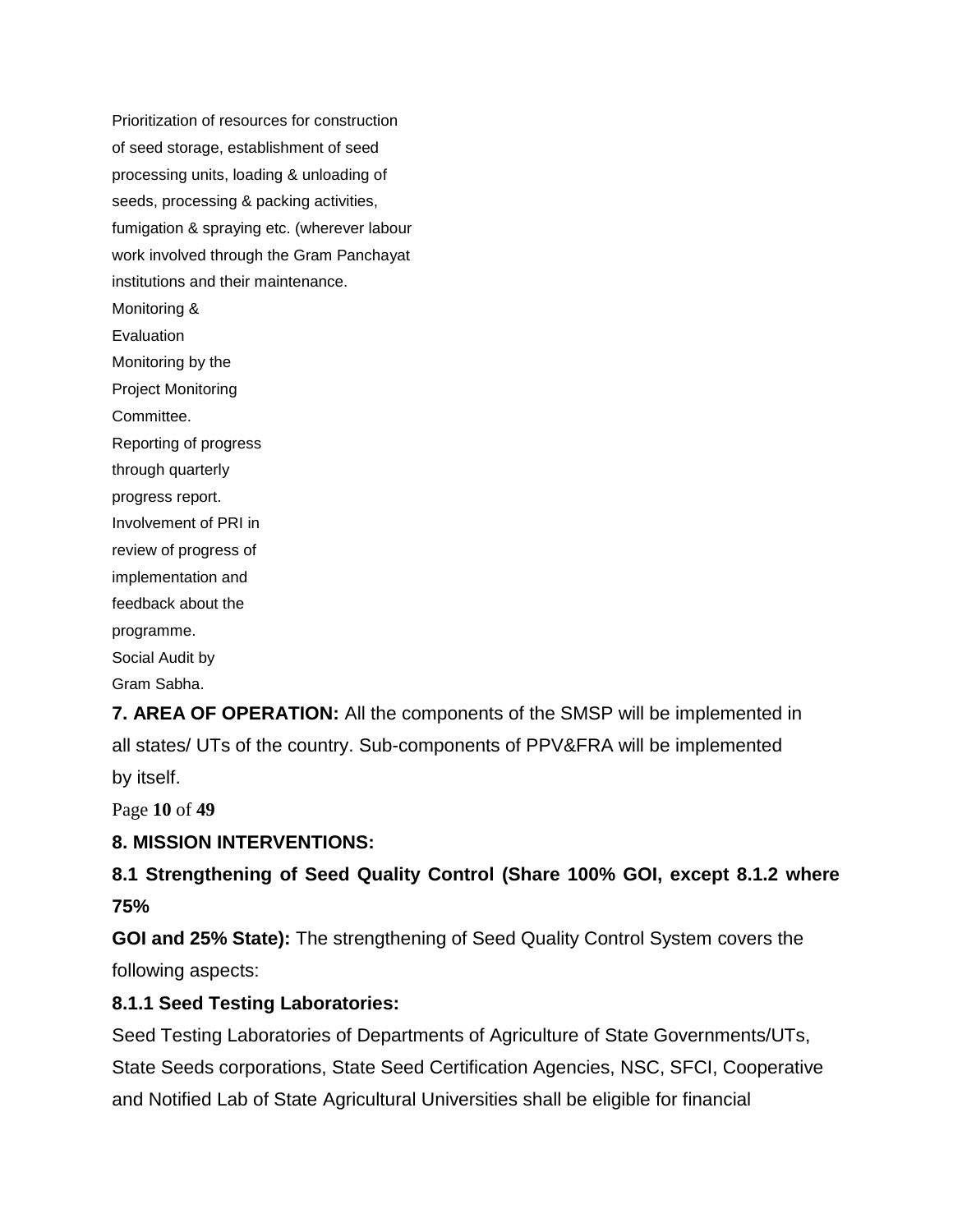assistance as per details given below:

## **8.1.1.1 Equipments for Seed Testing Laboratories**

The financial support available in the scheme for laboratory equipments shall not exceed Rs.60 lakh per laboratory. Details of equipments and estimated cost involved therein for handling approximately 10,000 samples per year in a laboratory are given at **Annexure-I.** However, the financial support will be available on the actual cost basis which should not exceed the earmarked amount of Rs. 60.00 lakh.

#### **8.1.1.2 Renovation of Seed Testing Laboratory:**

The total estimated cost for renovation of a seed testing laboratory with capacity of 10,000 seed samples with area of 250 Square meters is Rs. 20.00 lakh. Financial Assistance of Rs. 10.00 lakh for civil work, Rs.3.00 for electrical work, Rs.3.00 lakh for water supply and Rs. 4.00 lakh for other miscellaneous work will be provided for one seed testing laboratory, as per the requirements.

# **8.1.1.3 Equipments for DNA Finger Printing / Varietal Purity-Testing Laboratory**

Financial assistance of Rs.70 lakh will be available for DNA finger-printing facility at one notified seed testing laboratory in a State/UT for determining genetic purity of seed samples. A list of equipments along with cost for setting up of a DNA fingerprinting facility is at **Annexure-II.** However, the financial support will be available on the actual cost basis which should not exceed the earmarked amount of Rs. 70.00 lakh.

#### Page **11** of **49**

# **8.1.1.4 Specialised seed health testing units**

An amount of Rs. 55.00 lakh will be available to establish/strengthen one specialized seed health testing laboratory under the Sub-Mission. The detail of the facilities to be supported is at **Annexure III**. However, the financial support will be available on the actual cost basis which should not exceed the earmarked amount of Rs. 55.00 lakh.

# **8.1.1.5 Payment of ISTA fee**

Financial assistance of Rs.15 lakh will be available to the maximum 5 Seed Testing Laboratories functioning under NSRTC, State Government/Union Territories, Seeds Corporations, and Seed Certification Agencies to obtain / running the membership of International Seed Testing Association (ISTA). Assistance up to Rs. 5.00 lakh for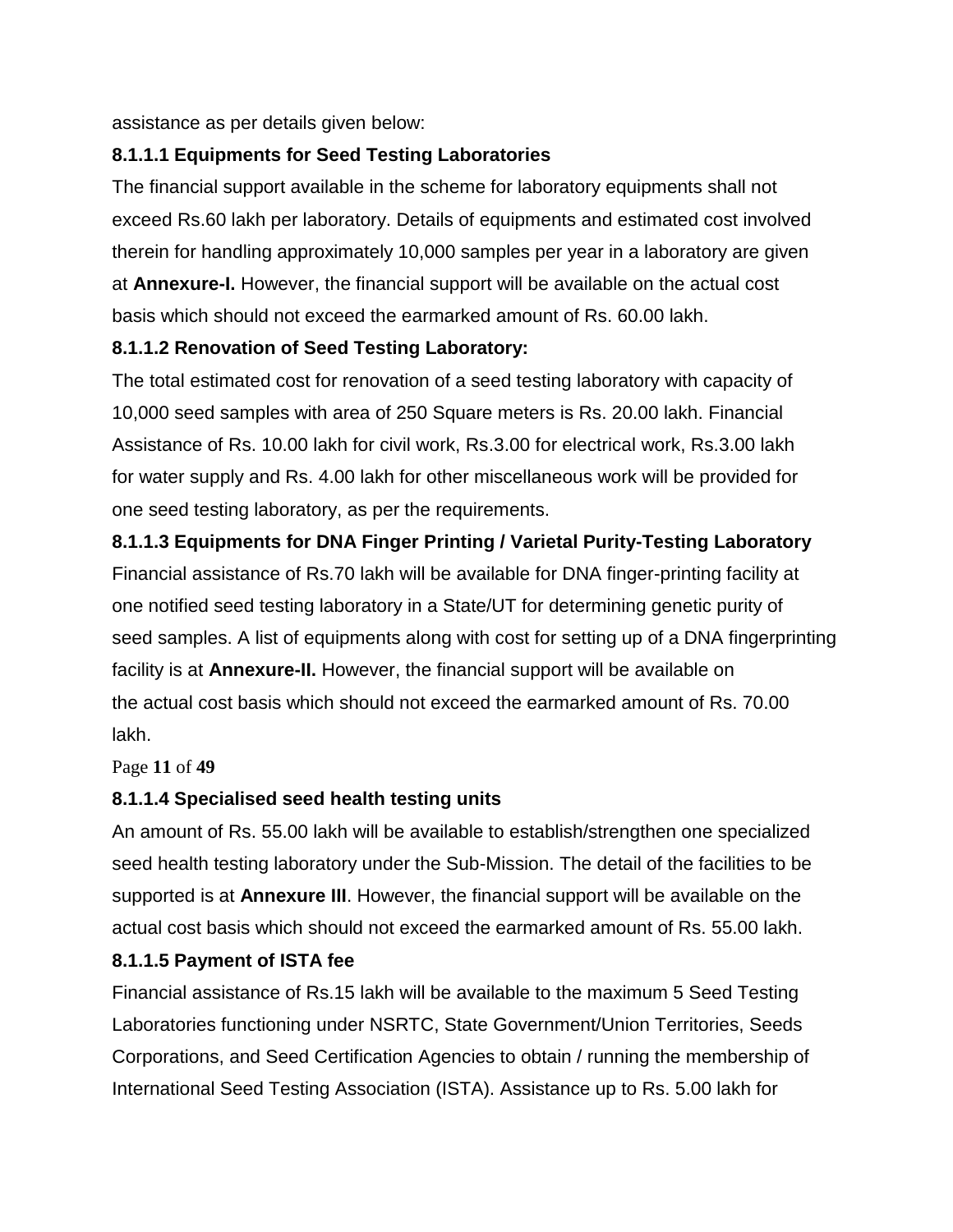membership and up to Rs. 10.00 lakh for technical audit per laboratory will be provided. Total Rs.15.00 lakh for maximum 5 STL per annum i.e. Rs. 15 lakh x 5 STL x 3year = Rs. 2.25 crore but maximum provision of Rs. 1.80 crore lumpsum).

## **8.1.2 Strengthening of Seed Law Enforcement:**

Department of Agriculture of State / UT are eligible for Financial Assistance for reimbursement

of cost of seed sample @ Rs. 10.00 lakh, Travelling Allowance for notified seed inspectors of Seed Law Enforcement Authority (as per the admissible rate) for Rs.3.00 lakh per State and for creation of awareness through printing and distributing the books and pamphlets on seed quality @ Rs.2.00 lakh per State per year. Financial Assistance will be available up to 75% from Central share and 25% from the state share.

# **8.1.3 Support to the National Seed Research and Training Center (NSRTC):**

An amount of Rs. 12.00 crore will be provided to NSRTC for salary wages, maintenance of facilities and other routine activities and administrative expenditures for 3 years. An amount of Rs. 15.00 lakh per annum will be earmarked for organizing the National Seed Congress. An amount of Rs.2.00 lakh will be provided for training/workshop of 25 officials for 5 days training course. The breakup of admissible expenditure on training is at **Annexure – IV.**

Page **12** of **49**

# **8.1.3.1 Development of Centralised Seed Certification Portal at NSRTC**

In order to establish a Centralized Seed Certification Portal at NSRTC for giving linkage to the 25 State Seed Certification Agencies, Financial Assistance will be provided for development of software and hardware @Rs. 20.00 lakh per State Seed Certification Agency (25.00  $X$  20.00 lakh = Rs.5.00 crore) and 4.00 crore to NSRTC.

# **8.1.4 Training and workshop**

Training on seed related activities will be provided to the officials of State Government, Seed Corporations, Seed Certification Agencies, Cooperatives, Private Sector, Seed Dealers and Farmers according to their needs. The concerned organizations may select the targeted persons for training. The financial assistance of Rs.2.00 lakh will be available for one training of 25 persons for 5 days training course. 74 trainings per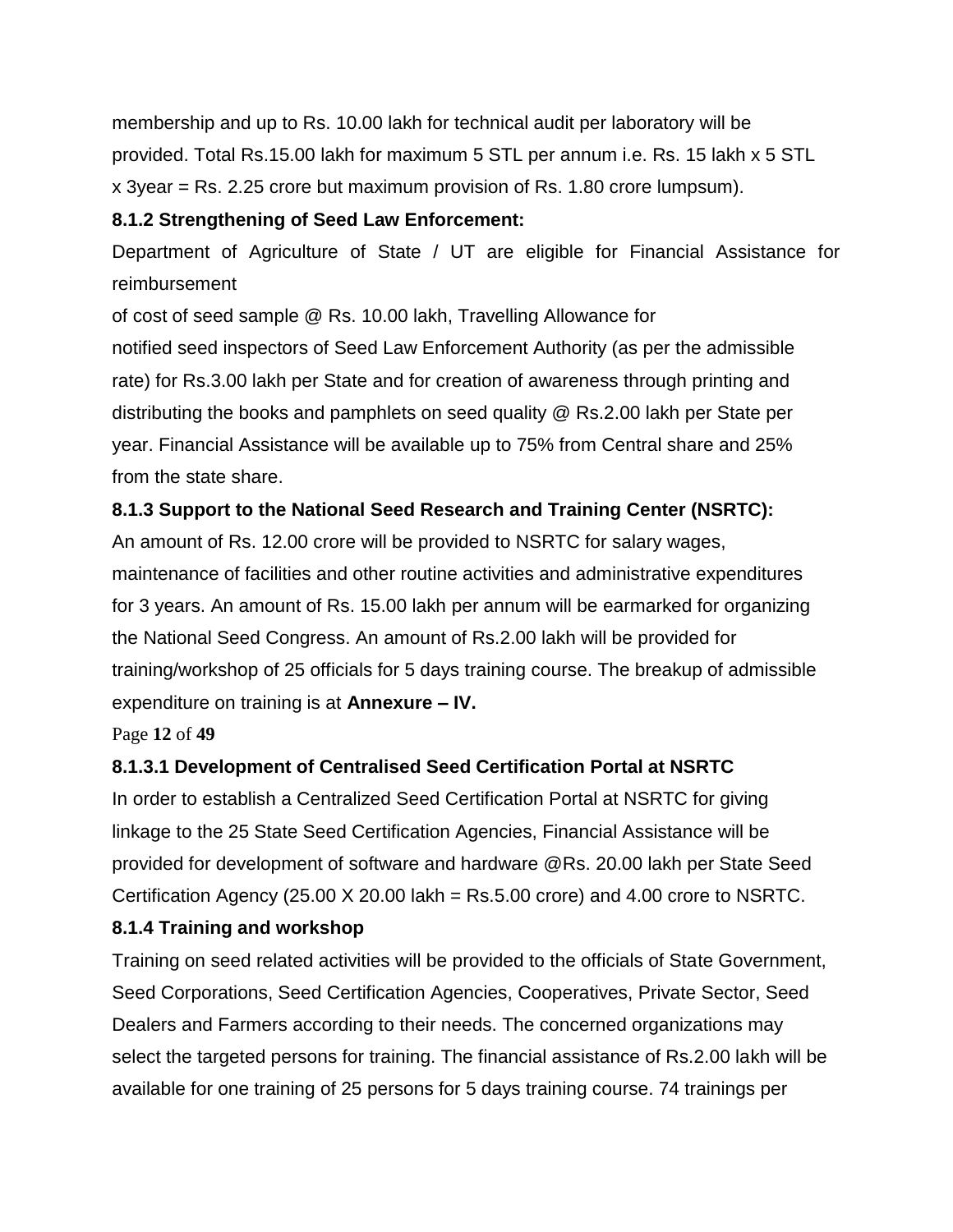year for 28 States/ UTs will be imparted @ Rs. 2 lakh per training. This training will continue for three years.

# **8.1.5 Strengthening of Central Seed Committee (CSC) and Central Seed Certification**

# **Board (CSCB).**

An amount of Rs.10.00 lakh per year may be provided for TA / DA for non-official members of CSC & CSCB and its sub-committees, Rs.5.00 lakh per year for Purchase of books, computers etc. for the technical staff, Rs.30.00 lakh per year for Payment of consultancy service for OECD consultant, Printing and publication of Compendium on seed Rs.25.00 lakh per year for Membership of International Organizations / Associations like OECD, ITPGFRA etc. and Rs.25.00 lakh per year for participation in international meetings, foreign travels etc. for attending meetings, trainings, seminars, conferences etc.

# **8.2 Strengthening of GOT facility (Share 100% GOI)**

This component covers two activities:

# **8.2.1 Grow-out Test Farm.**

Departments of Agriculture of State Governments/UTs, Seeds Corporations, State Seed Certification Agencies, NSRTC and State Agriculture Universities shall be eligible for financial assistance for strengthening of GOT Facility. Financial assistance Page **13** of **49**

of Rs.50.00 lakh (no fund for purchasing for land) will be provided for strengthening of 5 hectare of GOT farm for the activities as under:

(i) Essential civil works at site- sheds, stores, pump houses, workshop, road, fencing, electrification, drying platforms, threshing yards buildings etc. for the Center as a whole.

(ii) Irrigation/drainage setup, pipelines, water tanks, slab channels etc.

(iii) Land development, leveling, mapping, topography adjustments, bounding, plot lay out,

etc.

(iv) Mould board plough, disc harrow, tillers, levelers, rigger, bund former and such other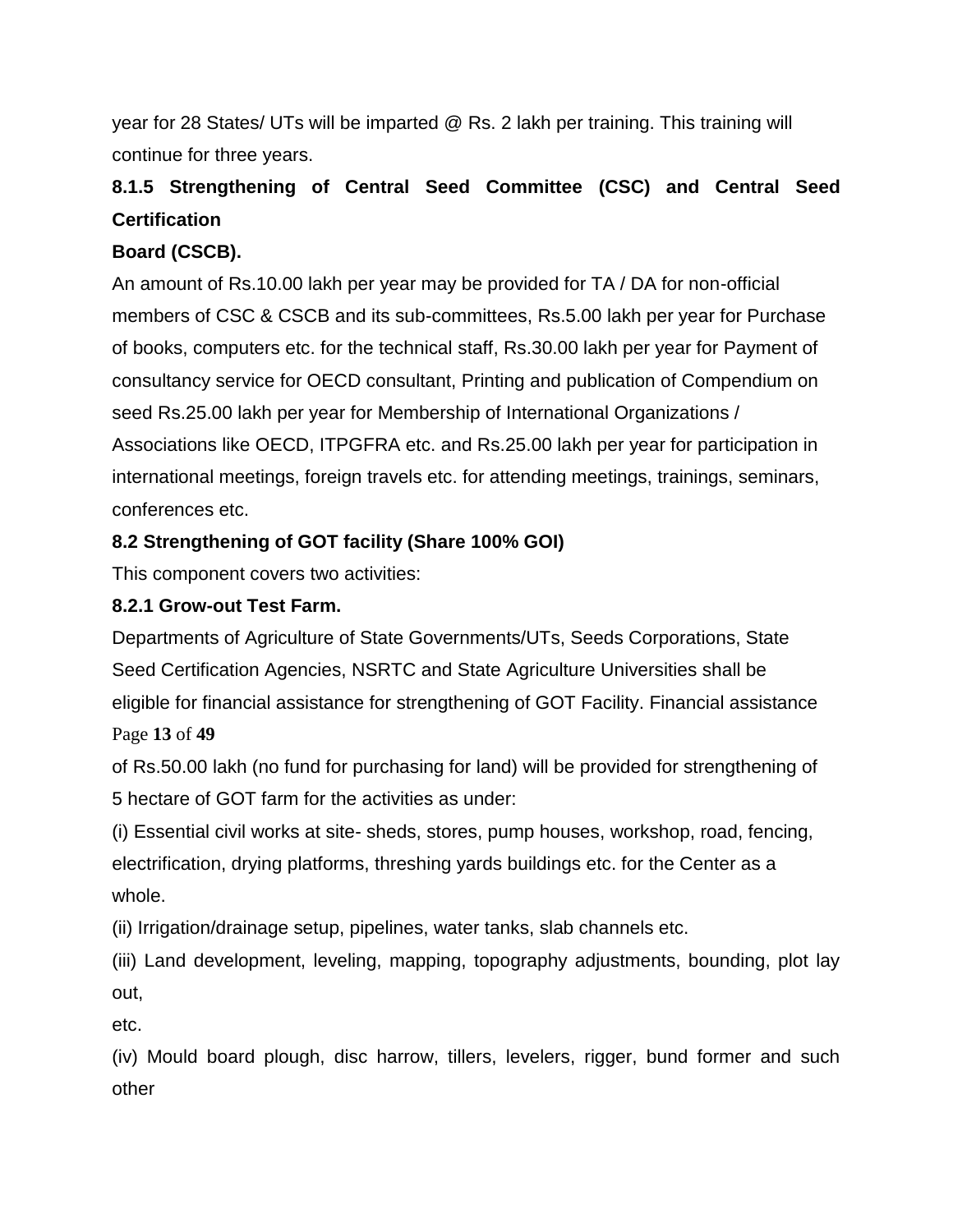implements/farm machinery, essential tools for repair and maintenance with trolley. Tractor 35 HP-1 etc.

(v) Mobility for field visit.

The activity wise break up details are at **Annexure-V.**

# **8.2.2 Green House facility:**

An assistance of Rs.10 lakh will be available for establishment of Green House facility to the eligible organizations. The detailed break-up of establishment of a Green house is at **Annexure-VI**.

# **8.3 Support to Seed Certification Agencies (Share 25% GOI and 75% State)**

Seed certification agencies established under Seeds Act, 1966 shall be eligible for financial assistance. The SCAs will be assisted under following three components for which 25% from Central share and 75% from State share will be provided.

# **8.3.1 Assistance for the Staff cost**

The 25% central share for staff salary up to a maximum limit of Rs.50.00 lakh, per agency, per year will be provided. The central assistance will be available for only the staff which are involved in seed management; field inspection; sampling; analysis; monitoring; evaluation, certification and pre and post harvesting supervision etc. Primary responsibility of payment of staff salary shall remain with Seed Certification Agency.

# 8.3.2 **Travelling allowance:**

For effective conduct of inspection, analysis and certification activities, the mobility of staff through jeep and motor cycle is proposed based as one for every 800 hectare Page **14** of **49**

and 400 hectare respectively which is average of last three years for each SCA. The Mission will bear 25% of the total cost of travelling allowance for each SCA subject to maximum limit of Rs. 10.00 lakh per agency per year.

# 8.3. 3 **Office Automation & Communication facility**

Financial assistance will be available to each seed certification agency for supporting Office automation & Communication facility up to Rs.50.00 lakh per SCA for the entire Mission period. The financial assistance will be considered on case to case basis for the following component as per requirement: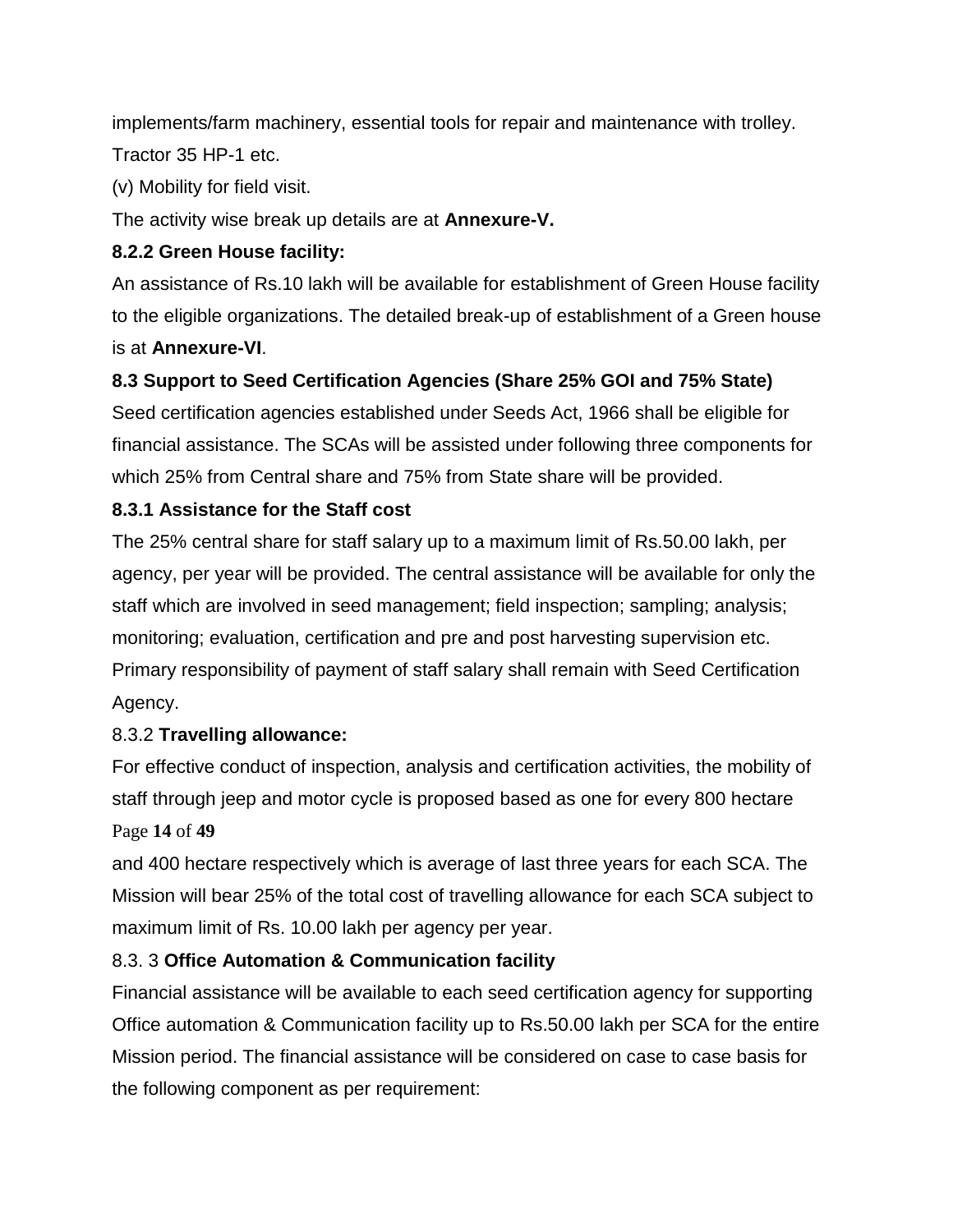- Office automation;
- Computerization;
- Purchase of equipment including cameras; machines for printing of tag;
- Information systems;
- Communication systems;

# **8.4 Seed Treatment (Share 75% GOI and 25% State)**

State Government, Seed Corporations, and Cooperative shall be eligible for financial assistance under this. Assistance will be available up to 75% of the cost as subsidy for cost of seed treatment @ Rs.100.00 per Qntl. of seeds. The maximum central assistance permissible for one agency per year will be Rs.20 lakh. The costs are suggestive and can be revised by the Department of Agriculture & Cooperation, Government of India as per requirement to retain dynamism and flexibility.

# 8.5 **Promotion of seed export (Share 100% GOI)**

Agri-business institution/enterprise with international trade expertise will be eligible for assistance under the project. Modalities for selection of the firm will be decided by the ECS. However, rate of assistance would be as under:

8.5.1 Assistance of freight charges from seed store/ware house to port of exit @30% of the actual cost subject to maximum of Rs.3.00 lakh per beneficiary (20 units).

8.5.2 Assistance to exporter/producer/growers for set up of seed conditioning unit for conditioning the seeds for export including controlled storage unit @40% of the actual cost subject to maximum of Rs.10.00 lakh per beneficiary (19 units).

Page **15** of **49**

8.5.3 Up-gradation of Seed Testing Laboratory upto the ISTA Standard to issue the orange certificate for international seed trade @25% of the actual cost subject to maximum of Rs.5.00 lakh per beneficiary (10 laboratories).

# **8.6. Support for R & D, Contract Research and acquisition of new varietal product (Share 60% GOI and 40% State)**

Seed Corporations and other seed producing agencies in the public sector are eligible to avail the assistance as under:

The eligible organizations will prepare a project for acquisition of new varietal product, technology, Contract Research, setting up of R&D Unit and submit to the Seed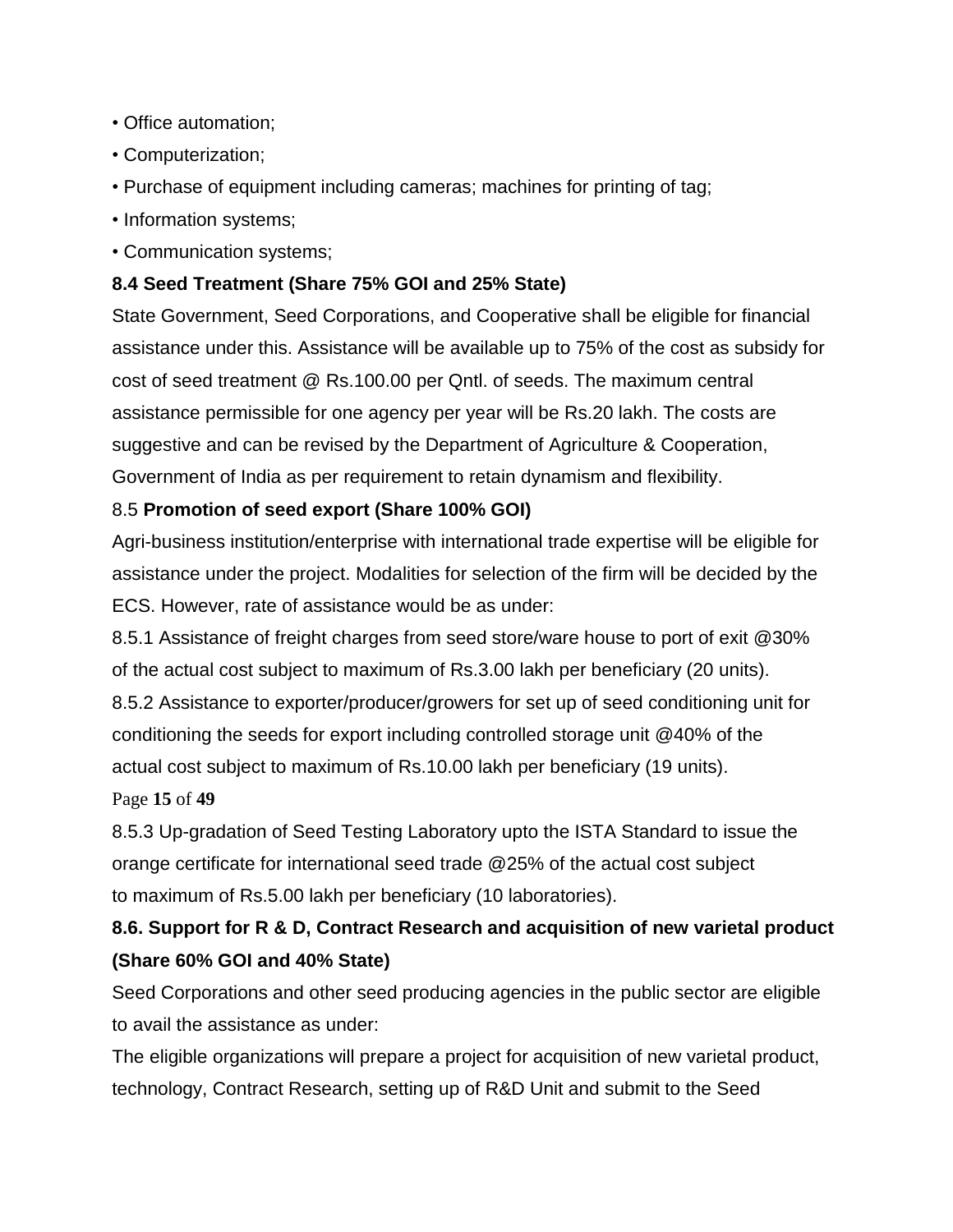Division of DAC. The central share of assistance for such project will be limited to 60% subject to maximum of Rs.1.15 crore. The beneficiary institute has to provide the detailed financial backup of remaining 40% of the project cost. The proposal for assistance will be decided by the ECS.

# 8.7 **Strengthening of Seed Farm (Share 75% GOI and 25% State) :** The 75% financial

assistance, subject to maximum project cost of Rs.80.21 lakh including State share will be provided to by GOI to implementing agencies for each farm.

# 8.7.1 **Renovation of Staff Quarters including office building etc. :** Financial assistance

of Rs.5.00 lakh will be provided for renovation of Staff Quarters including office building etc. for each farm

# **8.7.2 Repairing of internal roads**

Financial assistance of Rs.3.00 lakh will be provided for repairing of internal road etc. for each farm.

# 8.7.3 **Repair, purchase of Farm Machinery & Equipments etc. :** Financial assistance of

total Rs.11.00 lakh will be provided for repair, purchase of farm machinery & equipments etc. as per cost norms for each farm

8.7.4 **Machinery and equipments sheds :** Financial assistance of total Rs.3.00 lakh will be

provided for construction of farms sheds, machinery & equipments etc. for each farm Page **16** of **49**

8.7.5 **Threshing Floor:** Financial assistance of total Rs.3.65 lakh will be provided for construction /repairing of threshing floor @ Rs.730/sq. meter to a maximum of 500 sqm. for each farm

# 8.7.6 **Seed Processing Plant:** Financial assistance of total Rs.14.00 lakh will be provided

for establishment of Seed Processing Plant of 200 MT capacity including Building (Rs.9.80 lakh), approach road (Rs. 2.20 lakh), Drainage (Rs.2.00 lakh).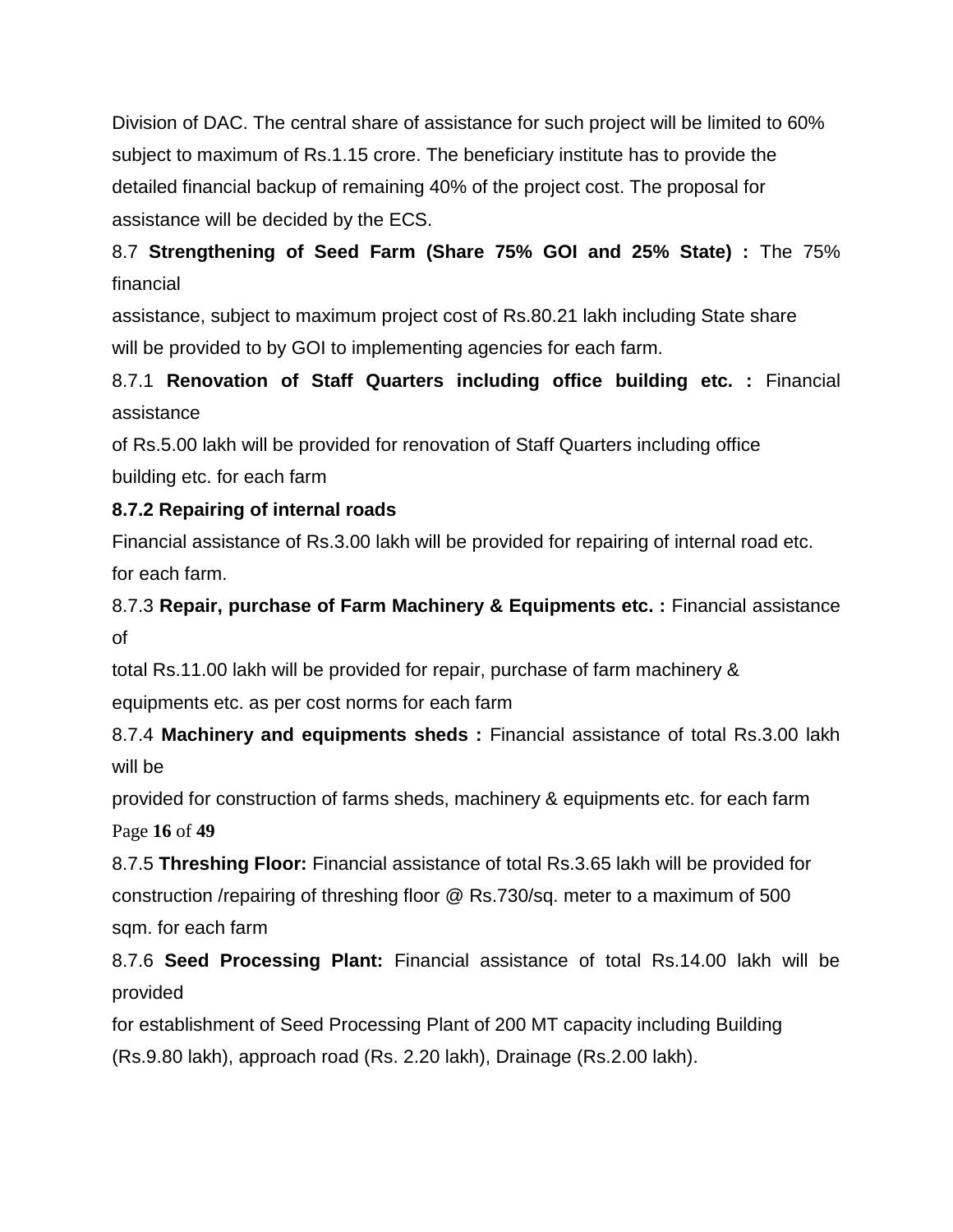# 8.7.7 **Seed Processing Machinery/supporting equipments etc. :**Financial assistance of

total Rs.7.56 lakh will be provided for Seed Processing Machinery/supporting equipments etc. for each Farm

8.7.8 **Seed Storage Godown :** Financial assistance of total Rs.10.50 lakh will be provided

for Pre fabricated /or other type of Seed Storage Godown of 200 MT capacity for each Farm.

8.7.9 **Irrigation Facilities:** Financial assistance of Rs.5.00 lakh for development of irrigation

facilities will be provided as under–

a) Shallow tube well (70-80 feet) Rs.1.50 lakh

(b) Medium tube well(40 meter) Rs.3.00 lakh

(c) Deep tube well(75 meter) Rs.3.90 lakh

8.7.10 **Irrigation underground High Density Polythene (HDP) Pipeline :** Financial assistance of total Rs.7.50 lakh maximum will be provided for Irrigation underground HDP Pipeline etc. for each farm.

8.7.11 **Drip & Sprinkler Irrigation Facilities:** Financial assistance for Drip and **Sprinkler** 

Irrigation facilities will be provided as per National Mission on Micro Irrigation (NMMI) cost norms or actual, whichever is less upto a maximum of Rs.10.00 lakhs.

# **8.8 Seed Village Programme (Share 100 % GOI)**

**8.8.1 Distribution of Seeds :**

**8.8.1.1 Cereal crops:** 50% assistance will be provided for distribution of foundation / certified seeds required for 1 acre area per farmer for cereal crops.

Page **17** of **49**

**8.8.1.2 Pulses, Oilseeds, Fodders and Green Manure Crops** : Financial assistance @

60% cost of foundation/ certified seeds of pulses, oilseeds, Green Manure & Fodder crops etc. required for 1 acre area per farmer will be provided.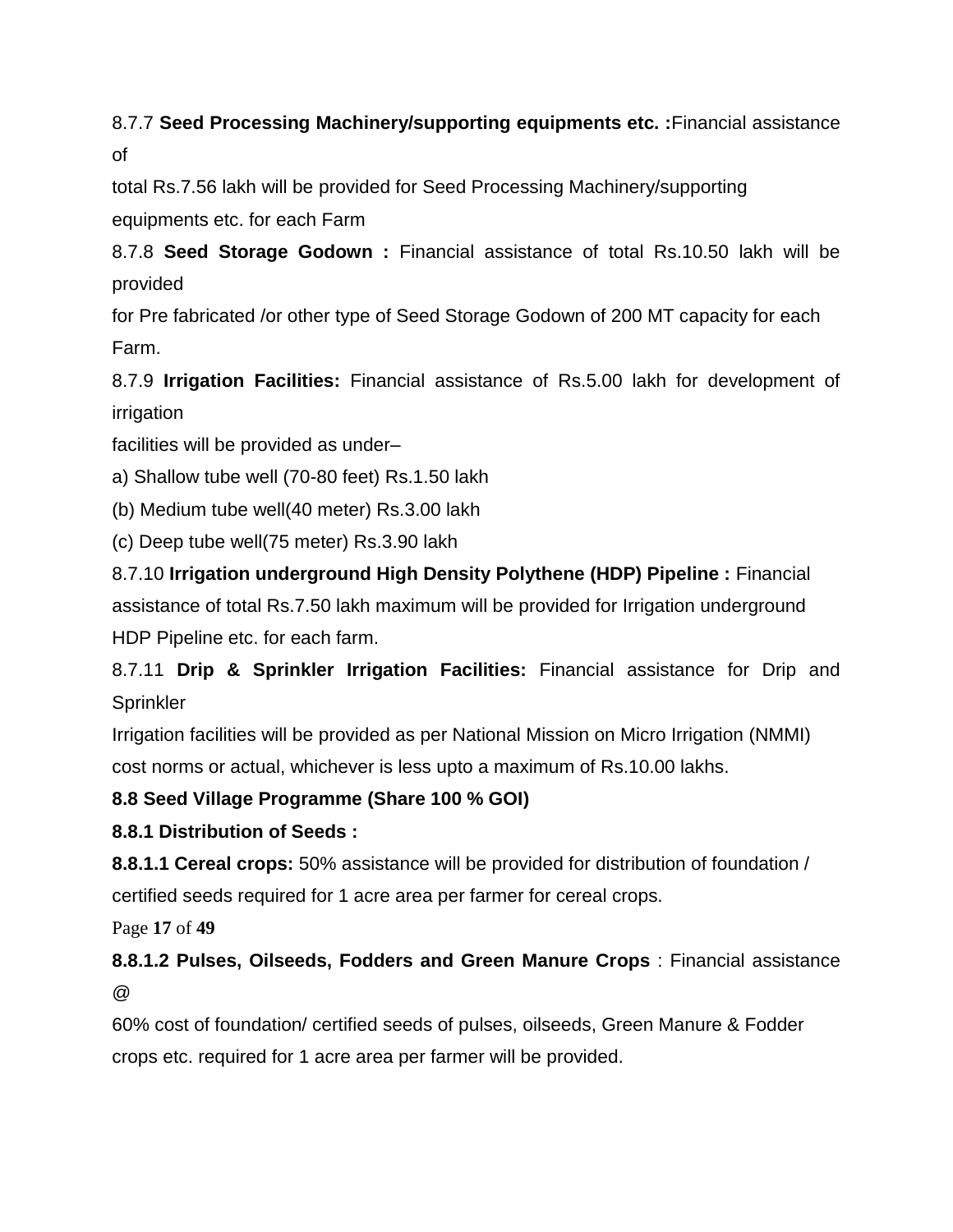8.8.2 **Farmers' Trainings :** Financial assistance of Rs.15000 per group (50-150 farmers

each group) will be pro`vided for farmers training on seed production and post harvest seed technology (Rs.0.15 lakh)

8.8.3 **Seed treating/dressing drums :** Financial assistance for treating seeds produced in

the Seed Village will be available @ 3500 per seed treating drum of 20Kg capacity and Rs. 5000 per drum of 40Kg capacity.

8.8.4 **Seed Storage bins:** To encourage farmers to develop storage capacity of appropriate

quality, financial assistance will be given to farmers for purchasing Seed Storage bins. The rate of assistance will be as under.

@33% for SC/ST farmers for 10 qtls. capacity upto maximum of Rs.1500

@33% for SC/ST farmers for 20 qtls. capacity upto maximum of Rs.3000

@25% for General farmers for 10 qtls. capacity upto maximum of Rs.1000

@25% for General farmers for 20 qtls. capacity upto maximum of Rs.2000

Assistance for purchase of only one seed bin for each identified farmer will be available in the seed village. The implementing agency may also distribute smaller size of seed bins as per demand of farmer and financial assistance will be reduced accordingly.

# **8.9. Certified Seed Production through Seed Villages (Share 75% GOI and 25% State)**

**8.9.1 Production of seeds:** 75% financial assistance will be provided for production of certified seeds in 1 acre per farmer for pulses, oilseeds, fodder and green manure crops.

**8.9.2 Seed certification charges:** Financial assistance @50% of seed certification actual

charges or maximum of Rs.600/ha whichever is less. (Rs.0.60 lakh for 100ha. area) will be provided.

**8.9.3 Farmers Trainings :** Financial assistance @ Rs.15000 per groups (of 50-150 farmers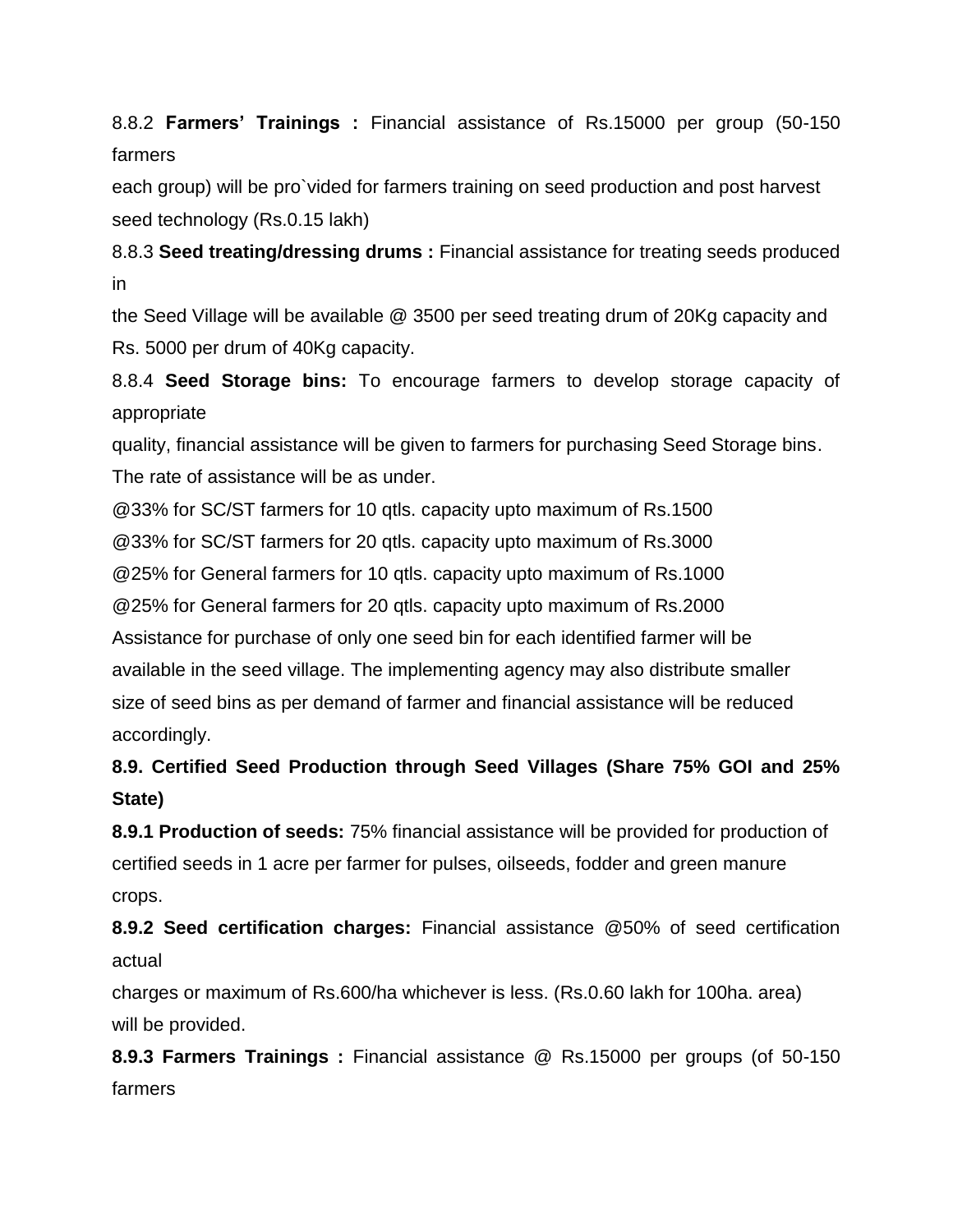each groups) will be provided for farmers training on seed production and post harvest seed technology.

**8.9.4 Seed processing and seed storage godowns:** Assistance to establish seed processing and prefabricated or other type of seed storage godowns 150 sqm. @

Page **18** of **49**

Rs.10000 per sqm. to process and store 200 Mt capacity will be available for each seed village

**8.9.5** Financial assistance of Rs.7.56 lakh will be provided for seed processing machinery

and supporting equipments.

# **8.10. Seed Processing Plant (Share 100 % GOI)**

**8.10.1 Establishment of Seed Processing Plants :**Grants-in-aid will be provided according

to modular design of 1000 MT, 2000MT, 3000 MT, 4000MT and 5000MT annual capacity of seed processing. The grant shall be available at the following rates:

## **(Costs Rs. In lakh)**

**Annual Capacity (in Ton ) Cost of Main Equipment Cost of Supporting Equipment Total Cost** 1000 27.9 9.90 37.80 2000 32.90 10.10 43.00 3000 47.10 13.90 61.00

4000 56.20 20.70 76.90

5000 62.80 21.30 84.10

**8.10.2 Construction of building, receiving shed, drying platform, etc:** Financial assistance for construction of building required for Seed processing plant and other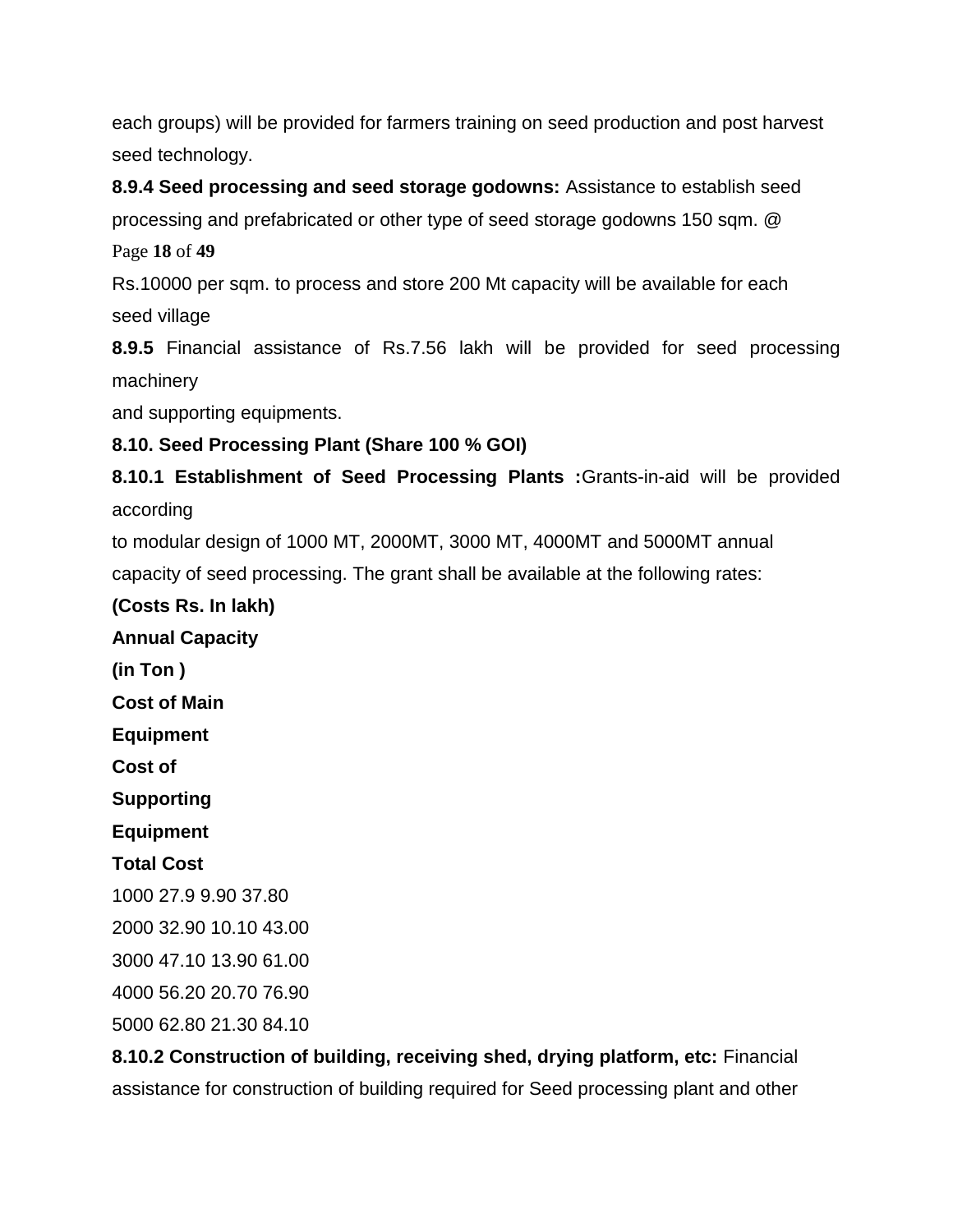supporting structure will be provided as under:

**Annual**

**Capacity of**

**plant (Ton)**

**Plant building and**

**receiving shed**

**Drying Platform**

**Grand**

**total**

**(Rs. In**

**lakh)**

**Size**

**(sqm)**

**Rate**

**(Rs/Sqm)**

**Total**

**cost**

**(Rs in**

**lakh )**

**Size**

**(sqm)**

**Rate**

**(Rs/Sqm)**

**Total**

**cost**

**(Rs in**

**lakh)**

1000 450 7000 31.50 100 1200 1.20 32.70 2000 525 7000 36.75 200 1200 2.40 39.15 3000 700 7000 49.00 300 1200 3.60 52.60 4000 800 7000 56.00 400 1200 4.80 60.80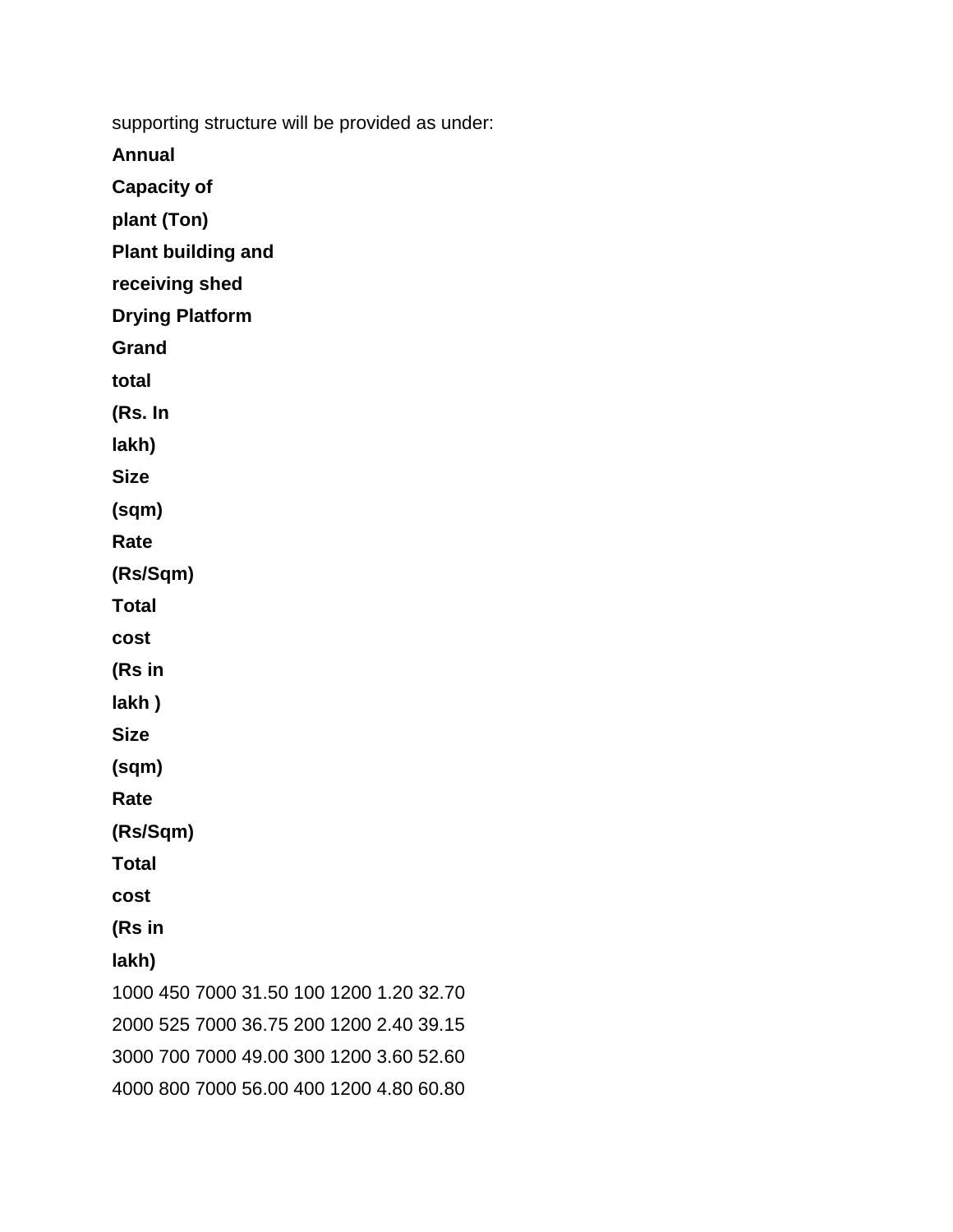5000 1000 7000 70.00 500 1200 6.00 76.00

The implementing agency will have the flexibility to establish / seed processing unit of desired capacity as assessed by them and financial assistance will be provided on prorata basis

Page **19** of **49**

# **8.11. Seed Storage (Share 100% GOI)**

**8.11.1 Seed Storage :** The financial assistance towards cost of construction for various type

of seed storage godowns including pallet/ racks, cover, sprays, dusters etc. required for safe storage of seeds will be provided as under.

## **Particulars Capacity**

**(MT)**

**Size**

**sqm**

**Rate**

**(Rs/Sqm)**

**Total cost**

#### **(Rs. in lakh)**

Store with AC/ GI sheets 1000 700 7000 49.00

Ventilated Flat roof stores 1000 700 7500 52.50

Dehumidified store 100 100 14000 14.00

Air conditioned &

dehumidified store

100 100 18000 18.00

# **8.11.2. Modernization/ Strengthening of existing Seed Storage**

Financial assistance for modernization of existing Asbestos Sheet stores / ventilated flat roof stores, to dehumidified or to air conditioned & dehumidified stores will be provided at a differential cost @ Rs. 6500 per sqm. and Rs. 10500 per sqm. respectively.

The grants-in-aid @ Rs. 4000/- sqm. will also be provided for modernization of dehumidified storage to the level of air conditioned and dehumidified stores. The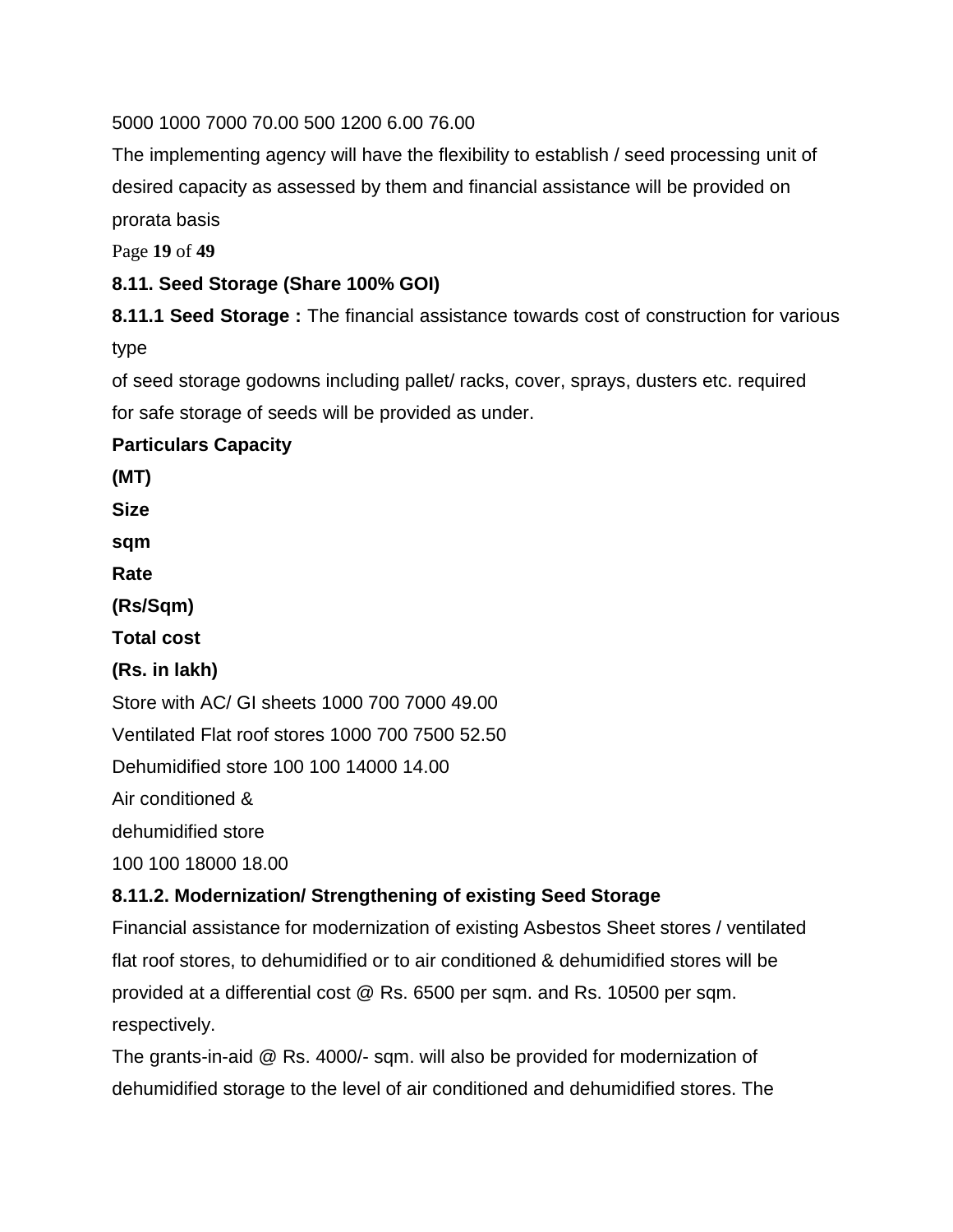implementing agency will have the flexibility to establish /strengthen/modernize seed stores of desired capacities / capacity as assessed by them as per given modular pattern and financial assistance will be provided on pro-rata basis

# **8.12. Transport Subsidy (Share 100% GOI)**

The topographic and the climatic conditions in North Eastern States including Sikkim, J&K, Himachal Pradesh, Uttarakhand and hilly areas of West Bengal are not conducive for seed production. Therefore, to ensure availability of certified/quality seeds to the farmers of identified States at affordable price, this component has been initiated. Only certified/ quality seeds of cereals, oilseeds, pulses, fibres, vegetable seeds and fodder crops shall be eligible for subsidy under the scheme. Potato seed tuber and spices are excluded from the purview of this scheme.

Page **20** of **49**

# **8.12.1 Movement of Seeds from outside the States :**

100% difference between road and Rail transportation charges will be reimbursed to the implementing States/ Agencies for Movement of Seeds produced outside the States and moved to these identified States Capital / district head quarter.

# **8.12.2 Movement of Seeds with in the States :**Actual cost restricted to maximum limit of

Rs.120 per qtls. whichever is less for movement of seeds transported within the State from States Capitals / District Head Quarters to sales outlets /sale counters will be reimbursed to the identified States.

# **8.13. Assistance for Maintenance of Breeder Seed (Share 75% GOI and 25% State):** The

financial assistance (Recurring and Non recurring) will be provided to implementing agencies for maintenance breeding of nucleus seeds for further multiplication into breeder seeds of various agricultural crops.

Under this component infrastructure support, both recurring and non-recurring, will be provided to SAUs for maintenance breeding of nucleus seed for further multiplication into breeder seed as per State indent for a three years period. SAUs will be supported for a maximum period 3 years. There are 40 State Agricultural Universities (SAUs) in India as on date with several farms with each University where production of nucleus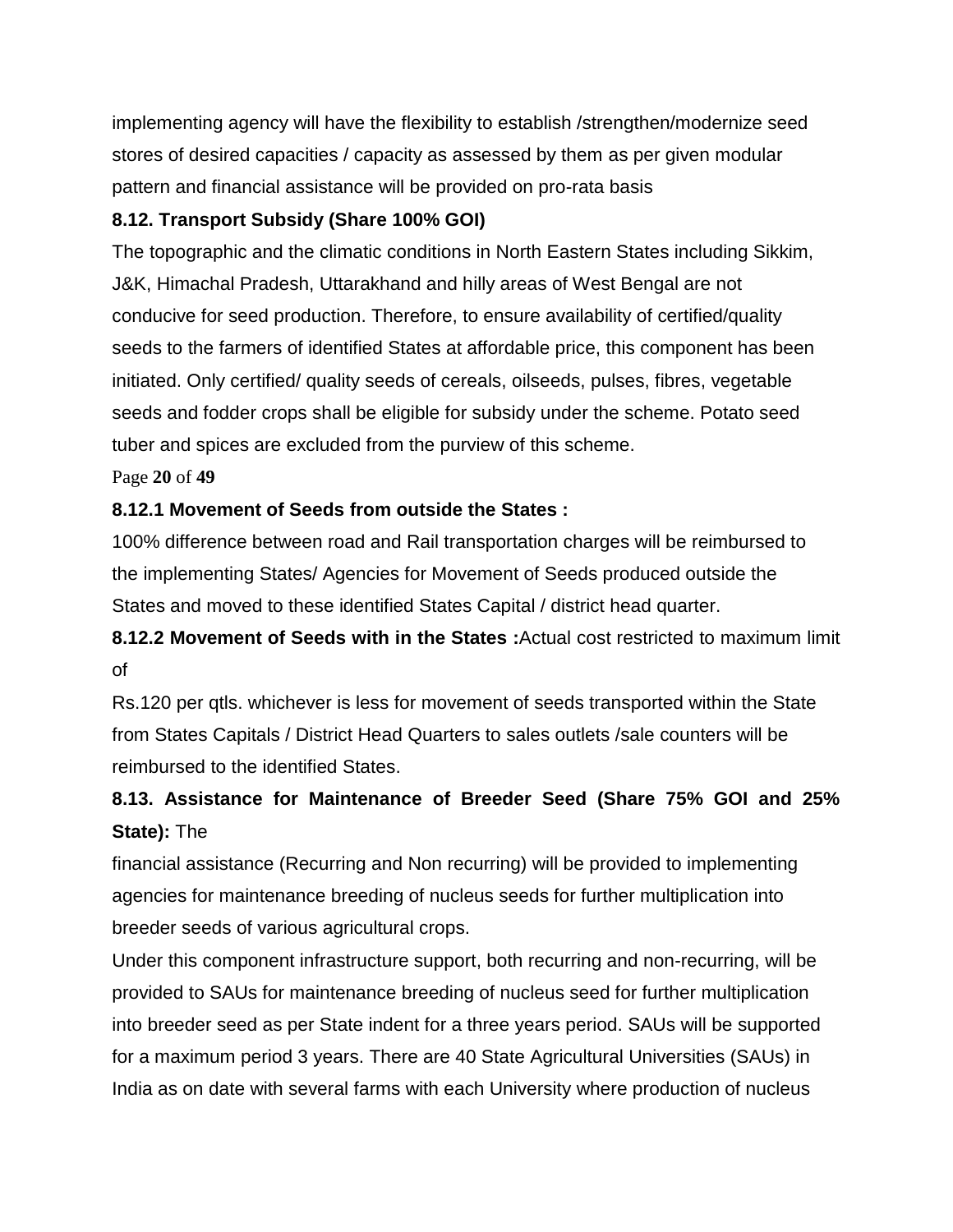seed is taking place. Assistance will be provided to SAUs on case to case basis. The details of the pattern of funding for a unit of 50 acres is given below:-

# **A. Non-Recurring Expenditure**

(i) Road works –Rs.3.25 lakh

(ii) Irrigation facilities-

- Bore well-Rs.5.00 lakh

- Shallow tube well (70-80 feet) Rs.1.50 lakh

- Medium tube well (40 meter) Rs.3.00 lakh

- Deep tube well (75 meter) Rs.3.90 lakh

- Underground HDP Pipeline

- 90 mm diameter @Rs.133.33/meter

- or 110 mm diameter @Rs.166.66/meter

or actual whichever is less ( no concrete channel, open drain)

-. Drip/sprinkler irrigation facilities as per NMMI or actual whichever is less. –

Rs.5.00 lakh

(iii) Poly house –Rs.5.00 lakh

Page **21** of **49**

(iv) **Seed Storage Facilities:** Financial assistance of Rs.10.50 lakh will be provided for construction of prefabricated or other type of seed storage godowns of 200 MT capacity.

(v) **Seed Processing Facilities :**Financial assistance of Rs.21.56 lakh will be provided for seed processing unit of 200 MT capacity including equipments, building

approach road, drainage etc.

(vi) **Threshing Floor :** Financial assistance of Rs.2.00 lakh will be provided

@Rs.730/sqm. or actual for construction of threshing floor

(vii) **Farm Implements :**Financial assistance of Rs.10.00 lakh will be provided for purchasing farm implements /machineries etc.

# **Total Non Recurring Expenditure – Rs.74.31 lakh**

# **B. Recurring Expenditure**

**i. Assistance for inputs** i.e. seeds, fertilizers and chemicals etc. will be available @Rs.0.50 lakh per year- (Rs.1.50 lakh for 3 years)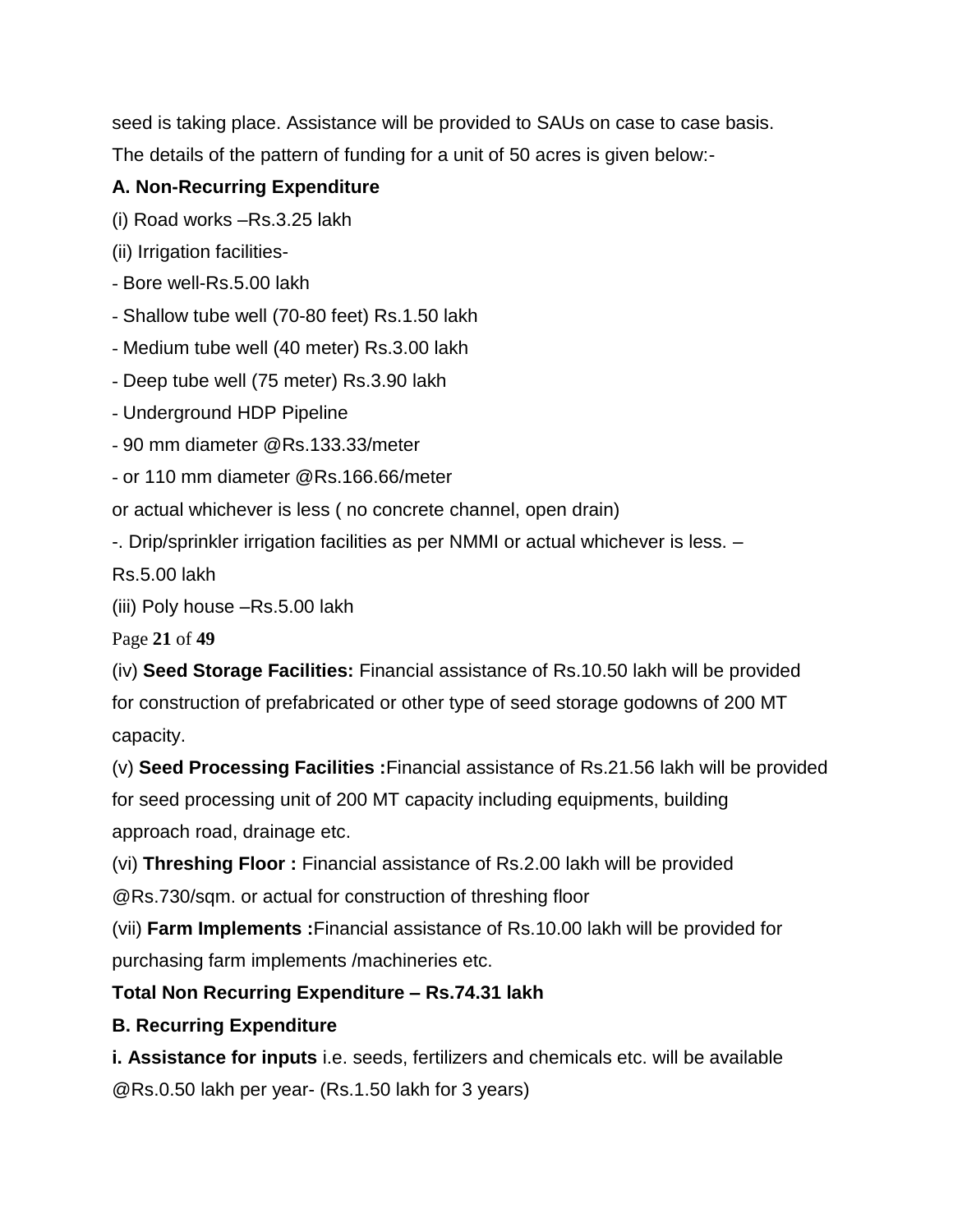**ii. Consumables** : Financial assistance of Rs.0.25 lakh per year will be provided for paper, clothes , polythene bags, butter paper, levels etc.- (Rs.0.75 lakh for 3 years). **iii.** Skilled labour – assistance @of Rs.3500 per months for 8 skilled labours will be available- (Rs.10.80 lakh for 3 years )

**iv.** Financial assistance for 2 Research associate @Rs.12000+20% HRA will be provided per year. –(Rs.10.37 lakh for 3 years)

**v.** Financial assistance of Rs.1.50 lakh will be provided for monitoring of nucleus seed production programme for 3 years.

**vi.** Miscellaneous expenditure @Rs.0.25 lakh / year (Rs.0.75 lakh for 3 years)

## **Total recurring expenditure –Rs.25.67 lakh**

**Grand total (Recurring and Non Recurring ) – Rs.99.98 lakh**

## **8.14 National Seed Reserve (Share 100% GOI)**

**8.14.1 Participating Agencies:** National Seed Reserve (NSR) will be implemented by the

National Seeds Corporation, State Farms Corporation of India and State Seeds **Corporations** 

Viz., APSSDC, ASC, BRBN, Chhattisgarh SSC, GSSC, HSDC, KSSC , MSSC, MPSS & FDC, OSSC , PSSC ,RSSC, UPSDC UKS & TDC , WBSSC, KSSDA, Government of Tamil

Nadu, and Jharkhand (Where SSCs are not in existence) will maintain the seed Reserve.

**8.14.2 Cost of Seeds (Revolving Fund):** It has been proposed that 100% of total procurement value of foundation and certified seeds will be given to the participating organizations in the form of revolving fund. The funds would be released to the participating

institutions according to the quantity of seeds allocated to be produced and maintained by

Page **22** of **49**

them in the NSR. The revolving fund would be given to the implementing agencies as one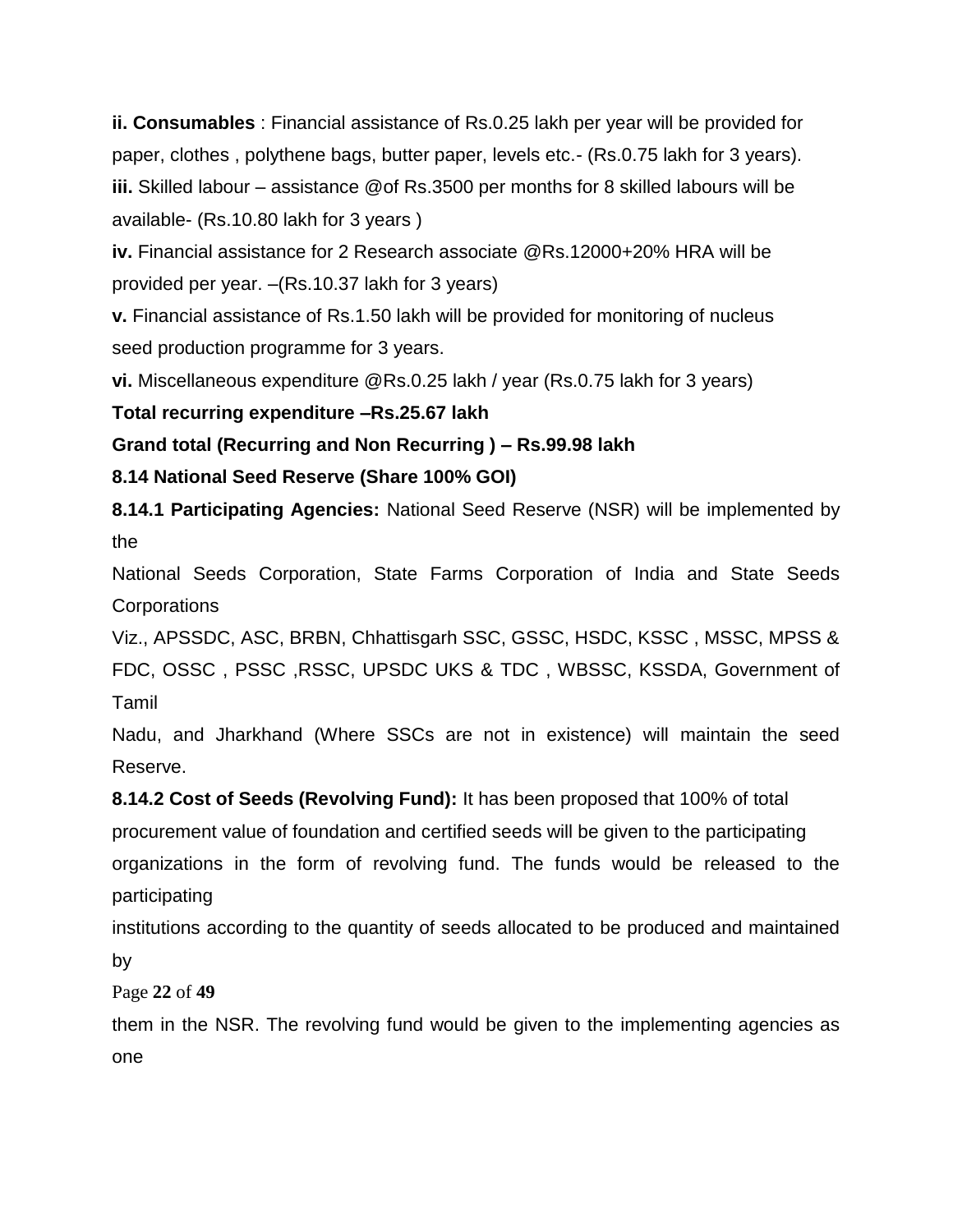time assistance and implementing agency would be bound to maintain the NSR at least for 5

years regularly. After receiving the revolving fund from the Government of India, organization

will keep a separate account of revolving fund and this fund will be recouped from the sale

proceeds of seed from NSR every year.

**8.14.3 Maintenance Cost:** Maintenance cost pertaining to Processing charges, cost of packing material, labour costs involved in the packing, cost of certification will be provided to

the implementing agency up to Rs.300 per qtls. subject to actual cost incurred on these items

by the implementing agencies. Besides this, transportation cost incurred on seeds will also

be provided to the storage point and handling cost at each stage of the seed movement up to

Rs. 200 per qtls. subject to actual cost incurred by implementing agencies will be provided.

**8.14.4 Cost of Seed Storage Infrastructure:-** The Seed Storage Infrastructure will cover

construction/enlargement of building, electrification, compound wall and internal-road.

Financial assistance will be provided in the enlarged proportion based on the criteria fixed/

specified in the guidelines as under:-

**Particulars Capacity M.T. Size Sqm Rate Rs./sqm Total cost (Rs. In lakh)** Ventilated Flat roof stores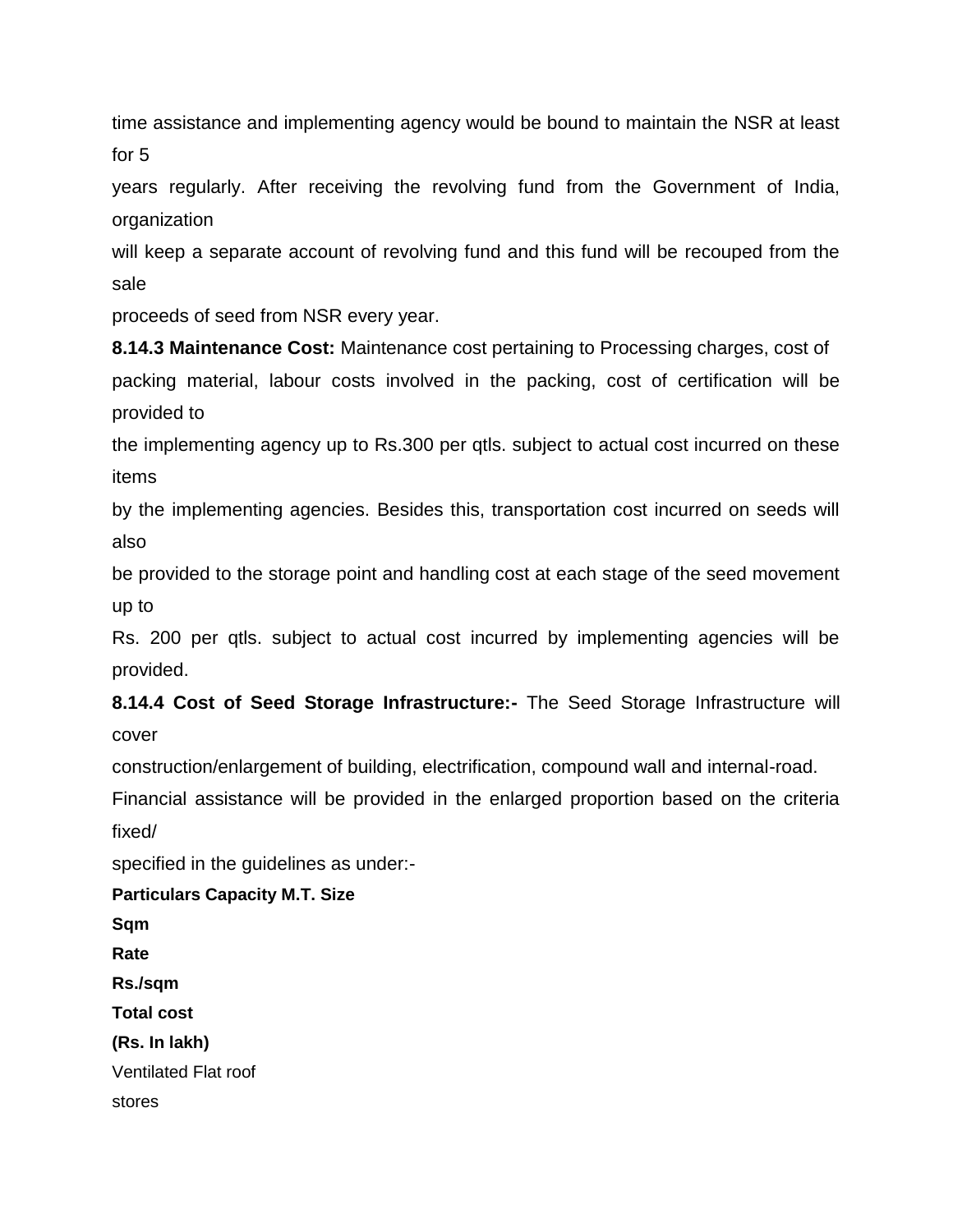1000 700 7500 52.50

• **Electrification-** @ 5% of cost of Rs. 52.50 lakh incurred on seed storage infrastructure for one location =  $Rs. 2.62$  lakh

• **Compound wall & internal roads** - @ 5% of cost of Seed Storage infrastructure for one location i.e.,  $=$  Rs. 2.62 lakh

Assistance will be released as per norms formulated by the Government of India. The expenditure, if any, over and the above the norms or the approved amount, will be borne by the concerned implementing agency. Costs of land, registration charges if any for the infrastructure will not be admissible. Under the Mission, Human Resources (HR) requirement for managing the infrastructure will be the responsibility of the concerned organization and no assistance will be available under the Mission.

The construction of seeds godown shall be as per the CPWD or State PWD specification or any other specification laid down in this behalf. The storage godown shall be properly ventilated, shall have well fitted doors; windows and ventilators and Page **23** of **49**

shall be waterproof (control of moisture from floor, walls and roof etc.). The seeds godown structure shall have protection from rodents (high pucca elevated platform with wooden staircase. The seeds godown shall have protection form birds (windows/ventilators with jali). The openings of the seeds godown such as doors, windows, etc. shall be designed in such a manner that the seeds godown can be sealed for effective fumigation. The seeds godown complex shall have an easy approach road, pucca internal roads, proper drainage, arrangements for easy loading and unloading of stocks.

**8.14.5 Cost of material handling equipment:** Financial assistance will be provided @ Rs.

50 per qtls to the implementing agency for purchasing of material handling equipment i.e., Lifters, fork lifters, mechanical stackers and heavy duty vacuum fumigation covers and pallets, which will be a onetime assistance and will be given on the basis of allotment of targets made to implementing agencies.

# **8.14.6 Assistance for purchase of Machinery, plant building, receiving shed and drying**

**platform:** The maximum assistance to the implementing agencies will be given for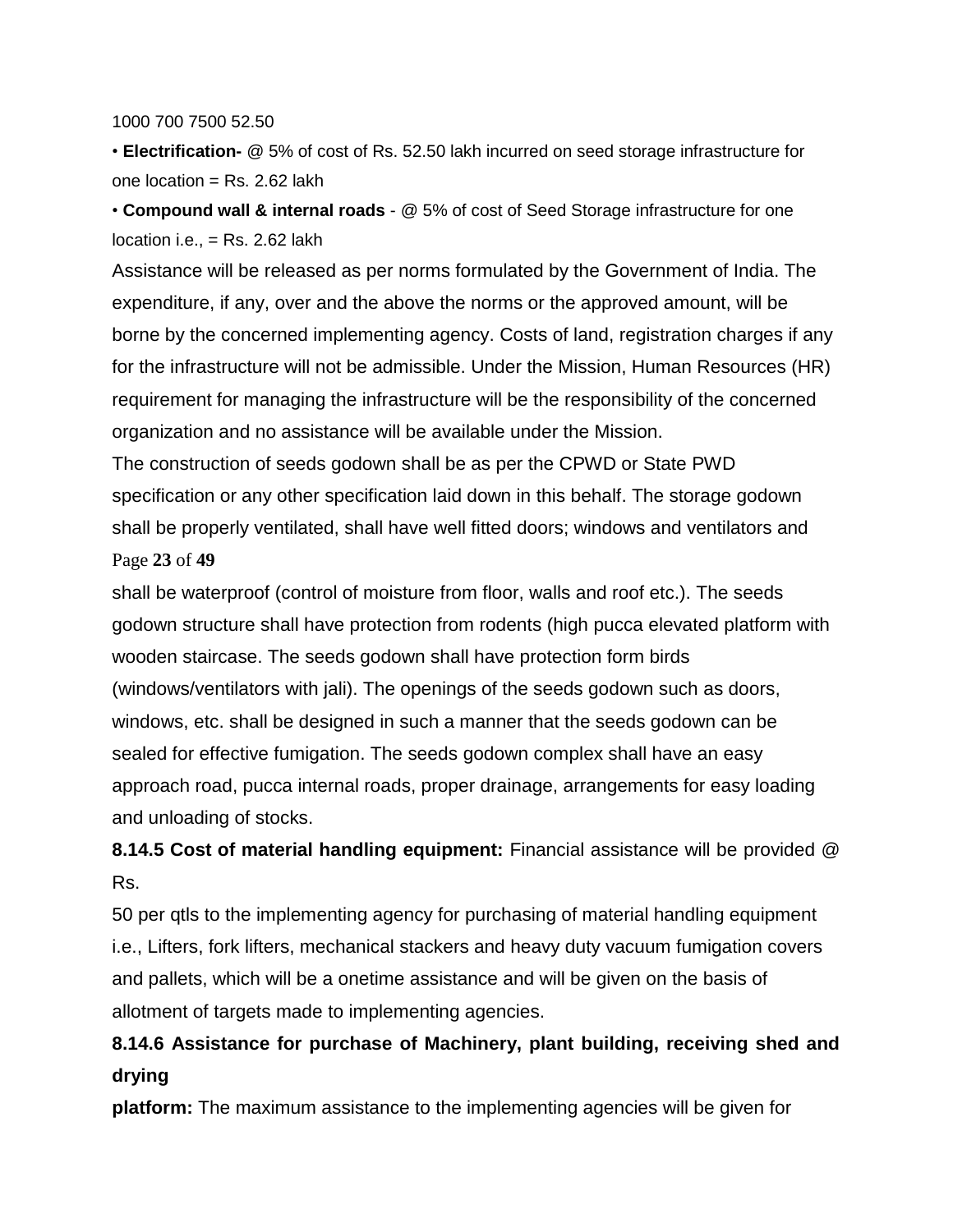purchase of machinery upto the capacity of 3000 tonnes per annum at the place where NSR has been maintained. The financial assistance will be provided in the enlarged proportion based on the criteria fixed/specified and shall be available at the following rates:-

# **Items Capacity ( in MT)**

# **1000 2000 3000**

Equipment & Machinery cost (Rs. in Lakhs) 37.80 43.00 61.00 Size in sqm. @ Rs. 7000/sqm. Plant building cost (Rs. in lakh) 450 31.50 525 36.75 700 49.00 Size in sqm. @ Rs. 1200/sqm. Drying platform cost (Rs. in lakh) 100 1.20 200 2.40 300

3.60

# **Total 70.50 82.15 113.60**

The equipment/machinery can be added/modifications made as per requirement and certified by the Department from time to time. Modernization and strengthening may require replacement of machinery as per the life span of the machines.

# **8.14.7 Cost of services outsourced for fumigation, spraying, maintenance of dust free**

# **environment staking, de-staking and other operations involving labour:-**

Maximum assistance upto Rs. 10 per qtl or actual amount incurred (whichever is less)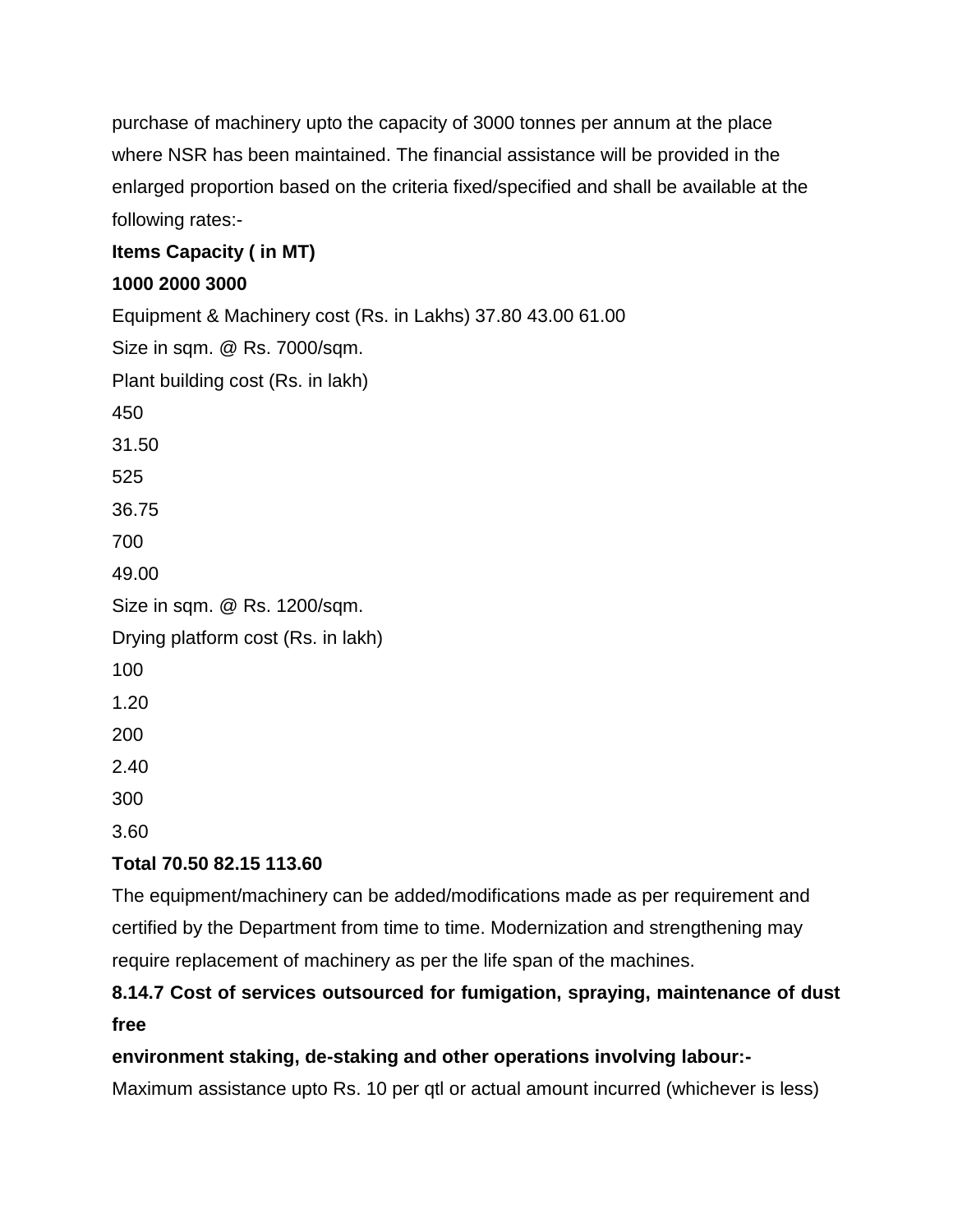#### Page **24** of **49**

would be provided to the implementing agencies every year on the qty of seeds maintained by the implementing agency.

**8.14.8 Cost of condemnation /unfit seeds:** Due to non-disposal of seed, the left over quantity of seed would be sold as grain leading to a financial loss to the Seed Corporation. It is proposed that 10% quantity of targeted stock of the National Seed Reserve, may be considered as un-disposed. For the purpose of price differential in respect of the left over 10% seed stocks declared as non-seed, the Seed Analysis Report received from the concerned State Seed Certification Agency is essentially required to be attached as evidence of unsold seed. The implementing agencies will also obtain and submit grain price from the open market in respect of unsold seeds. Cost of condemnation on unsold seeds would be calculated as under:-

**"The procurement value of the seeds of 10% of reserved qty or maintained qty (x)-value of seeds sold as commercial grain after condemnation (Y)= Reimbursable amount would be x-y".**

**8.14.9 Cost of computerization:** Financial assistance would be provided for development of

necessary infrastructure for setting-up of a data bank and information system to be inter-connected for the purpose of inventory management for reporting to the GOI. The lump sum financial assistance on the basis of requirement of Implementing agency would be provided to maintain the information on crop wise, variety wise qty maintained by the implementing agencies under NSR against the qty allotted by GOI.

**8.14.10 Cut off dates:** The cut off dates in respect of Kharif and Rabi Season, seeds are to

be adhered to strictly by the participating agencies. For Kharif season, seed will be maintained in the Bank up to 15th August before which the participating Corporations will not be able to sell these seeds on their own and clearance from the DAC will be required. After 15th August, State Government, participating Corporation/authority will be able to sell the seeds freely as per their commercial policies. Similarly, Rabi seeds will be maintained in the NSR till 15th December, before which the participating agencies will be able to dispose the seeds only after getting permission from the DAC.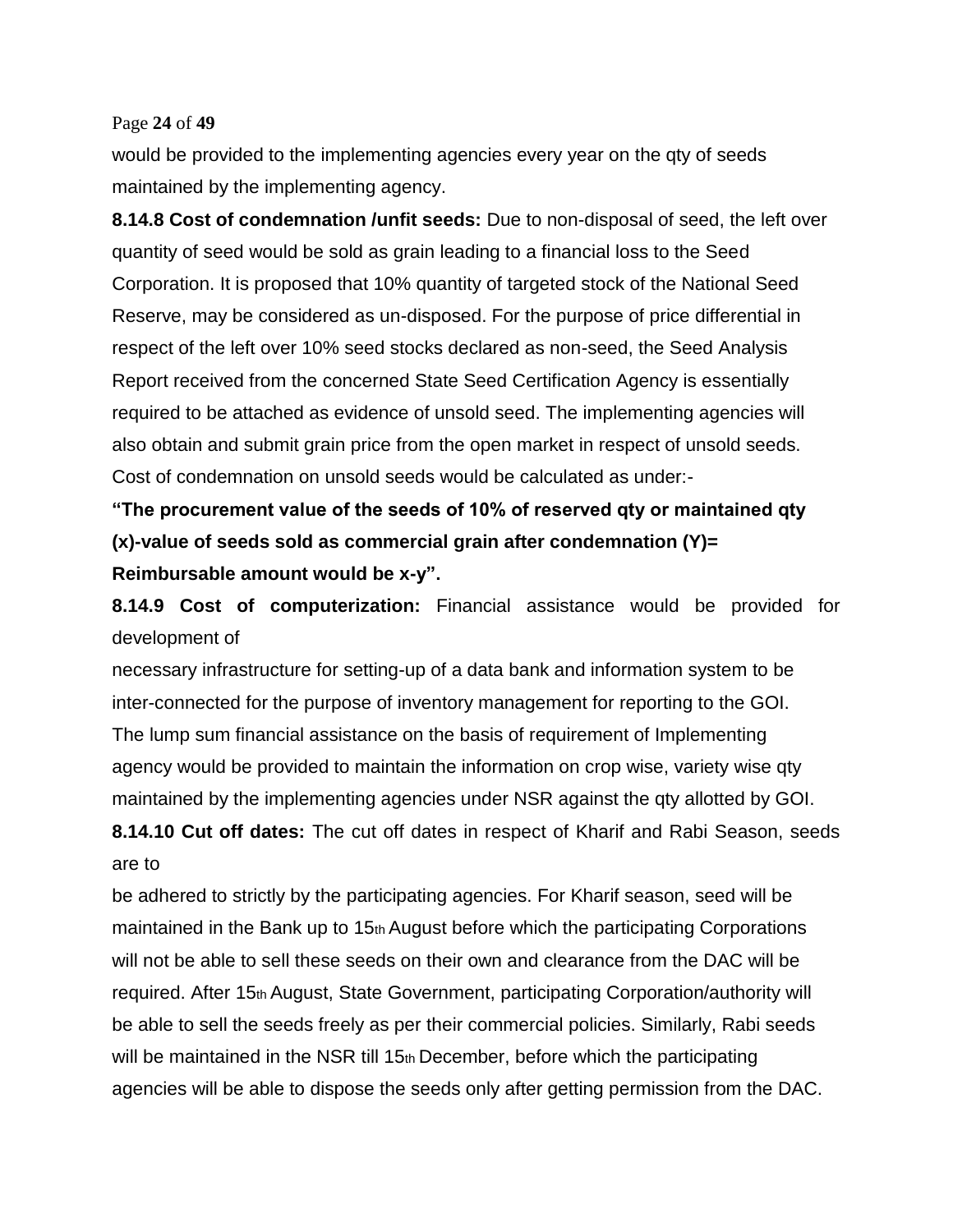After 15th December, participating agencies will be able to sell their seeds freely as per their commercial policies.

Page **25** of **49**

## **8.15 APPLICATION OF BIOTECHNOLOGY IN AGRICULTURE (Share 100% GOI)**

8.15.1 Financial assistance for establishment of new tissue culture lab and assistance for

rehabilitation/strengthening of old tissue culture Labs.

Financial Assistance up to Rs. 2.50 crores for establishment of new Tissue Culture Lab and Rs. 20 lakh for rehabilitation /strengthening of old tissue culture lab would be admissible for agricultural/forestry/medicinal crops and the crops which are not covered under National Horticulture Mission. The implementing agency would make all out efforts to produce 8.78 lakh tissue culture plants of sugarcane, forestry plant and medicinal plant in the first year and subsequently production of these plants would increase up to 11.37 lakh and 15.75 lakh in second year and third year respectively. 8.15.2 Capacity Building, Training of Manpower and awareness campaign for upgradation of

post release monitoring of GM Crops.

• An intensive and integrated awareness promotion on issues relating to GM crops with active cooperation of various scientific organizations/ institutions/ State Agricultural Universities/ NGOs to generate public awareness shall be launched.

• The campaign may be organized through workshops/ seminars/ media campaigns including through Krishi channels. Accordingly grants shall be given to various institutions/ organizations/ SAUs etc.

• DAC will also assist National/ International Conferences/ Workshops on Agricultural Biotechnology organized by the Department/ DBT/ ICAR/ MoEF/ SAUs/ and other reputed institutions/ organizations etc. Such assistance will be considered on case to case basis.

# **8.16. Public Private Partnership (PPP) in Seed Sector (Share 50% GOI and 50% State)**

PPP Mode will be operated by the selected Private Enterprise, State Government, ICAR Institutes, State Agricultural Universities, Seeds Corporations owned by the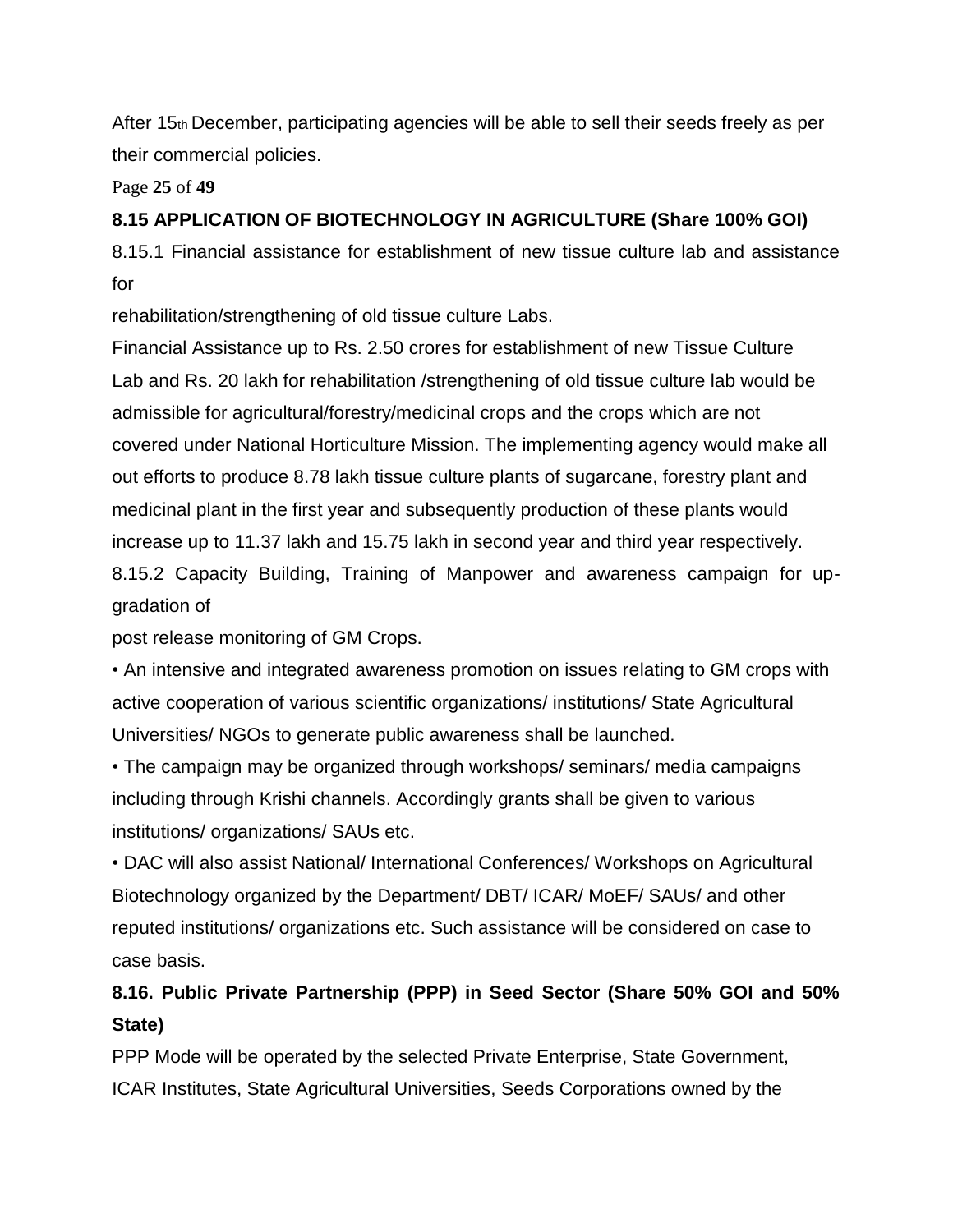Central and State Government and State Government and Union Territories. The Private Enterprises includes Individual or consortium, group of Indian Farmers/Producers Organizations/Producer Company, partnership/Proprietary Firms, Companies, Co-operatives, registered NGOs etc., who are engaged in production, distribution of seeds.

#### Page **26** of **49**

The Public Private Partnership (PPP) will be governed by the following parameters. i. Assistance will be project based and will be considered on cost to cost basis as per technical and commercial viability of the project duly appraised by the institutions empanelled by Sub-Mission of Seed & Planting Material under National Mission on Agricultural Extension and Technology (NMAET).

ii. The public sector partners include the State Seed Missions; ICAR; SAUs; State Seeds Corporations; national seed producing agencies such as NSC and SFCI etc and other agencies considered appropriate by State Government/ Sub-Mission of Seed & Planting Material under National Mission on Agricultural Extension and Technology (NMAET).

iii. All proposals that involve the public sector partners at State level will be routed and recommended through the concerned State Government/State Seed Mission. Proposals relating to the national seed producing agencies such as NSC and SFCI will be routed directly to the Department.

iv. Partnership arrangements will be based on an agreement prescribed by the Department/ Sub-Mission of Seed & Planting Material under National Mission on Agricultural Extension and Technology and signed between the two partners.

v. The Public Sector/Private Sector will be liable for payment of revenue fees, service charges and other charges, if any, being levied by the authority.

# **8.17. Assistance for Boosting Seed Production in Private Sector (Share 100% GOI) :**

Private Companies, individual entrepreneurs, self-help groups, seed co-operatives and partnership firms are eligible for subsidy. The component is implemented through Nationalised/Commercial Banks and the National Co-operative Development Corporation (NCDC). The assistance is for creation of infrastructure facilities relating to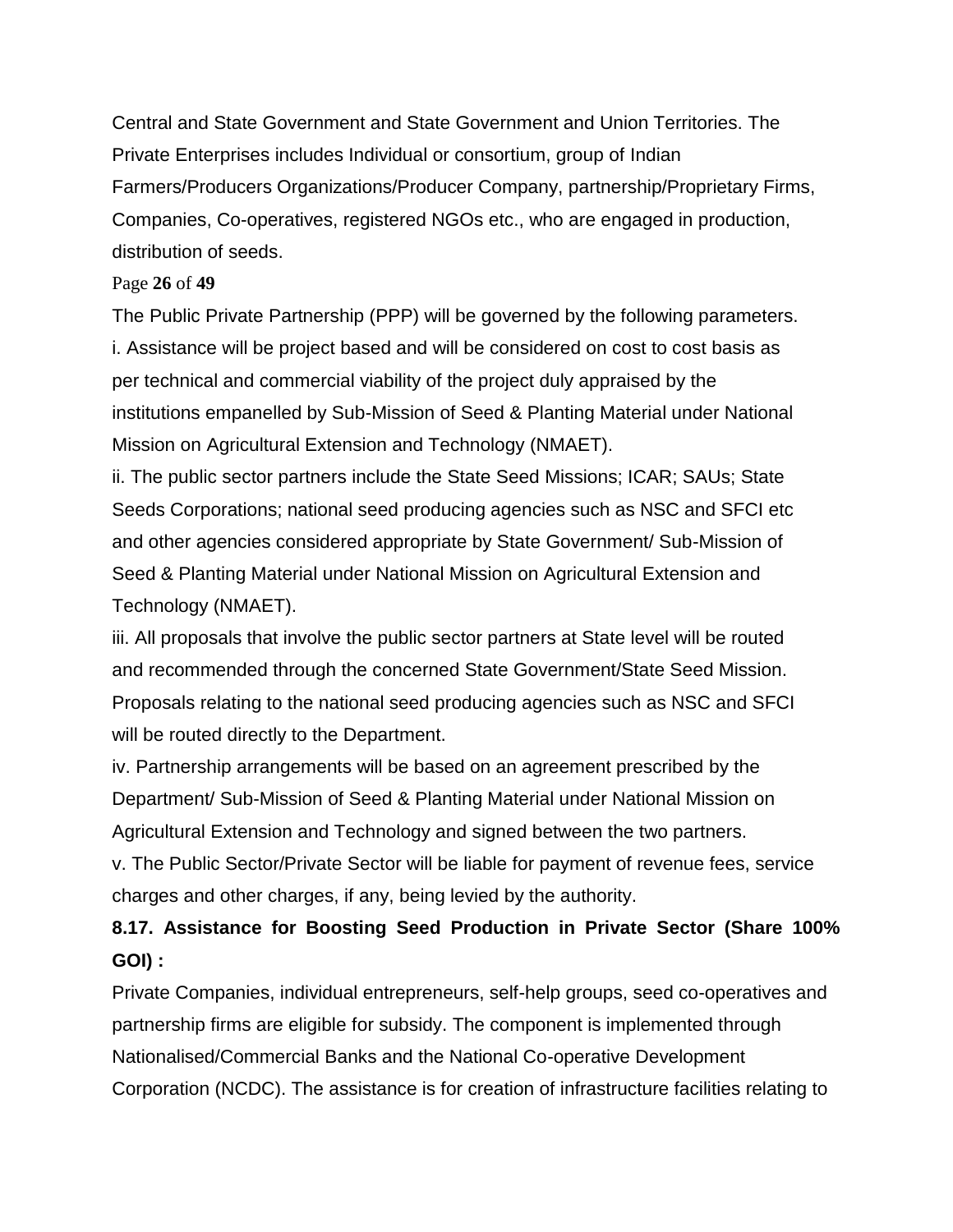seed cleaning, grading, processing, seed treating, packaging and storage units as well as for seed testing facilities including R&D. National Seed Corporation is the nodal agency for implementation and monitoring of this component with rate of assistance as under:

• Credit linked back ended subsidy @40% of the capital cost of the project in general areas and 50% in case of hilly and scheduled areas subject to an upper limit of Rs 150 lakhs per project. Two percent (2%) of the total fund utilized under the component will be allowed as administrative charges to the Nodal agency.

Page **27** of **49**

8.18 **Support to Sub-Mission Director and Survey/Studies (Share 100% GOI)**

8.18.1 The Sub-Mission will be managed by the existing staff and officials of Seed **Division** 

and engaging Consultants and other supporting staff on contractual basis. Cost of contractual staff and other contingencies including cost of evaluation/ other studies would be met from the funds allocated to SMSP Headquarter.

**8.19. PPV&FRA(Share 100% GOI) :** To fulfil the obligations under Article 27(3)(b) of Trade Related Aspects of the Intellectual Property Rights (TRIPS) Agreement of the World Trade Organization (WTO) which has been ratified by India, the Department of Agriculture and Cooperation, Govt. of India has enacted Protection of Plant Varieties and Farmers' Rights Act (PPV&FR Act), which provides for the establishment of an effective system for Protection of Plant Varieties, the Rights of Farmers and Plant Breeders and to encourage the development of new varieties of plants. This legislation intends to stimulate investment for research and development, both in public and private sector for development of new varieties for accelerated agricultural development in the country. The Act also facilitates the growth of the seed industry to ensure availability of high quality seeds of new varieties to farmers. This Scheme is being implemented by the Protection of Plant Varieties and Farmers' Rights (PPV&FR) Authority established on 11th November, 2005, under the provisions of PPV&FR Act, 2001.

PPV & FR Authority has the mandate to protect plant varieties and farmers' & breeders' rights by enforcement of the provisions of the PPV & FR Act, 2001 and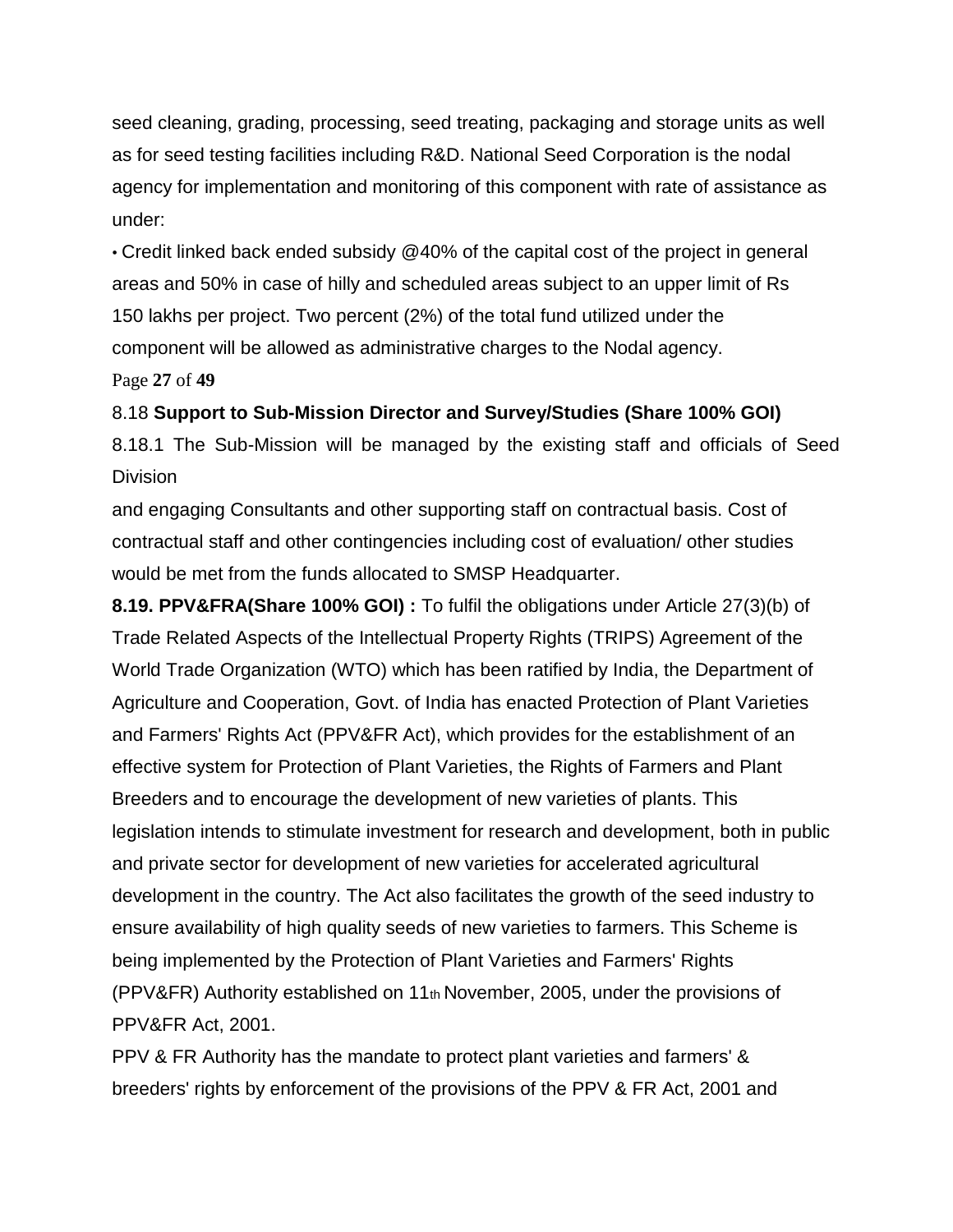subordinate legislation made there under. Application of Intellectual Property Rights (IPRs) to plant varieties covering agriculture, plantation crops, trees, aromatic & medicinal plants, etc. is also being taken up by the Authority. The key objective of Plant Variety Protection (PVP), a form of Intellectual Property Rights (IPR) is to stimulate plant variety innovations. PPV & FR Authority is vested with quasi-judicial powers for implementation of various provisions of PPV&FR Act, 2001. Funds have been allocated for the PPV&FRA for undertaking their mandated and day-to-day activities as under:

Page **28** of **49**

#### **S.No. Activities**

1. Strengthening of Headquarter and branch offices and ushering in of e-Governance at headquarter and branches:

2. Establishment of four new branch offices of the authority.

3. Construction of plant variety complex to house the PPV&FR Authority and Plant Variety Protection Appellate Tribunal and staff quarters.

4. Maintenance of reference varieties & testing of candidate varieties.

5. Development of DUS tests guidelines for new crops.

6. To promote awareness about farmers' rights as provided by the PPV&FR Act.

7. Programme for documentation indexing and cataloguing facility, to ensure availability of seeds of the varieties registered and to collect statistics with regard to plant variety under provisions of the act

8. Establishment of Tribunal

9. Gene Fund to recognize the efforts of the farmers' and farmers' communities for their conservation efforts.

10. Attending international seminars, workshops, meeting and membership of international organization etc.

11. Strengthening of existing Gene bank/field gene banks and establishment of new field gene bank

12. Establishment of network system for DUS testing and management of database and information system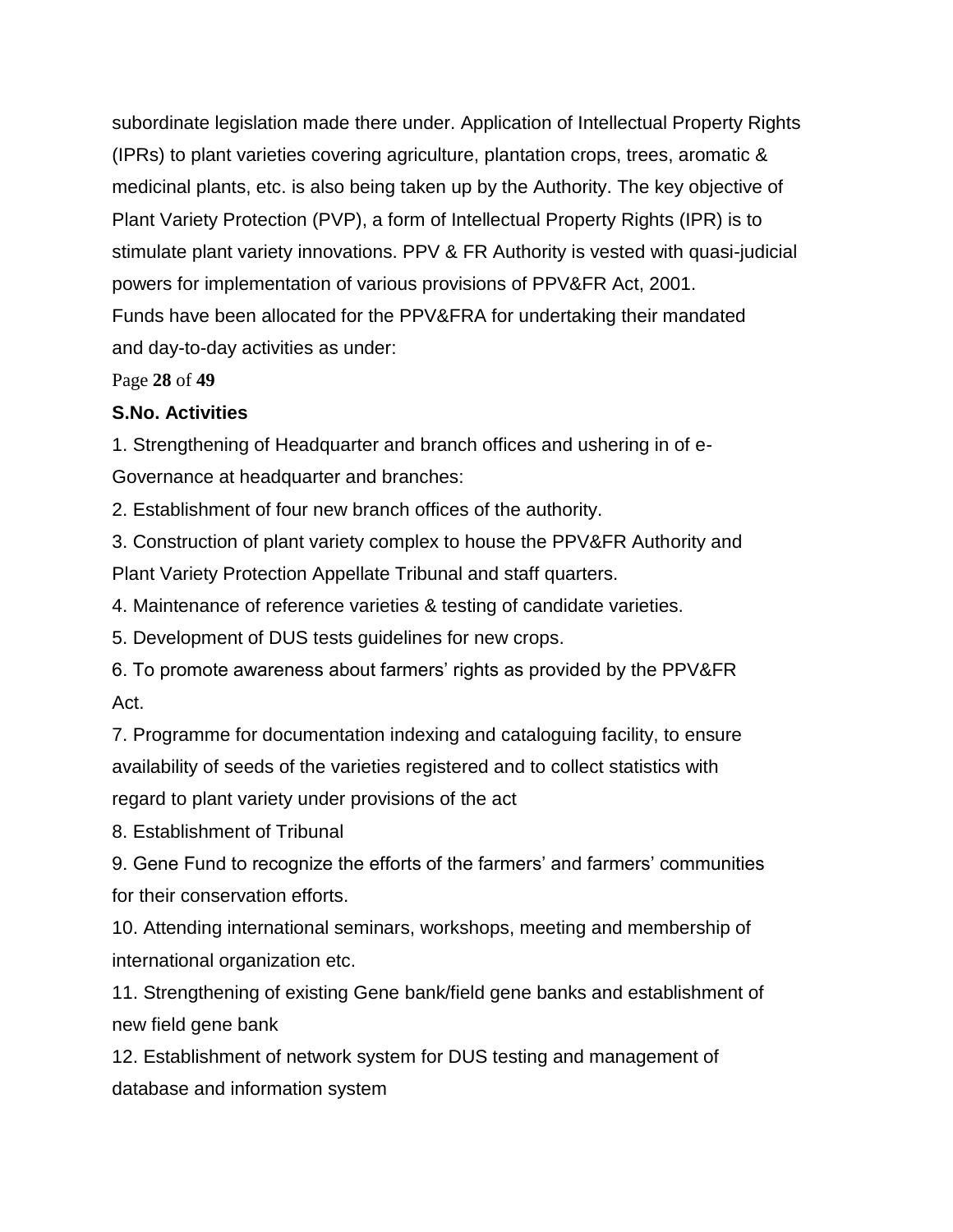13. Establishment of Library

14. Human Resource Development

9. **Summary of pattern of Assistance :** The component-wise **p**attern of assistance for **SMSP** 

under NMAET during XII Plan is summarised as under:

**Sl**

**no**

**Intervention Pattern of**

**funding**

**Rate of Assistance**

1 Strengthening

for Seed

**Quality** 

**Control** 

100% GOI

share,

except a

new subcomponent

with 75:

25 Centre :

**State** 

share

**(i)** Seed Testing Laboratories:

Equipments for Seed Testing Laboratories: Assistance

for Rs.60 lakh per laboratory will be available for

laboratory equipments . Details of equipments and

estimated cost for handling approximately 10,000

samples per year in a laboratory is given at Annexure

 $-II.$ 

Renovation of Seed Testing Laboratory: Rs. 20.00 lakh available for renovation of a seed testing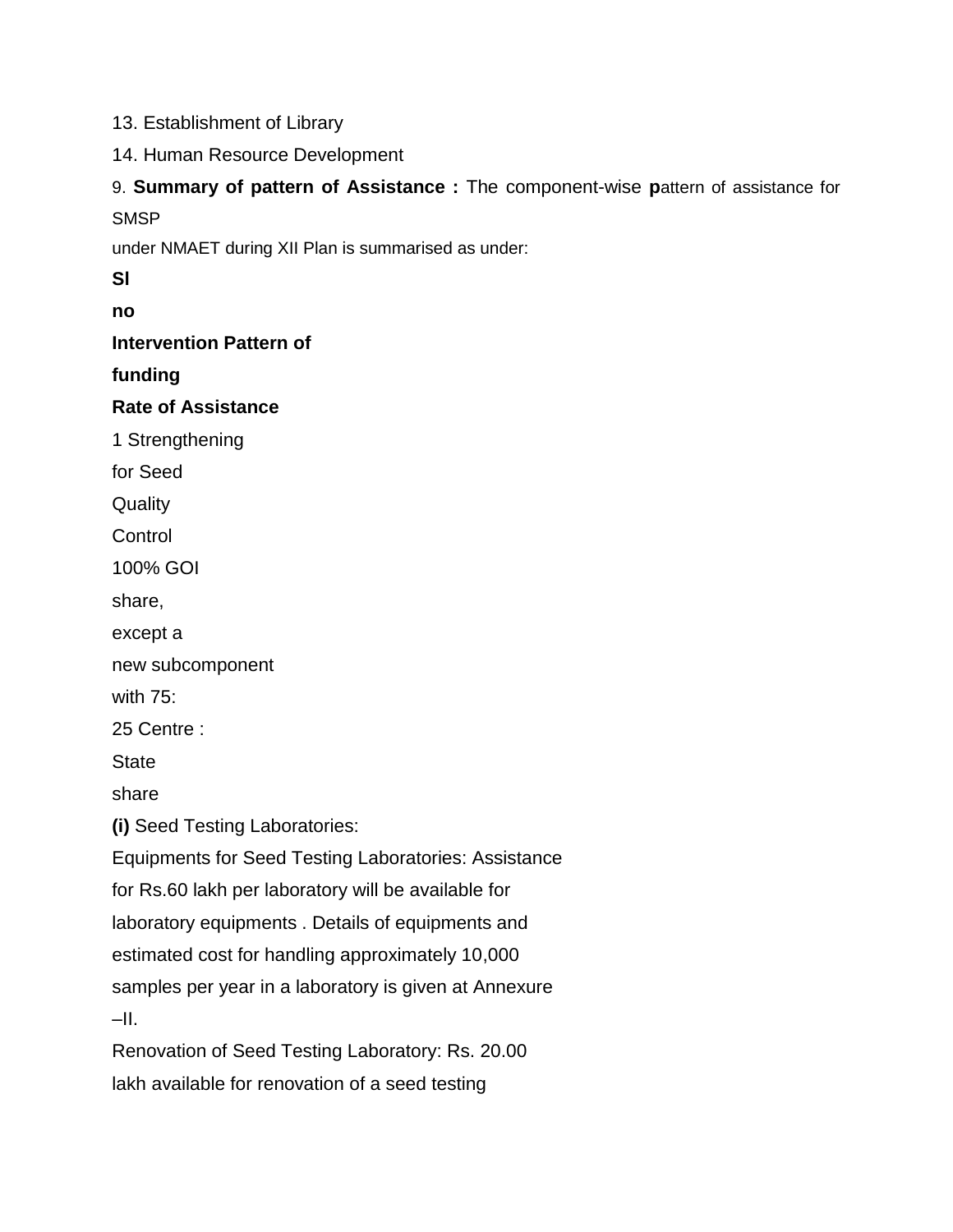laboratory with capacity of 10,000 seed samples with area of 250 Sqm.

Equipments for DNA Finger Printing / Varietal Purity-Testing Laboratory: Assistance for Rs.70 lakh will be available for DNA finger-printing facility at one notified seed testing laboratories

Page **29** of **49**

Specialised seed health testing units: Assistance for Rs. 55.00 lakh will be available to establish/strengthen one specialized seed health testing laboratory. Payment of ISTA fee : Financial assistance of Rs.15 lakh will be available to the maximum 5 Seed Testing Laboratories functioning under NSRTC, State Government/Union Territories, Seeds Corporations, and Seed Certification Agencies to obtain / running the membership of International Seed Testing Association (ISTA).

**(ii)** Strengthening of Seed Law Enforcement: Assistance for re-imbursement of seed sample cost @ Rs. 10.00 lakh is available. (75% centre :25 % State) (iii) Support to the National Seed Research and Training Center: Financial assistance of Rs. 12.00 crore will be provided to NSRTC for salary wages, maintenance of facilities and other routine activities and administrative expenditures for 3 years. Development of Centralized Seed Certification Portal at NSRTC : Financial Assistance will be provided for development of software and hardware @Rs. 20.00 lakh per State Seed Certification Agency Centralized Seed Certification Portal at NSRTC for giving linkage to the 25 SSC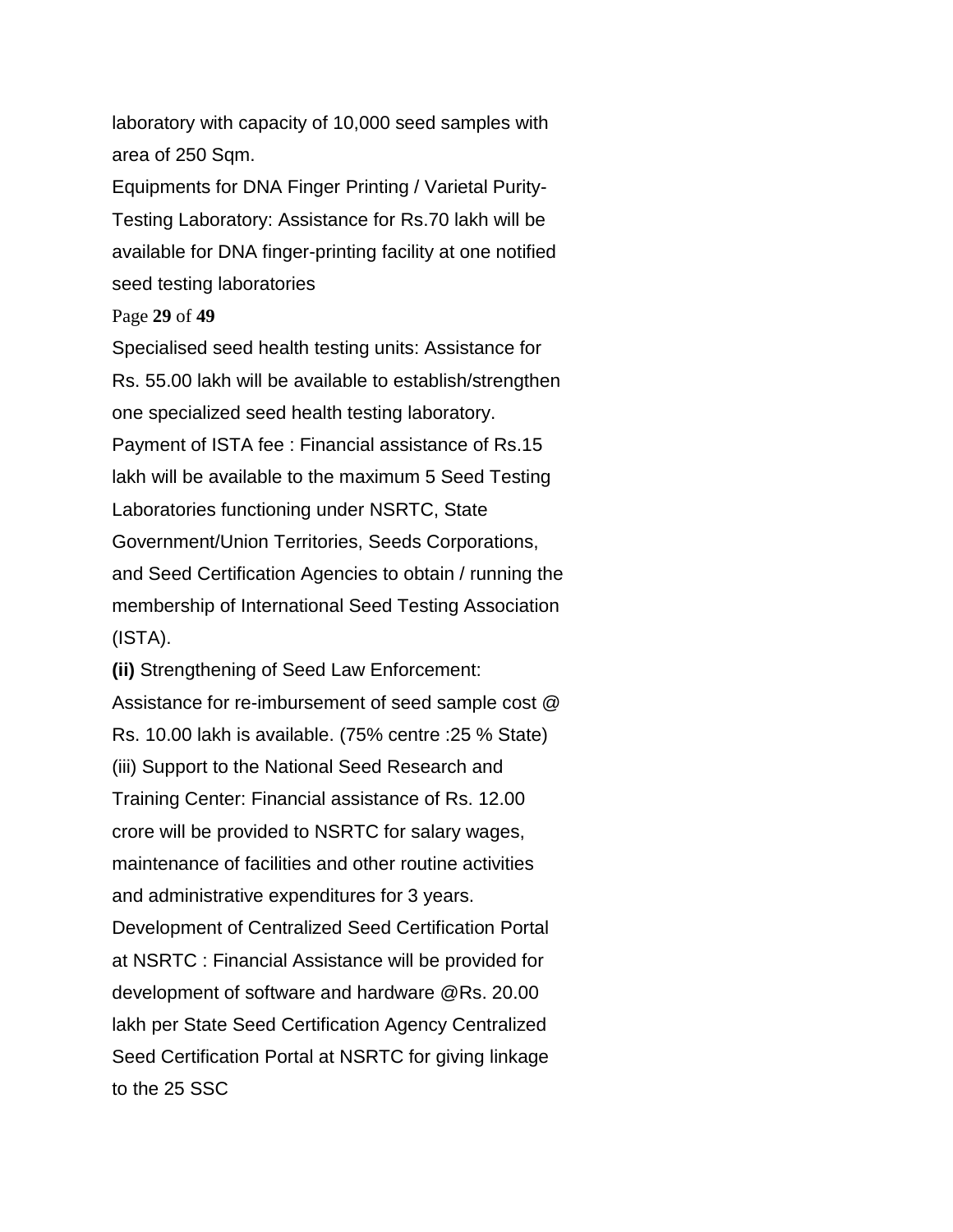(iv) Training and workshop : Financial assistance of Rs.2.00 lakh will be available for training on seed related activities viz. training of 25 persons for 5 days training course. (v) Strengthening of Central Seed Committee and Central Seed Certification Board: Financial assistance of Rs..10.00 lakh per year is available for TA / DA for non-official members of CSC & CSCB and its subcommittees. 2 Strengthening of Grow Out Test(GOT) **Facilities** 100% GOI (i) Grow-out Test Farm: Financial assistance of Rs.50.00 lakh for strengthening of 5 hectare of GOT farm. (ii) Green House facility: An assistance of Rs.10 lakh will be available for establishment of Green House facility to the eligible organizations. 3 Support to Seed **Certification Agencies** 25 % GOI : 75% State (i) Salary for the Staff: Rs.50.00 lakh, per agency, per year. will be available for staff which are involved in seed management; field inspection; sampling; analysis; monitoring; evaluation, certification and pre and post harvesting supervision etc. Page **30** of **49** (ii) Travelling allowance: 25% of the total cost of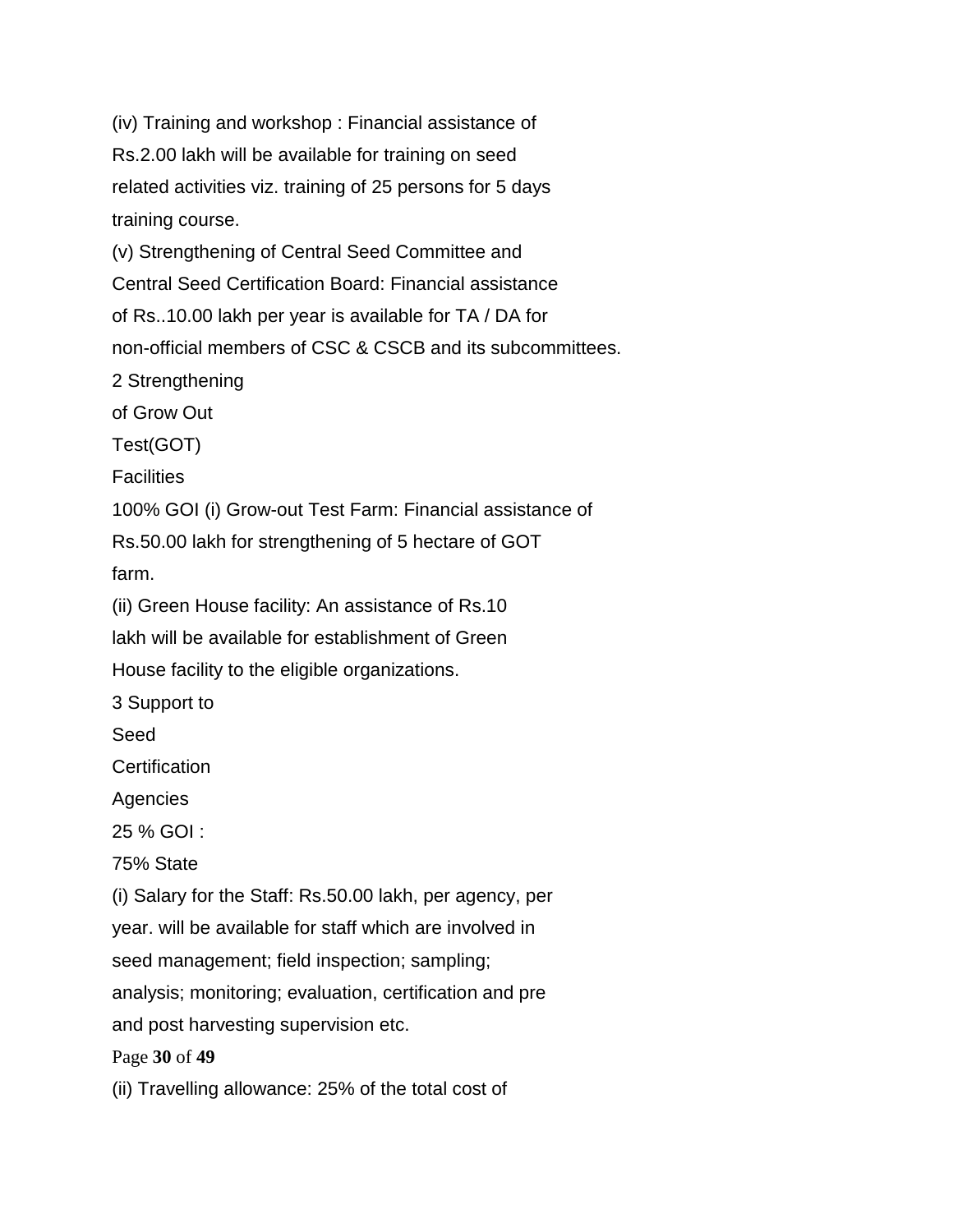travelling allowance subject to maximum limit of Rs. 10.00 lakh per agency to conduct of inspection, analysis and certification activities, the mobility of staff through jeep and motor cycle is proposed based as one for every 800 hectare and 400 hectare respectively.

(iii) Office Automation & Communication facility : Financial assistance will be available to each seed certification agency for supporting Office automation & Communication facility up to Rs.50.00 lakh per SCA.

4 Seed

**Treatment** 

75 % GOI :

25% State

Financial assistance will be available up to 75% of the cost as subsidy for cost of seed treatment @ Rs.100.00 per qntl. of seeds with maximum central assistance for one agency per year will be Rs.20 lakh. 5 Promotion of Seed Export 100% GOI (i) Assistance freight charges from seed store/ware house to port of exit @30% of the actual cost subject to maximum of Rs.3.00 lakh per beneficiary (20 units). (ii) Assistance to exporter/producer/growers for set up of seed conditioning unit for conditioning the seeds for export including controlled storage unit @40% of the actual cost subject to maximum of Rs.10.00 lakh per beneficiary (19 units). (iii) Up-gradation of Seed Testing Laboratory upto the ISTA Standard to issue the orange certificate for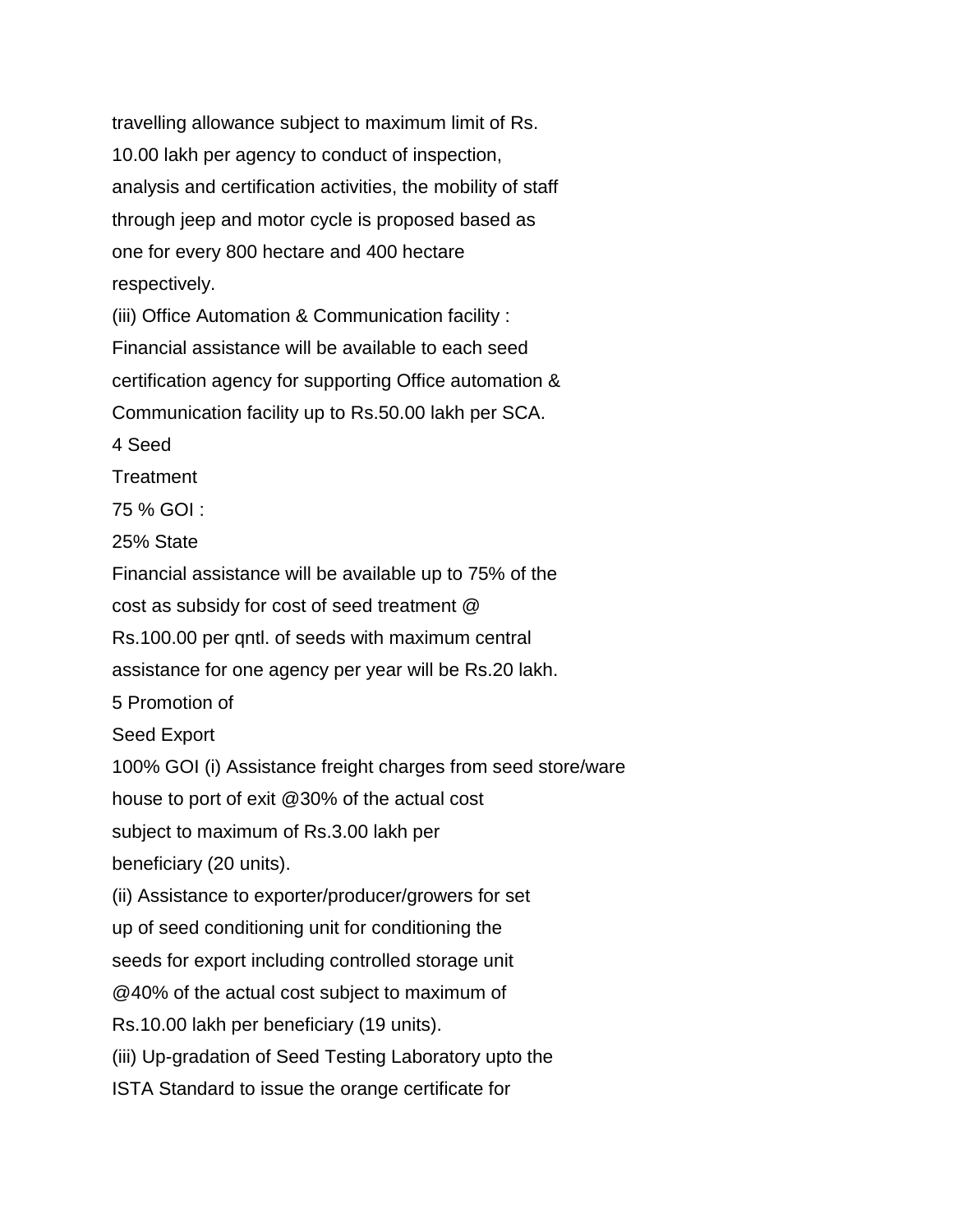international seed trade @25% of the actual cost subject to maximum of Rs.5.00 lakh per beneficiary (10 laboratories). 6 Support for R&D, contract Research and Acquisition of New Varietal Products. 60 % GOI : 40% State Assistance of 60% subject to maximum of Rs.1.15 crore will be provided to prepare a project for acquisition of new varietal project, technology Contract Research, setting up of R&D Unit, etc. The beneficiary institute has to provide the detail financial backup of remaining 40% of the project. 7 Strengthening of Seed Farms 75 % GOI : 25% State 75% financial assistance restricted to approved project cost to maximum limit of Rs.80.21 lakh including State share will be provided to by GOI to implementing agencies for each farm which comprises -. **(i)** Financial assistance of Rs.5.00 lakh will be provided for renovation of Staff Quarters including office building etc. for each farm **(ii)** Financial assistance of Rs.3.00 lakh will be provided for repairing of internal road etc. for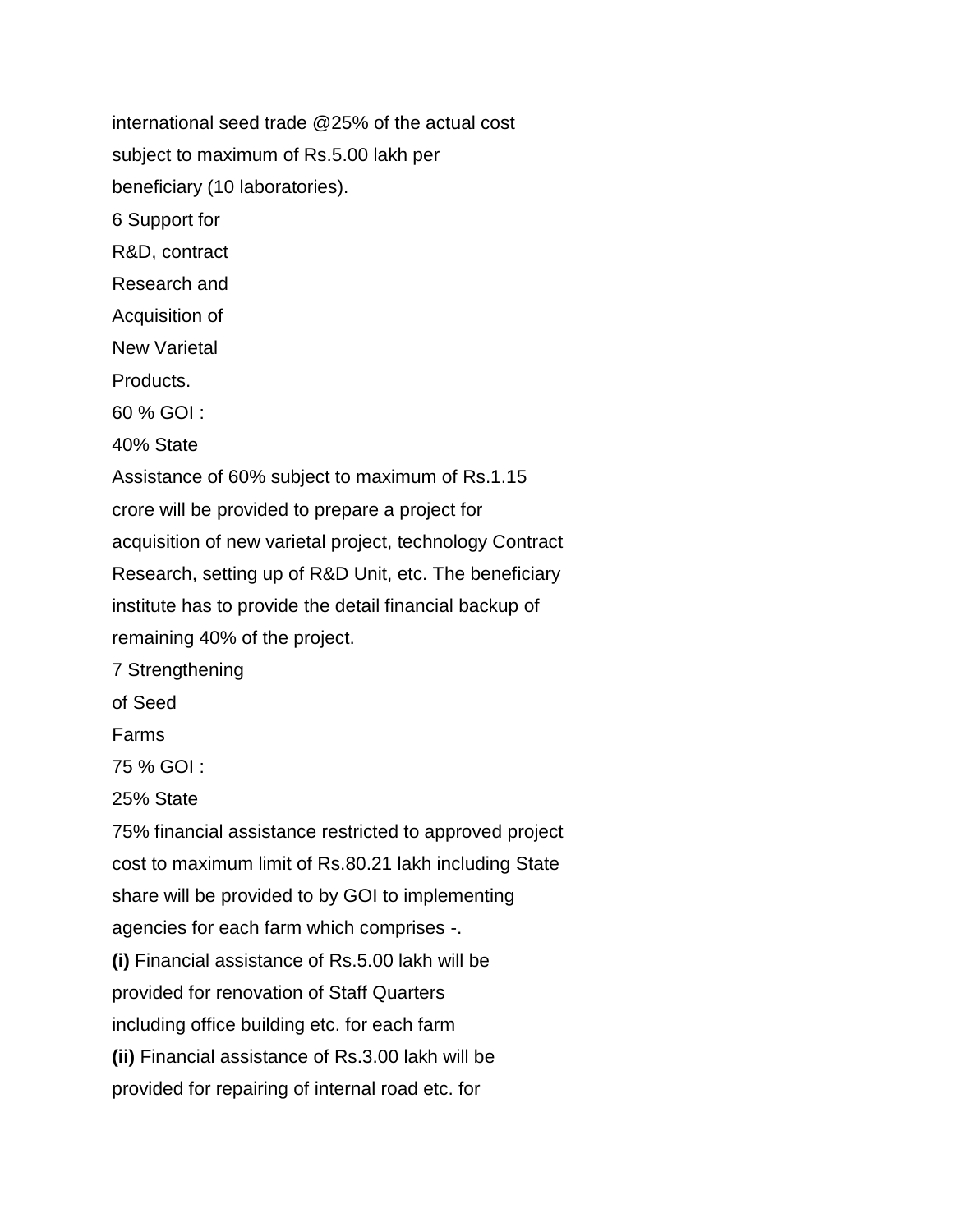each farm.

**(iii)** Financial assistance of total Rs.11.00 lakh will be provided for repair, purchase of farm Page **31** of **49** machinery & equipments etc. as per cost norms for each farm **(iv)** Financial assistance of total Rs.3.00 lakh will be provided for construction of farm machinery & equipments etc. sheds each farm **(v)** Financial assistance of total Rs.3.65 lakh will be provided for construction /repairing of threshing floor @ Rs.730/sq. meter to a maximum of 500 sqm. for each farm **(vi)** Financial assistance of total Rs.14.00 lakh will be provided for establishment of Seed Processing Plant 200 MT capacity including Building (Rs.9.80 lakh), approach road (Rs. 2.20 lakh), Drainage (Rs.2.20 lakh), **(vii)** Financial assistance of total Rs.7.56 lakh will be provided for Seed Processing Machinery/supporting equipments etc. for each Farm **(viii)** Financial assistance of total Rs.10.50 lakh will be provided for Pre fabricated /or other type of Seed Storage Godown of 200 MT capacity for each Farm. **(ix)** Financial assistance of Rs.5.00 lakh for development of irrigation facilities will be provided as under– a) Shallow tube well (70-80 feet) Rs.1.50 lakh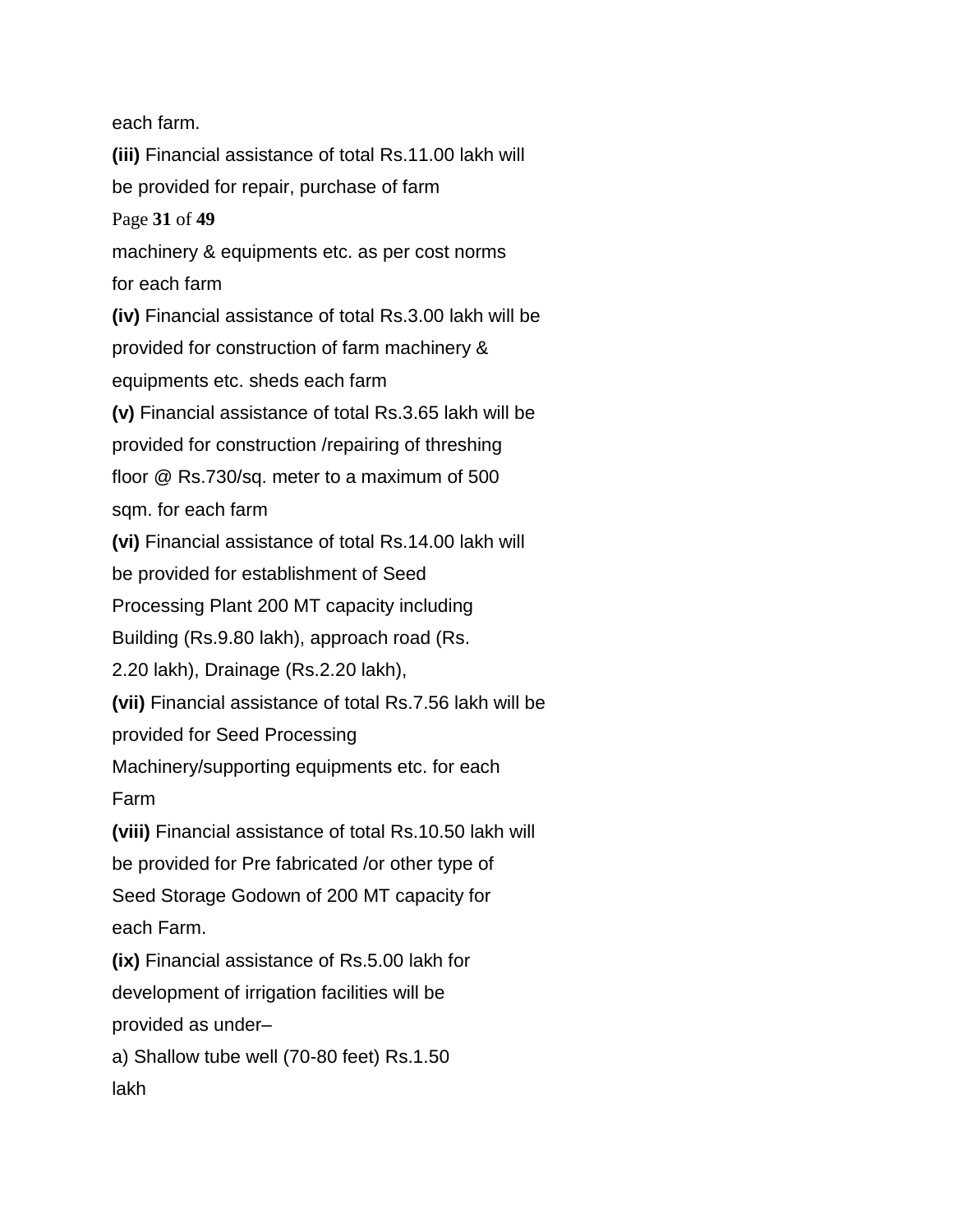(b) Medium tube well(40 meter) Rs.3.00 lakh

(c) Deep tube well(75 meter) Rs.3.90

lakh

**(x)** assistance of total Rs.7.50 lakh maximum will be

provided for Irrigation underground HDPs

Pipeline etc. for each farm.

**(xi)** Financial assistance for Drip & Sprinkler

Irrigation facilities will be provided as per NMMI

or actual, whichever is less upto a maximum of

Rs.10.00 lakhs.

8 Seed Village 100% GOI (i) Distribution of Seeds : 50% assistance will be provided for distribution of foundation / certified seeds required for 1 acre area per farmer for cereal crops.

(ii) Financial assistance @ 60% cost of foundation/

certified seeds of pulses, oilseeds, Green Manure &

Fodder crops etc. required for 1 acre area per farmer will be provided.

(iii) Financial assistance of Rs.15000 per groups ( 50- 150 farmers each groups) will be provided for farmers training on seed production and post harvest seed technology (Rs.0.15 lakh)

Page **32** of **49**

(iv) Financial assistance for treating seeds produced in the Seed Village will be available @ 3500 per seed treating drum of 20Kg capacity and Rs. 5000 per drum of 40Kg capacity.

(v) To encourage farmers to develop storage capacity of appropriate quality, financial assistance will be given to farmers for purchasing Seed Storage bins. The rate of assistance will be as under.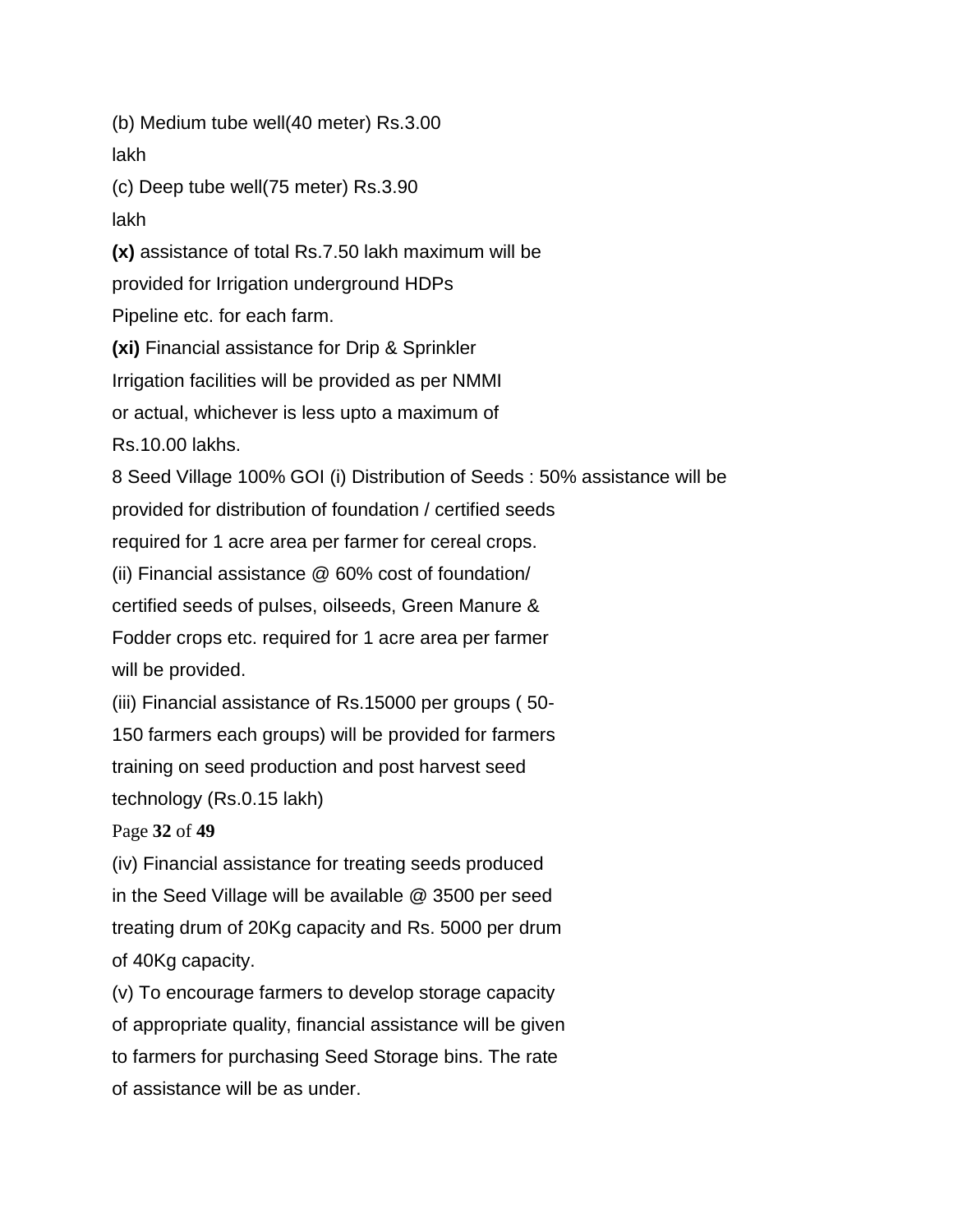@33% for SC/ST farmers for 10 qtls. capacity Rs.1500 @33% for SC/ST farmers for 20 qtls. capacity Rs.3000 @25% for General farmers for 10 qtls. capacity Rs.1000 @25% for General farmers for 20 qtls. capacity Rs.2000 9 Certified seed production through seed villages 75 % GOI : 25% State **I.** 75% financial assistance will be providing for foundation/certified seeds required for 1 acre per farmers for pulses, oilseeds, fodder and green manure crops. **II.** Financial assistance @50% of seed certification charges actual or maximum of Rs.600/ha whichever is less. (Rs.0.60 lakh for 100ha. area) **III.** Financial assistance @ Rs.15000 per groups (of 50-150 farmers each groups) will be provided for farmers training on seed production and post harvest seed technology will be provided. **IV.** Assistance to establish seed processing and prefabricated or other type of seed storage godowns 150 sqm. @ Rs.10000 per sqm. to process and store 200 Mt capacity will be available for each seed village **V.** Financial assistance of Rs.7.56 lakh will be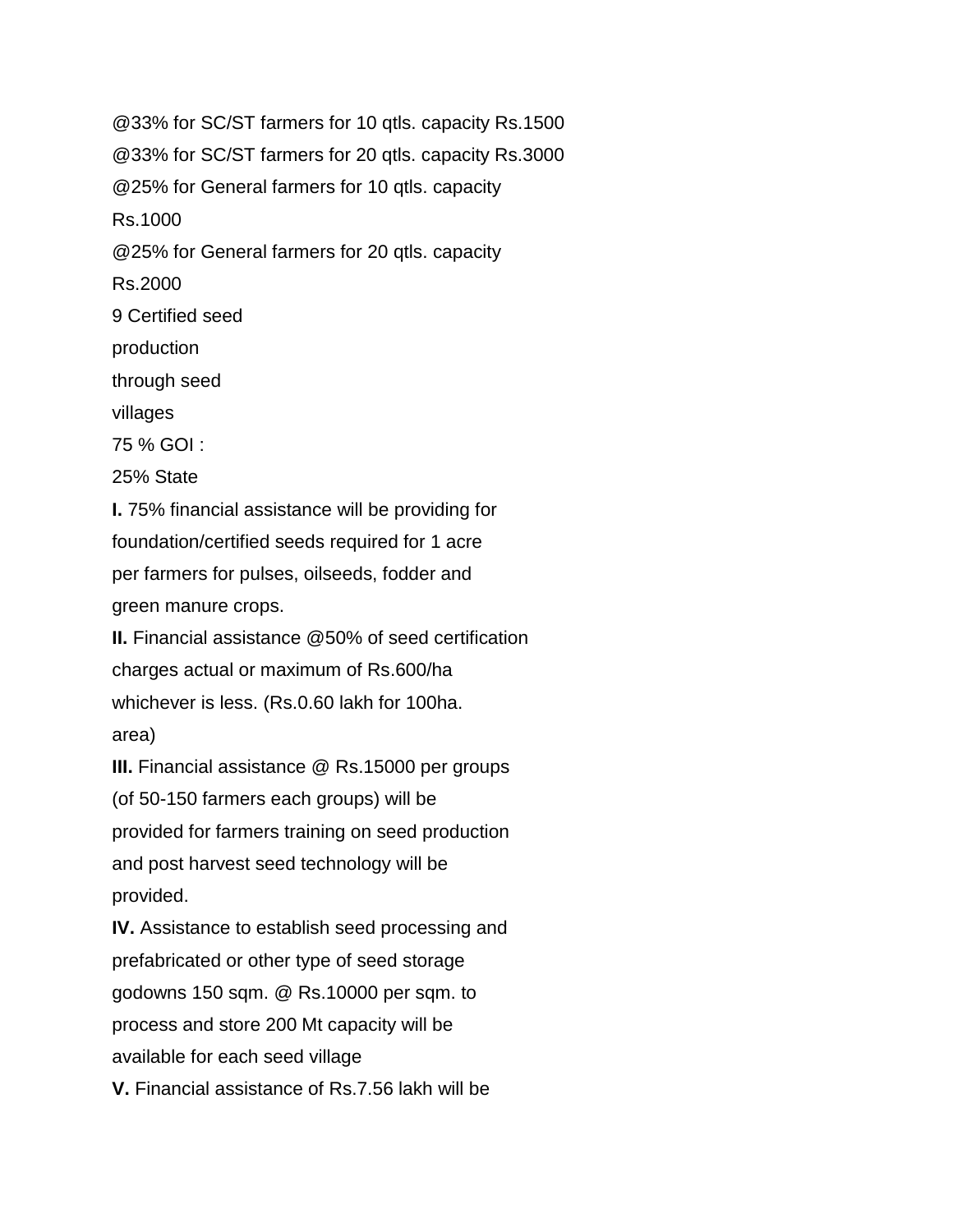provided for seed processing machinery and supporting equipments.

10 Seed

Processing

Plant

100%GOI (i) Financial assistance will be provided to modular

design of 1000 MT and higher annual capacity

seed processing capacity plants (wheat basis) @

Rs. 37.80 lakh and so on.

(ii) Financial assistance for construction of building

required for Seed processing plant and other

supporting structure @ Rs. 32.70 lakh and so on.

11 Seed Storage 100% GOI (i) Financial assistance towards cost of construction for various type of seed storage godowns including pallet/ racks, cover, sprays, dusters etc. required for safe storage of seeds will be provided as per details annexed.

Page **33** of **49**

(ii) Financial assistance for modernization of existing Asbestos Sheet stores / ventilated flat roof stores dehumidified or air conditioned and dehumidified stores will be provided at a differential cost @ Rs. 6500 per sqm. and Rs. 10500 per sqm. respectively. Financial Assistance @ Rs. 4000/ sqm. will also be provided for modernization of dehumidified storage to the level of air conditioned and dehumidified stores.

12 Transport

**Subsidy** 

100% GOI (i) 100% difference between road and Rail transportation charges will be reimbursed to the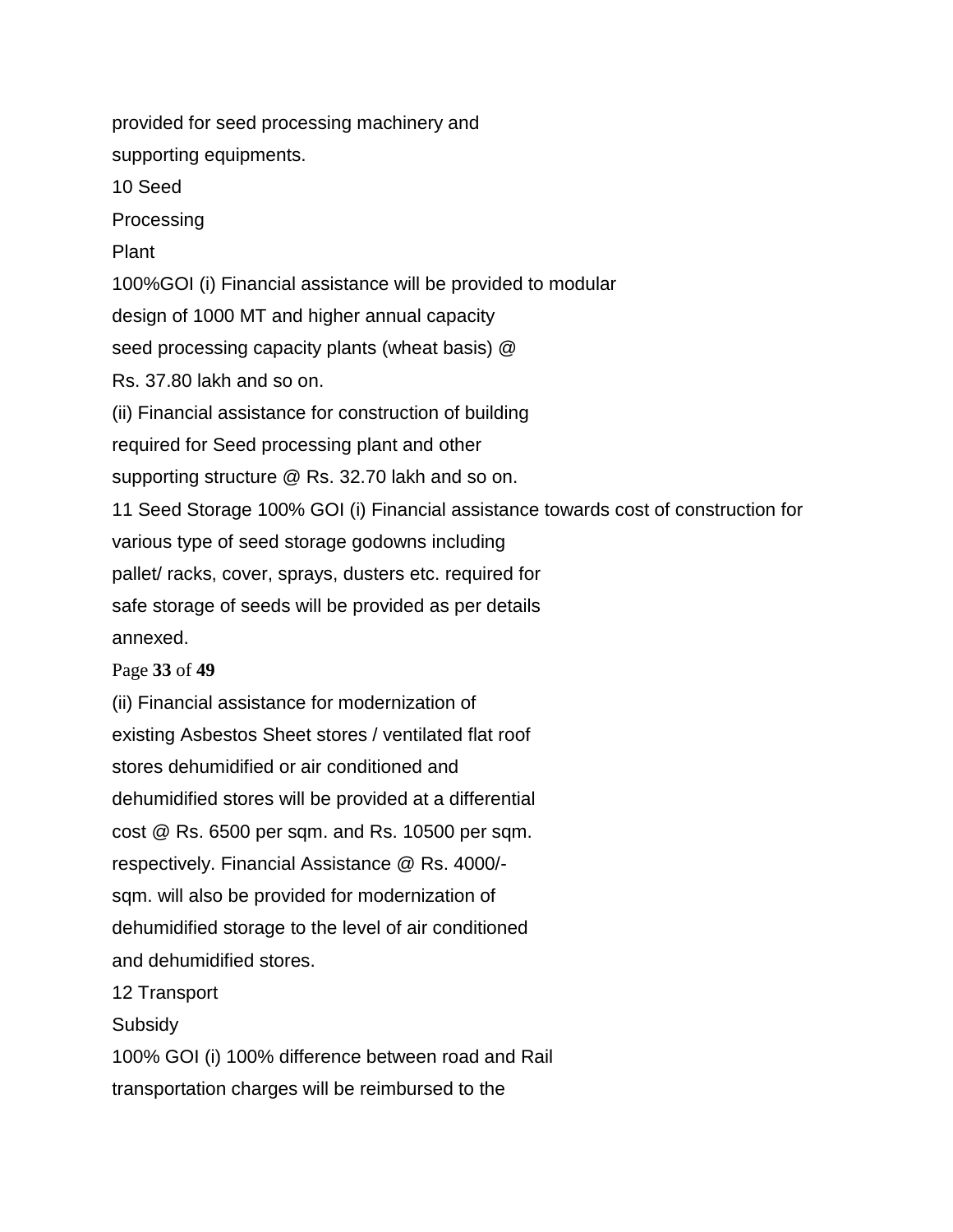implementing States/ Agencies for Movement of Seeds produced outside the States and moved to these identified States Capital / district head quarter. (ii) Actual cost restricted to maximum limit of Rs.120 per qtls. whichever is less for movement of seeds transported within the State from States Capitals / District Head Quarters to sales outlets /sale counters will be reimbursed to the identified States. 13 Assistance

for maintenance of Breeder Seed 75 % GOI : 25% State Financial assistance @ Rs. 99.98 lakh (Recurring and Non recurring) will be provided for maintenance breeding of nucleus seeds for further multiplication of breeder seeds of various agricultural crops.

14 National

Seed

Reserve

100% GOI **(i) Cost of Seeds (Revolving Fund):** Financial assistance @ 100% of total procurement value of foundation and certified seeds will be given to the participating organizations in the form of revolving fund.

**(ii) Maintenance Cost:** Maintenance cost pertaining to Processing charges, cost of packing material, labour costs involved in the packing, cost of certification will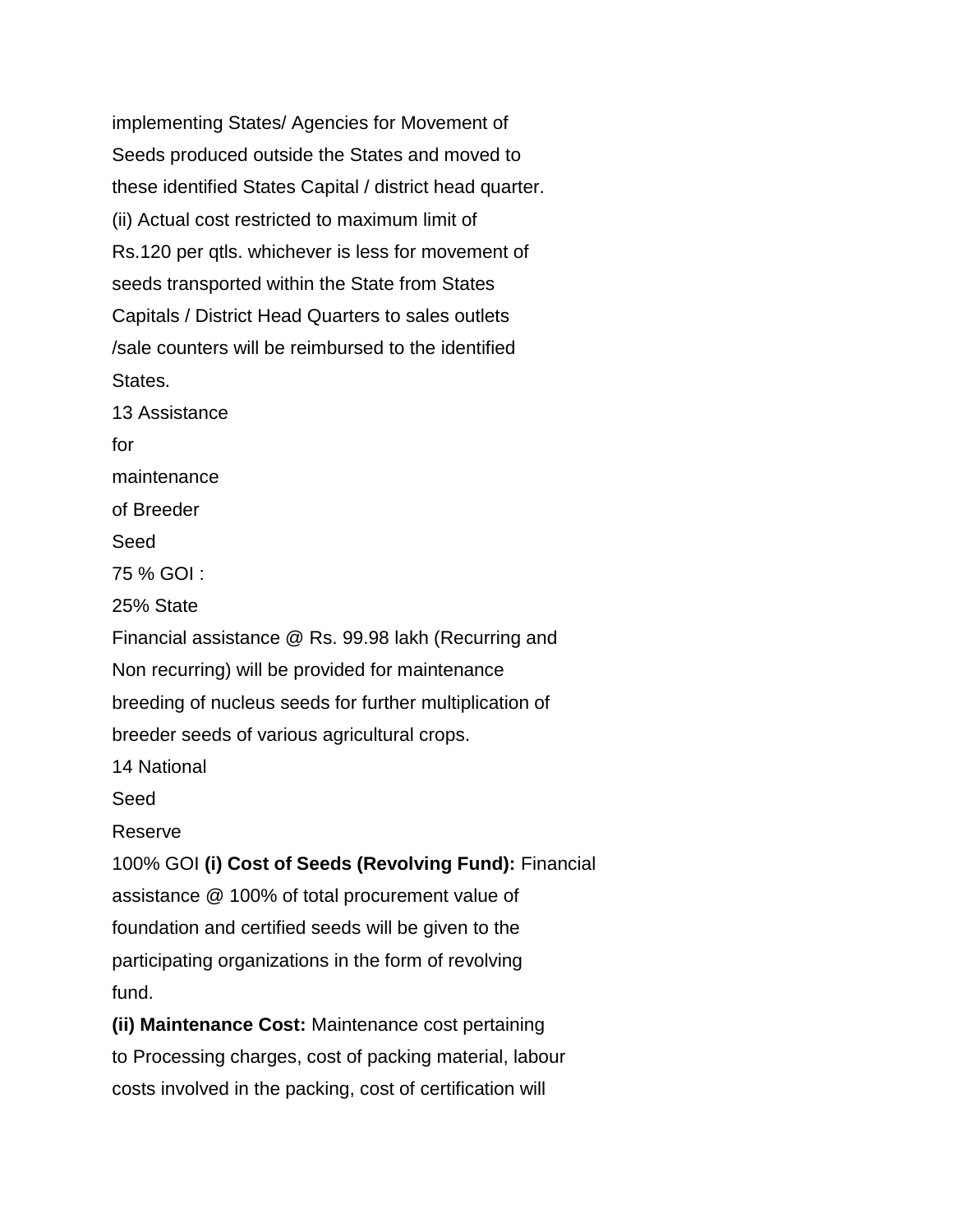be provided to the implementing agency up to Rs.300 per qtls. and handling cost up to Rs.200 per qtls. subject to actual cost incurred by implementing agencies.

**(iii) Cost of Seed Storage Infrastructure:-** Financial assistance will be provided in the enlarged proportion based on the criteria fixed/ specified in the guidelines as under:-

**Particulars Capacity**

**M.T. Size Sqm Rate Rs./sq m Tota cost In la** Ventilated Flat roof stores 1000 700 7500 52 Page **34** of **49** • **Electrification-** @ 5% of cost of Rs. 52.50 lakh incurred on seed storage infrastructure for one  $location = Rs. 2.62$  lakh • **Compound wall & internal roads** - @ 5% of cost of Seed Storage infrastructure for one location i.e., = Rs. 2.62 lakh **(iv) Cost of material handling equipment:** Financial assistance will be provided @ Rs. 50 per qtls to the implementing agency for purchasing of material handling equipment.

(v) **Assistance for purchase of Machinery, plant**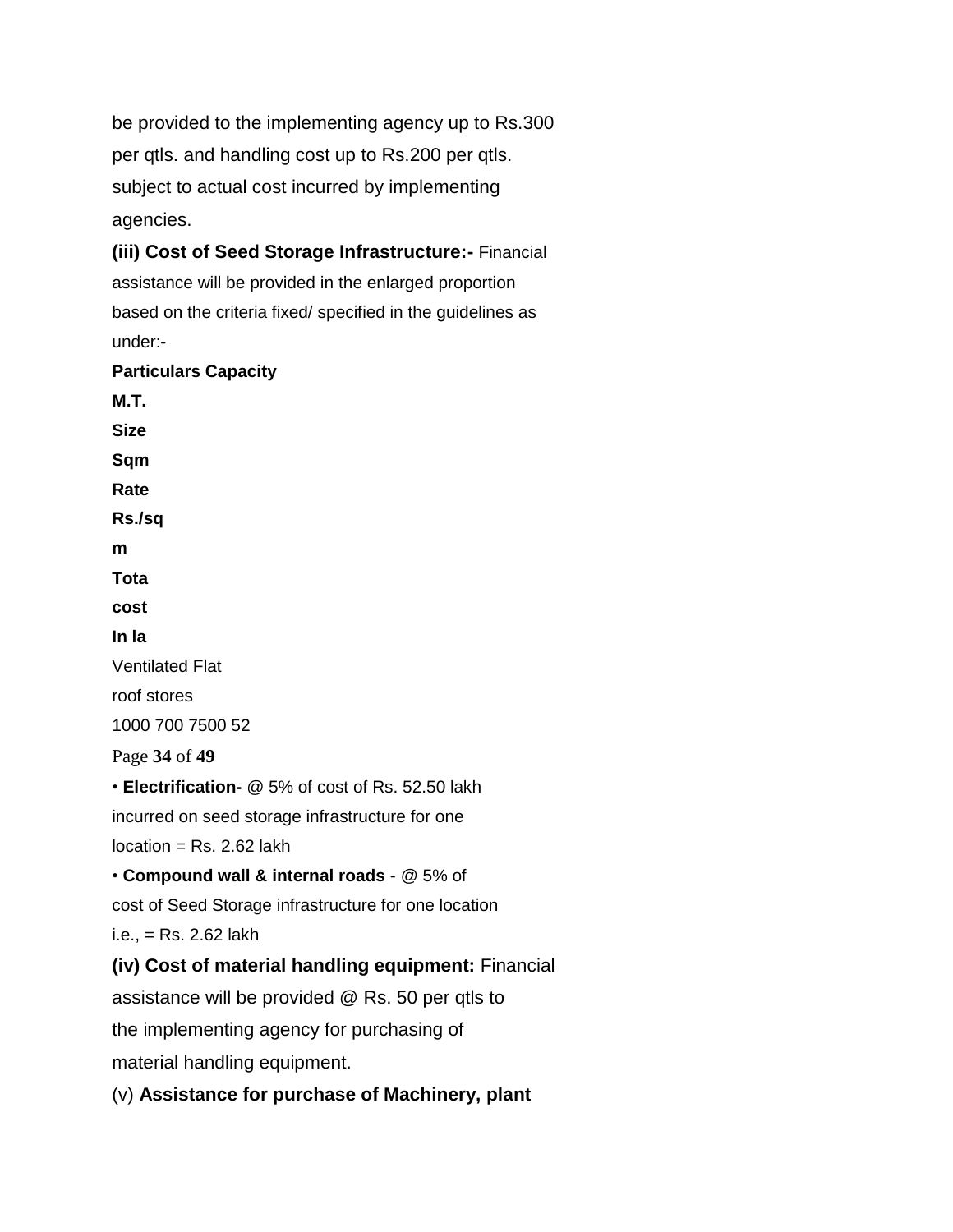## **building, receiving shed and drying**

**platform:** The maximum assistance to the implementing agencies will be given for purchase of machinery upto the capacity of 3000 tonnes per annum at the place where NSR has been maintained.

#### **Items 1000 2000 3000**

Equipment & Machinery cost (Rs. in Lakhs) 37.80 43.00 61.00 Size in sqm. @ Rs. 7000/sqm. Plant building cost (Rs. in lakh) 450 31.50 525 36.75 700 49.00 Size in sqm. @ Rs. 1200/sqm. Drying platform cost (Rs. in lakh) 100 1.20 200 2.40 300 3.60 **Total 70.50 82.15 113.60**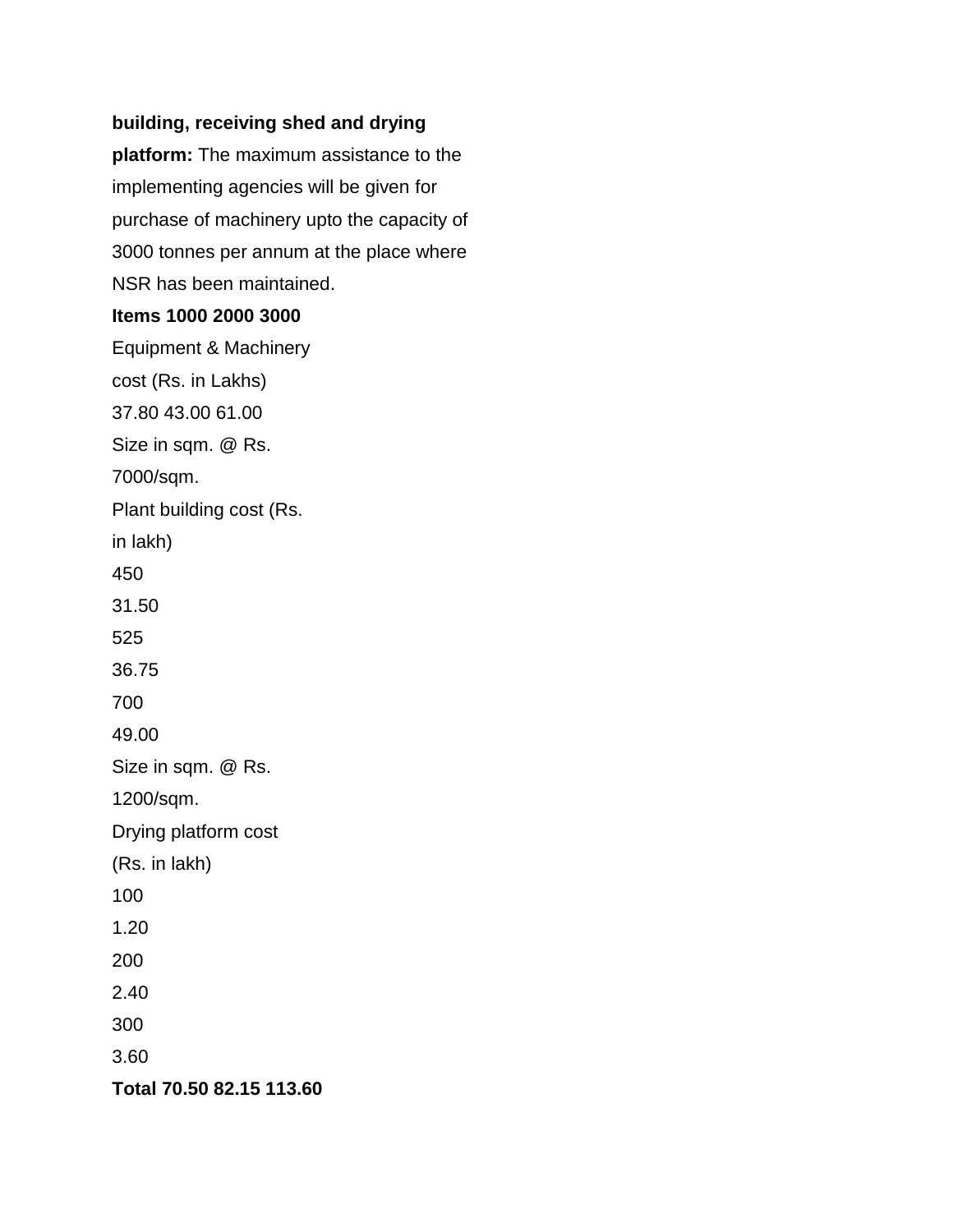**(vi) Cost of services outsourced for fumigation, spraying, maintenance of dust free environment staking, de-staking and other operations involving labour:-** Maximum assistance upto Rs. 10 per qtl or actual amount incurred (whichever is less) would be provided to the implementing agencies every year on the qty of seeds maintained by the implementing agency.

**(vii) Cost of condemnation /unfit seeds:** 10% qty of targeted qty for the National Seed Reserve may be allowed under cost of condemnation.

**"The procurement value of the seeds of 10% of reserved qty or maintained qty (x)-value** Page **35** of **49**

**of seeds sold as commercial grain after condemnation (Y)= Reimbursable amount would be x-y".**

**(viii) Cost of computerization:** The lump sum financial assistance on the basis of requirement of Implementing agency would be provided to maintain the information on crop wise, variety wise qty maintained by the implementing agencies under NSR against the qty allotted by GOI. 15 Application of

Biotechnology

in

**Agriculture** 

100% GOI Financial Assistance up to Rs. 2.50 crores for establishment of new Tissue Culture Unit and financial assistance up to Rs. 20 lakh for rehabilitation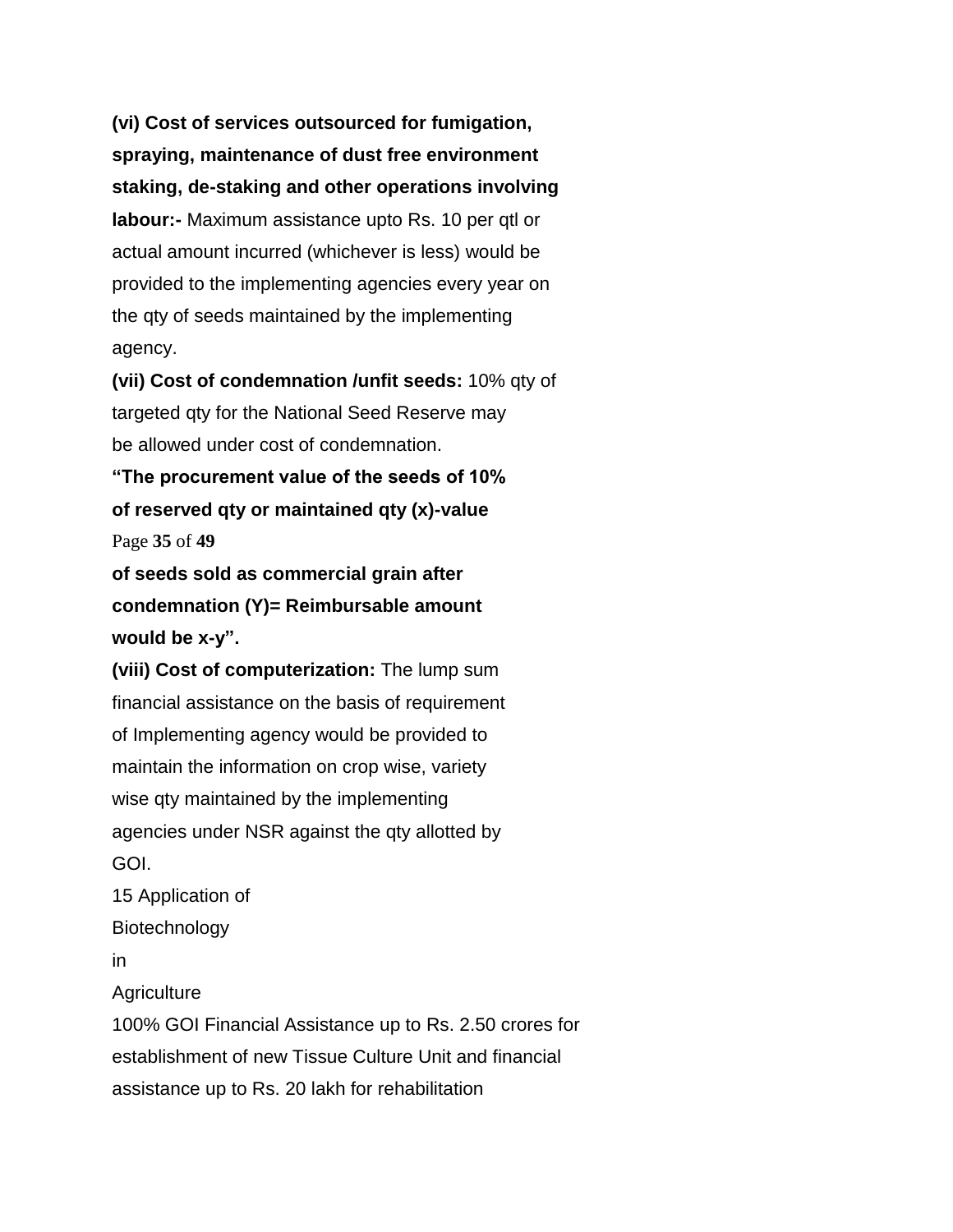/strengthening of old tissue culture lab as per the item given in the details in the Scheme. 16 Public Private Partnership in Seed Sector 50 % GOI : 50% State The credit linked @ 50% of the cost of the project subject to maximum of Rs.50.00 lakh per beneficiary will be provided. 17 Assistance for Boosting Seed Production in Private Sector 100% GOI a) Credit linked back ended subsidy is enhanced @40% of the capital cost of the project in general areas and 50% in case of hilly and scheduled areas subject to an upper limit of Rs 150 lakhs per project b) Assistance will also be available for R&D. c) With subsidy as proposed, a Committee will be set up by the Department to recommend cases and monitor progress under the Scheme. d) An agency will be selected and designated by the Mission as the nodal agency subject to overall control of the Committee. 2% of the total fund utilized under the component will be allowed as administrative charges for the agency.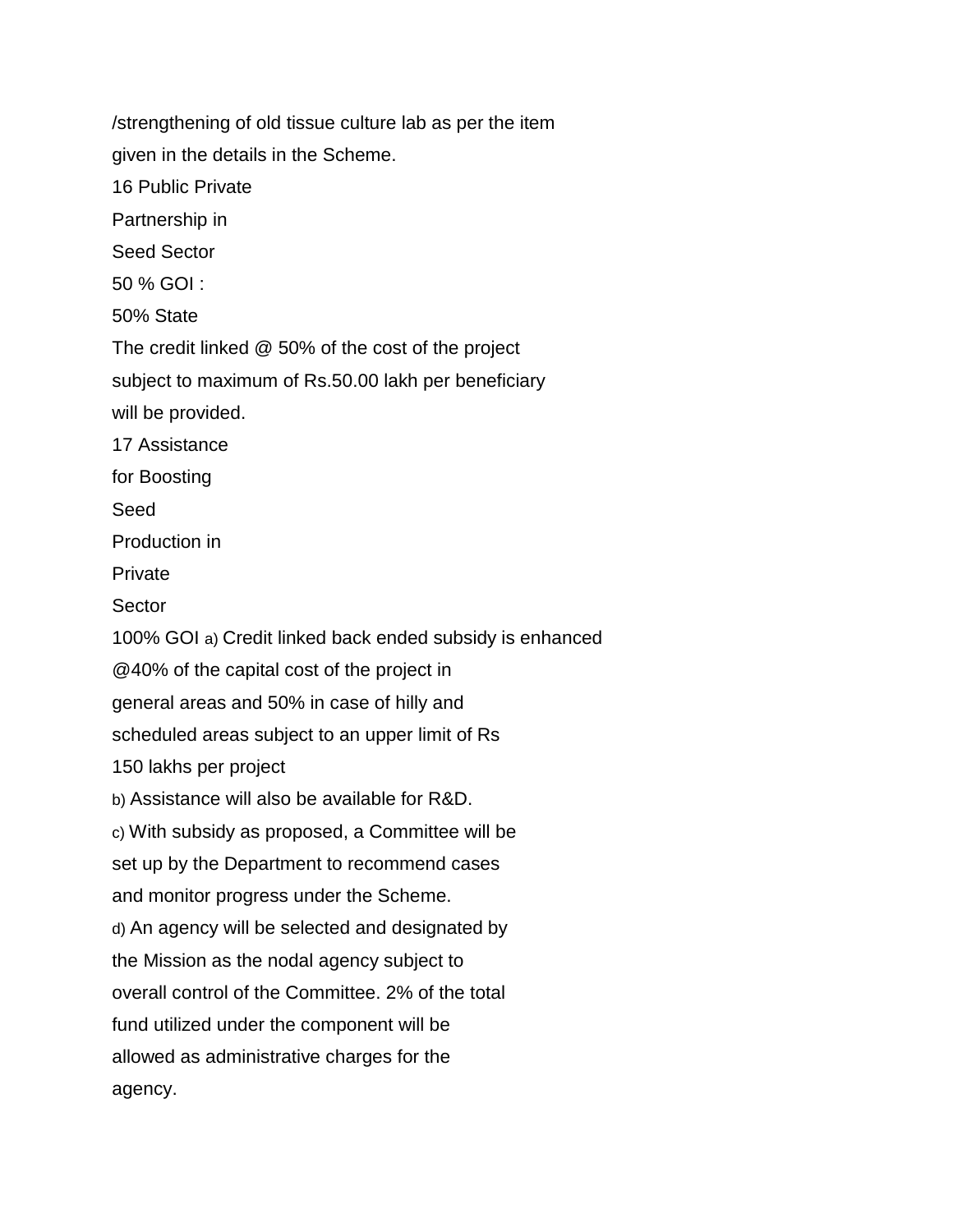e) Efforts will be made to popularize the Scheme and the 2% of the annual allocation will be allowed as cost for the same. 18 Support to Sub-Mission Director and Survey / **Studies** 100% GOI Hiring of consultants @ Rs. 70,000/- (max) alongwith supporting staff and surveys/studies conducted for smooth/effective implementation of the SMSP. 19 PPV&FRA 100% GOI Funds have been allocated for the PPV&FRA for undertake day-to-day activities and mandated works under PPVFR Act. Page **36** of **49 10. ANNEXURES Annexure-I COST OF LABORATORY EQUIPMENTS FOR SEED TESTING LABORATORIES Equipment No. Required Rate of Equipment (Rs.) Total Amount (Rs.)** 1. Seed sampling and dividing a) Seed triers (assorted sizes) One set 25,000 25,000 b) Boerner divider 1 8,500 8,500 c) Gamet divider 1 17,000 17,000 d) Soil type divider 1 7,500 7,500 2. Sample storage boxes and racks As per requirement 70,000 70,000 3. Laboratory models of following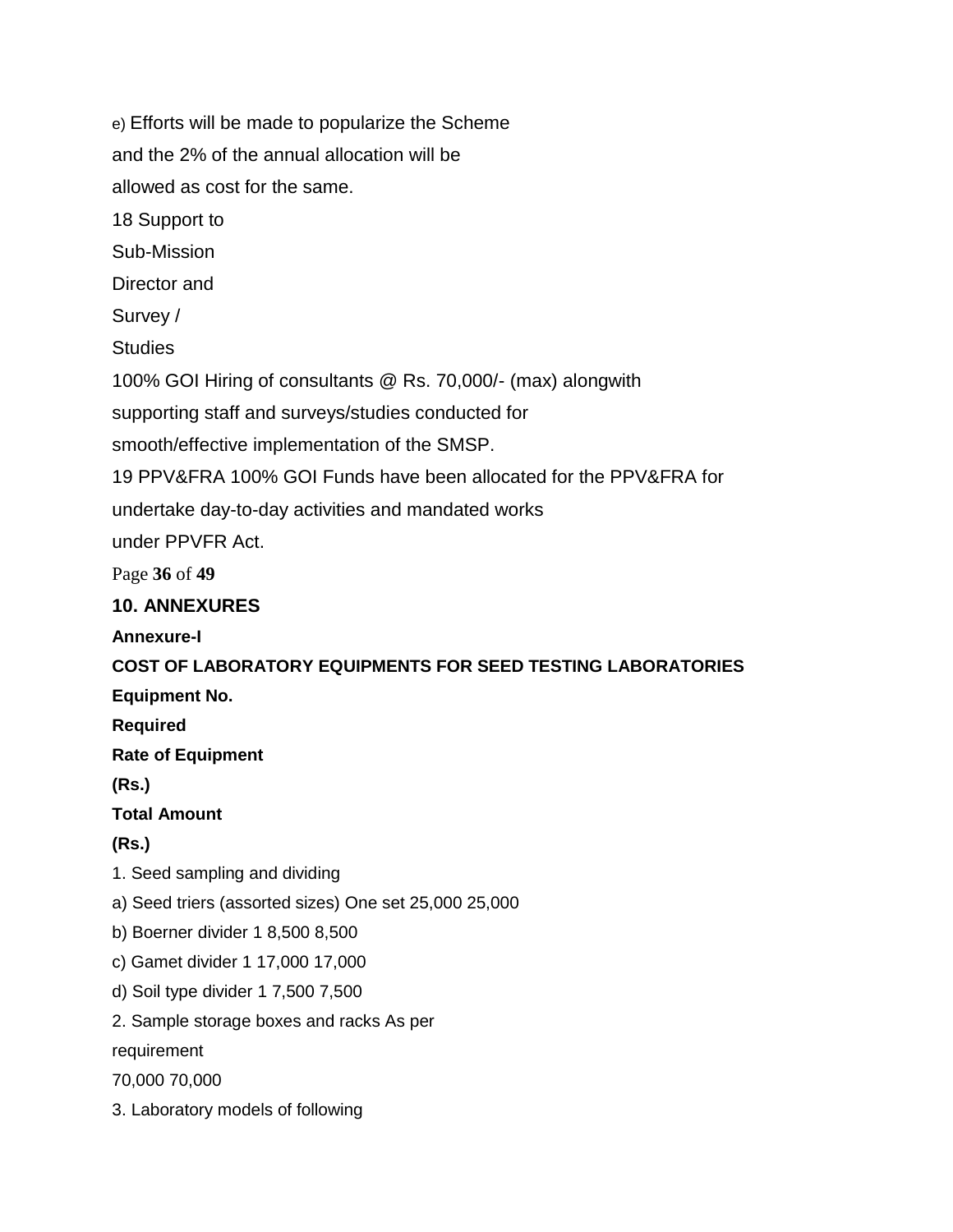a) Air Screen cleaner cum grader 1 1,50,000 1,50,000 b) Aspirator 1 35,000 35,000 4. Balances a) Single pan (top loading) 2 20,000 40,000 b) Analytical balance 1 50,000 50,000 5. Purity Work Boards 6 3,500 21,000 6. Germinators a) Cabinet germinators (Single Chamber) 1 1.75,000 1.75,000 b) Cabinet germinators (Double chamber) 1 2,55,000 2,55,000 c) Walk-in-room germinator, stepingerminator 1 15,00,000 15,00,000 7. Refrigerator 1 35,000 35,000 8. Sand Sterilizer 1 50,000 50,000 9. Hot air ovens 2 40,000 80,000 10. Grinding mill 1 50,000 50,000 11. Binocular Stereoscopic Microscope 1 2,00,000 2,00,000 12. Incubators 2 95,000 1,90,000 13. Autoclave 1 40,000 40,000 14. Controlled Seed Storage Room 1 9,00,000 9,00,000 15. Digital Temperature and Humidity Indicator 3 20,000 60,000 16. pH Meter 2 10,000 20,000 17. U V Lamp/Chamber 1 40,000 40,000 18. Miscellaneous equipment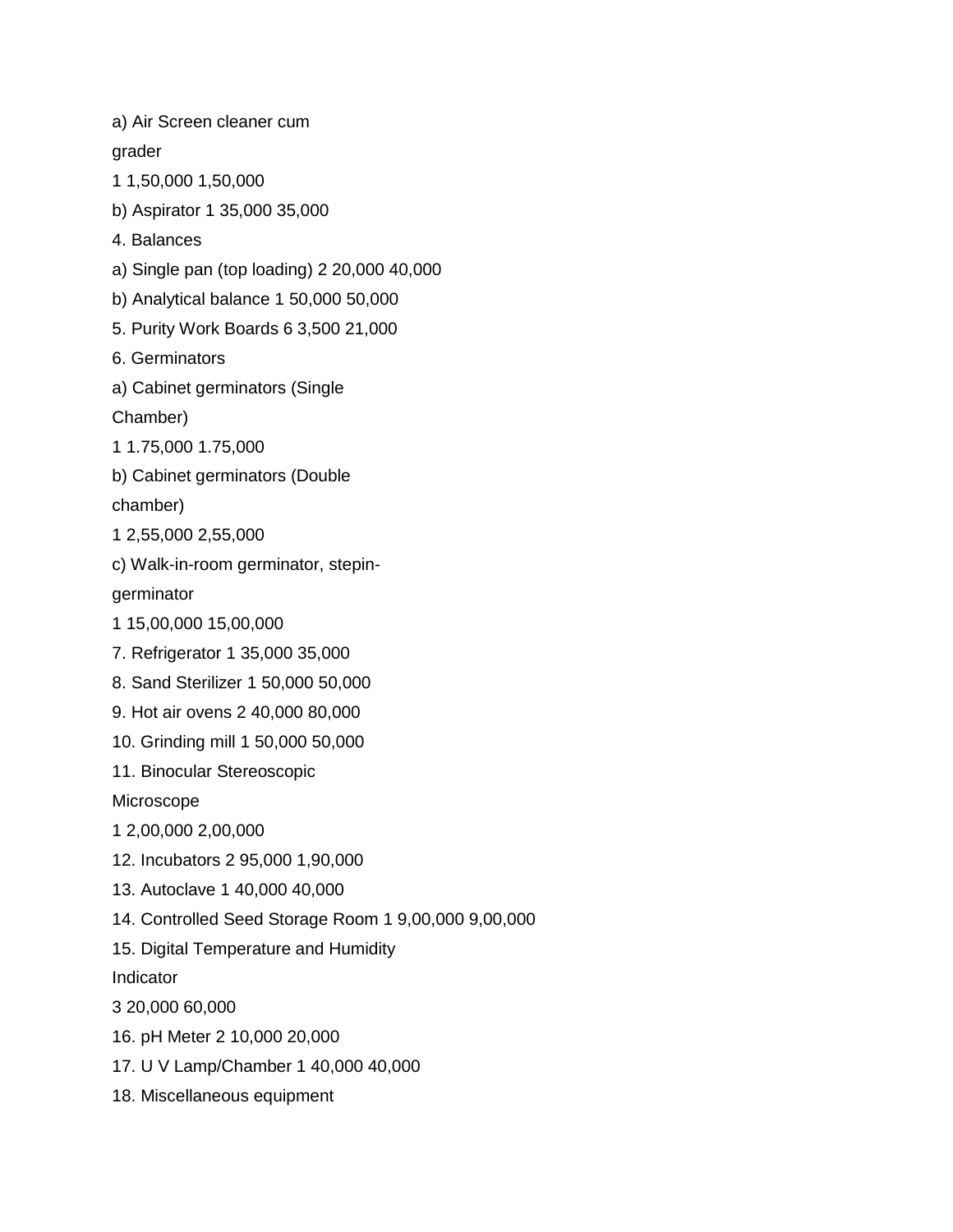1. Seed blower 1 35,000 35,000 2. Digital Moisture Meter 2 20,000 40,000 3. Hand Sieves One set 50,000 50,000 4. Seed Sieve Shaker 1 50,000 50,000 5. Seed herbarium model 1 1,00,000 1,00,000 6. Counting Boards Assorted 25,000 25,000 7. Sand benches As per requirement 50,000 50,000 Page **37** of **49** 8. Water Sprinklers 2 25,000 50,000 19. Miscellaneous supplies a) Sample pans 10 10,000 1,00,000 b) Desiccators 6 20,000 1,20,000 c) Aluminium cans with lids 100 - 25,000 d) Forceps 12 - 5,000 e) Magnifiers (10x) 6 - 35,000 f) Aluminium dishes 50 - 50,000 g) Petri dishes As per requirement - 35,000 h) Plastic boxes -do- - 25,000 i) Other glassware & Apparatus/Desiccators -do- - 2,50,000 20. Impression Board-Assorted numbers 1 set 35,000 35,000 21. Illuminated Stand Magnifier 2 10,000 30,000 22. Hand lenses 10 10,000 1,00,000 23. Electrical Conductivity Meter (EC Bridge) 1 35,000 35,000 24. Laminar Flow Chamber 1 75,000 75,000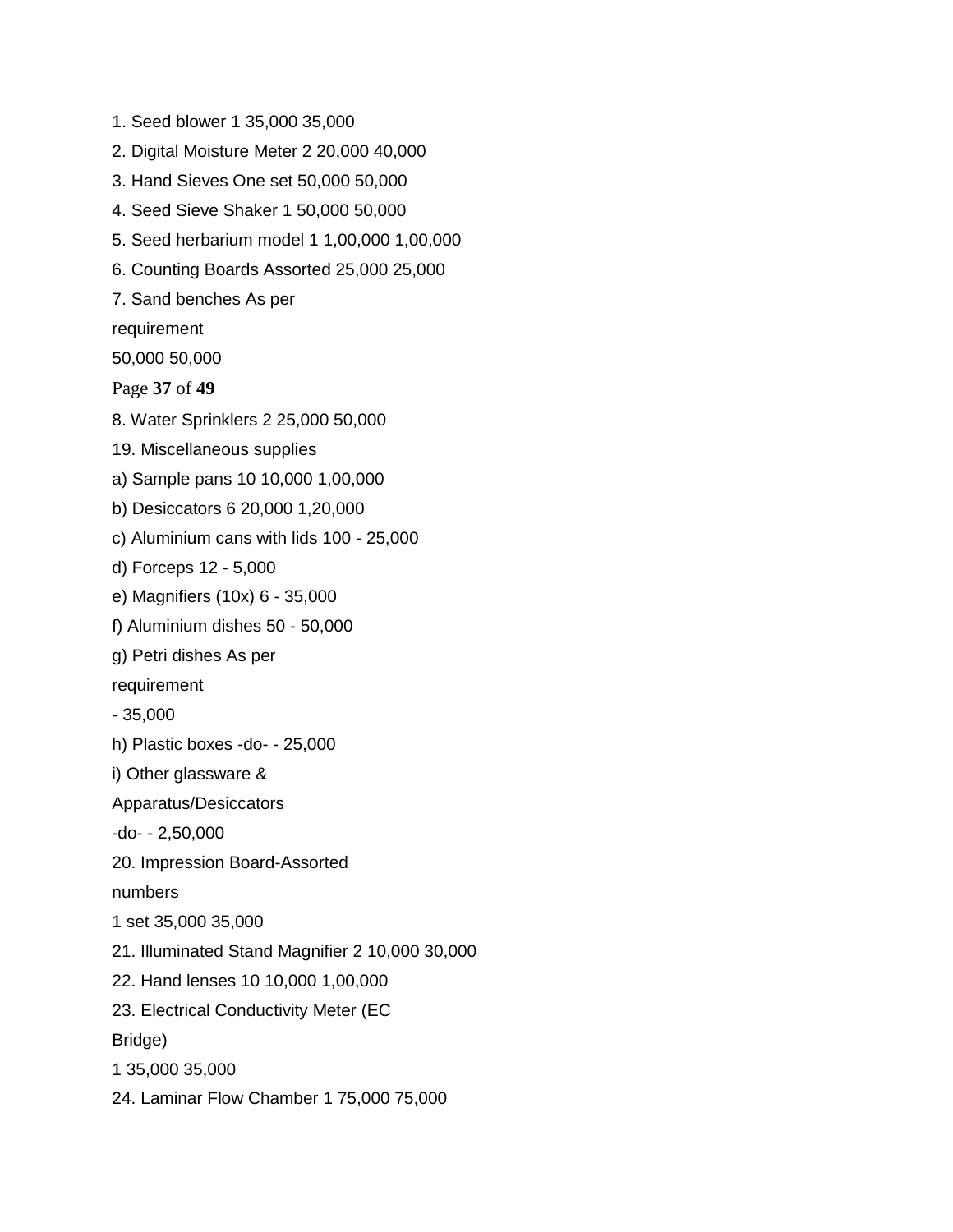25. Computer & Laser Printer 1 45,000 45,000 26.EC Meter (Digital) 2 30,000 60,000 27.Seed Scarifier (Electric) 1 1,15,000 1,15,000 28.Thermometer (Dry Bulb) 6 1,000 6,000 29.Water Distillation Unit 1 35,000 35,000 30.Purchase of generator up to 50 KVA capacities 1 5,00,000 5,00,000 **Total 60,00,000** *Note: Rate quoted is approximate and tentative If required by the STL the equipments not covered in the above list can also be considered for financial assistance based on justification.* Page **38** of **49 Annexure-II COST OF EQUIPMENTS FOR DNA FINGER PRINTING LABORATORIES Equipment No. Req. Rate of Equipment (Rs.) Total Amount (Rs.)** 1. DNA Electrophororesis system with power supply 1 5,00,000 5,00,000 2. Gel Documentation Unit with UV Transilluminator 1 3,50,000 3,50,000 3. ELISA Reader 1 2,00,000 2,00,000 4. PCR machine / Thermo Cycler 1 4,00,000 4,00,000 5. Table Top Refrigerated **Centrifuge** 1 2,50,000 2,50,000 6. Micro Centrifuge 1 2,00,000 2,00,000 7. Multipurpose Digital Shaker/Orbital Shaker 1 1,30,000 1,30,000 8. Water Bath 1 50,000 50,000 9. Test Tube Rotator 1 20,000 20,000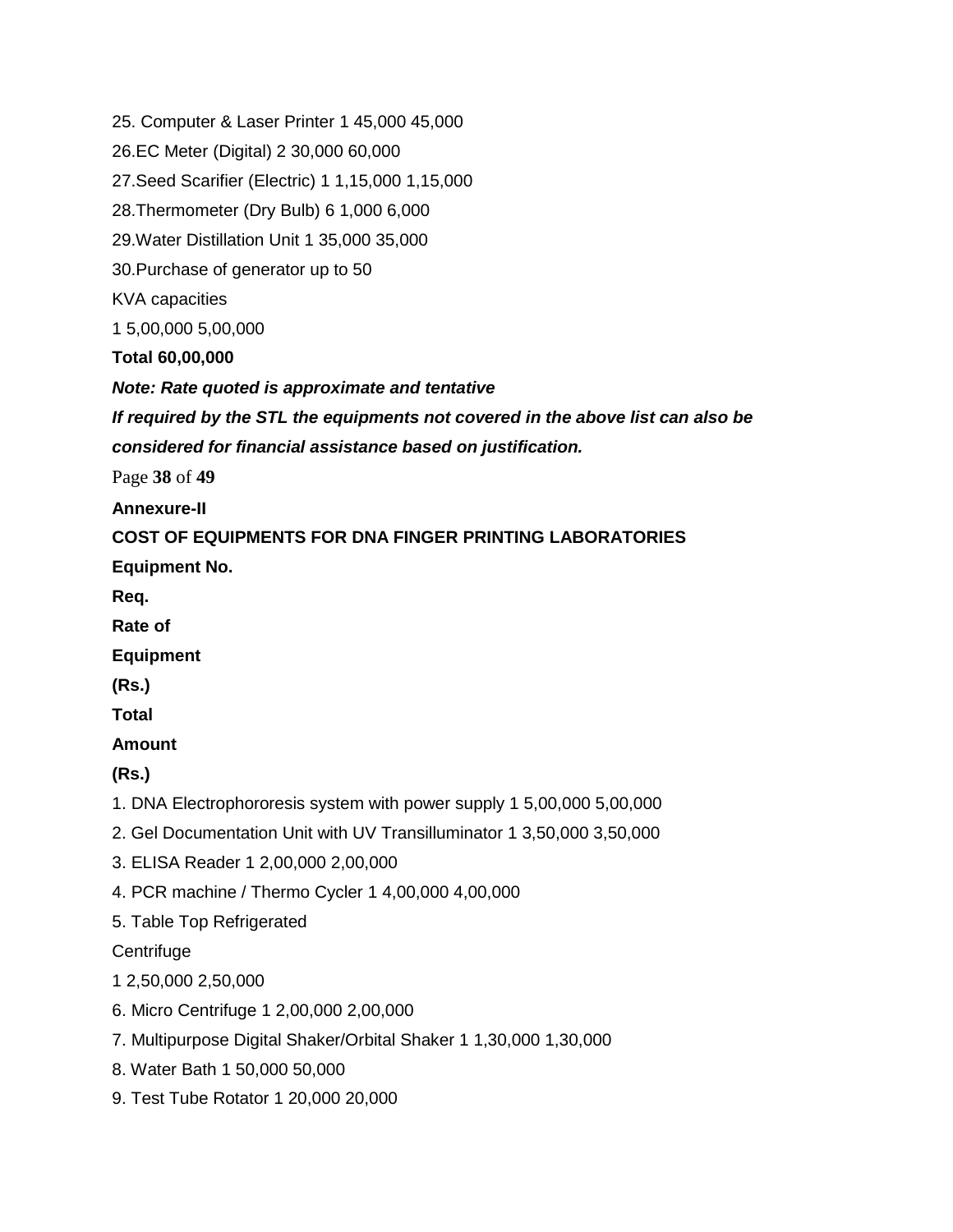- 10. Rotary Mixture 1 20,000 20,000
- 11. Heating Blocks 1 15,000 15,000
- 12. Water Purification /Double distillation system 1 4,00,000 4,00,000
- 14. Refrigerators
- a. 710 Liters 1 71,000 71,000
- b. 200 Liters 1 25,000 25,000
- 15. Analytical Balance 2 50,000 1,00,000
- 16. Biotechnological Plastic wares and Glassware's - 1,75,000
- 17. 6KV UPS with Batteries 1 1,10,000 1,10,000
- 18.Autoclave 1 60,000 60,000
- 19.Computer & Laser Printer 1 45,000 45,000
- 20.Fluorimeter 1 35,000 35,000
- 21.Freezer (-20 to 80 °C) 1 1,00,000 1,00,000
- 22.Fumehood 1 50,000 50,000
- 23.Furnishing of the Lab 1 1,50,000 1,50,000
- 24.Hot Air Oven 1 40,000 40,000
- 25.Hot plate cum stirrer 1 12,000 12,000
- 26.Liquid nitrogen can 1 35,000 35,000
- 27.Microwave oven 1 10,000 10,000
- 28.Mortar and pestle 10 500 5,000
- 29.pH meter 1 12,000 12,000
- 30.Pipetman 1 Set 1,00,000 1,00,000
- 31.Spectrophotometer 1 40,000 40,000
- 32. Flash Gel System 1 7,50,000 7,50,000
- 33. Real Time PCR with Accessories 1 15,00,000 15,00,000
- 34. Nano-Drop 1 2,50,000 2,50,000
- 35. Ice Flake Machine 1 1,50,000 1,50,000
- 36. Gel Drier (Bio-rad) 1 2,00,000 2,00,000
- 37. Vertex Mixer 2 20,000 40,000
- 38. Renovation of Lab to minimize the utilization of existing

facilities

- 1,00,000 1,00,000

**Total 70,00,000**

*Note: Rate quoted is approximate and tentative*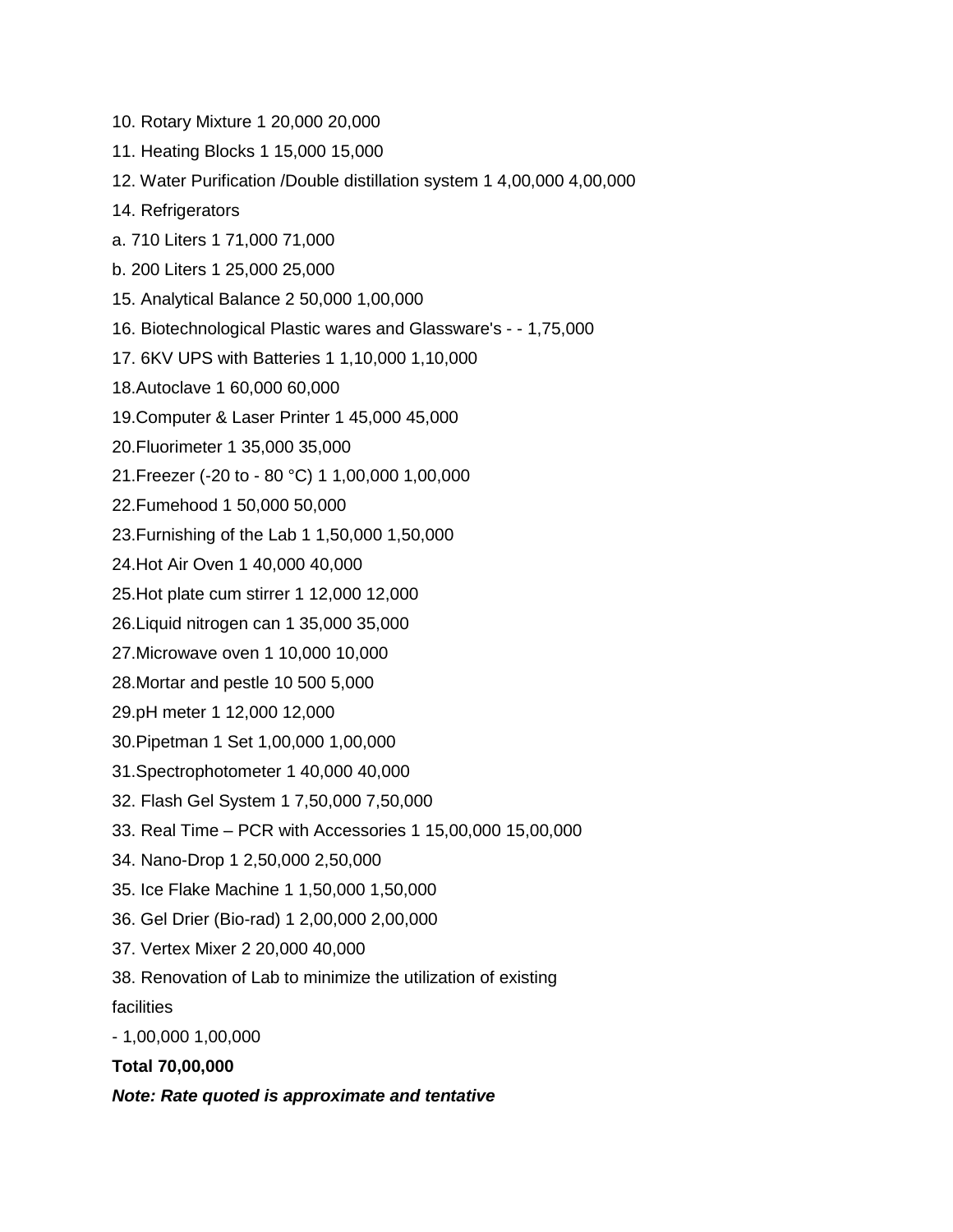*If required by the STL the equipments not covered in the above list can also be considered for financial assistance based on justification.*

Page **39** of **49**

**Annexure-III**

#### **COST OF EQUIPMENTS FOR SEED HEALTH TESTING LABORATORIES**

**( Amount in Rs.)**

**Equipment**

**No.**

**Required**

**Rate of**

**Equipment**

#### **Total**

- 1. Refrigerated Centrifuge (Up to 20,000 rpm) 1 7,50,000 7,50,000
- 2. Centrifuge Table Top (up to 3-5,000 rpm) 1 1,00,000 1,00,000
- 3. Clean Bench 1 75,000 75,000
- 4. Automatic Rotary Shaker 1 50,000 50,000
- 5. Double Distillation Apparatus 1 1,50,000 1,50,000
- 6. Incubation Chambers (25-320C) 6 lit with Glass Door 1 3,50,000 3,50,000
- 7. NUV incubator (21°C) with automatic time switch for lamps 1 50,000 50,000
- 8. Bacteriological incubators 1 50,000 50,000
- 9. Haemocytometer 1 10,000 10,000
- 10. Growth Chamber of Standard Size 1 3,00,000 3,00,000
- 11. Filtration Apparatus 1 55,000 55,000
- 12. Electrostatic Air Cleaner 1 1,00,000 1,00,000
- 13. Phase-Contrast Microscope 1 2,50,000 2,50,000
- 14. Fluorescence Microscope 1 2,50,000 2,50,000
- 15. Universal ELISA Plate Reader (ELx800 Ms) 1 2,50,000 2,50,000
- 16. Immuno-Blotter and Accessories 1 1,50,000 1,50,000
- 17. Advanced Laminar Flow 1 1,50,000 1,50,000
- 18. Electrophoresis and Gel Documentation System 1 3,00,000 3,00,000
- 19. Western Blot 1 1,00,000 1,00,000
- 20. UV- Spectrophotometer 1 2,00,000 2,00,000
- 21. Ultra-microtome 1 1,50,000 1,50,000
- 22. Millipore Water Purification Unit with Bacteriological Filter 1 1,00,000 1,00,000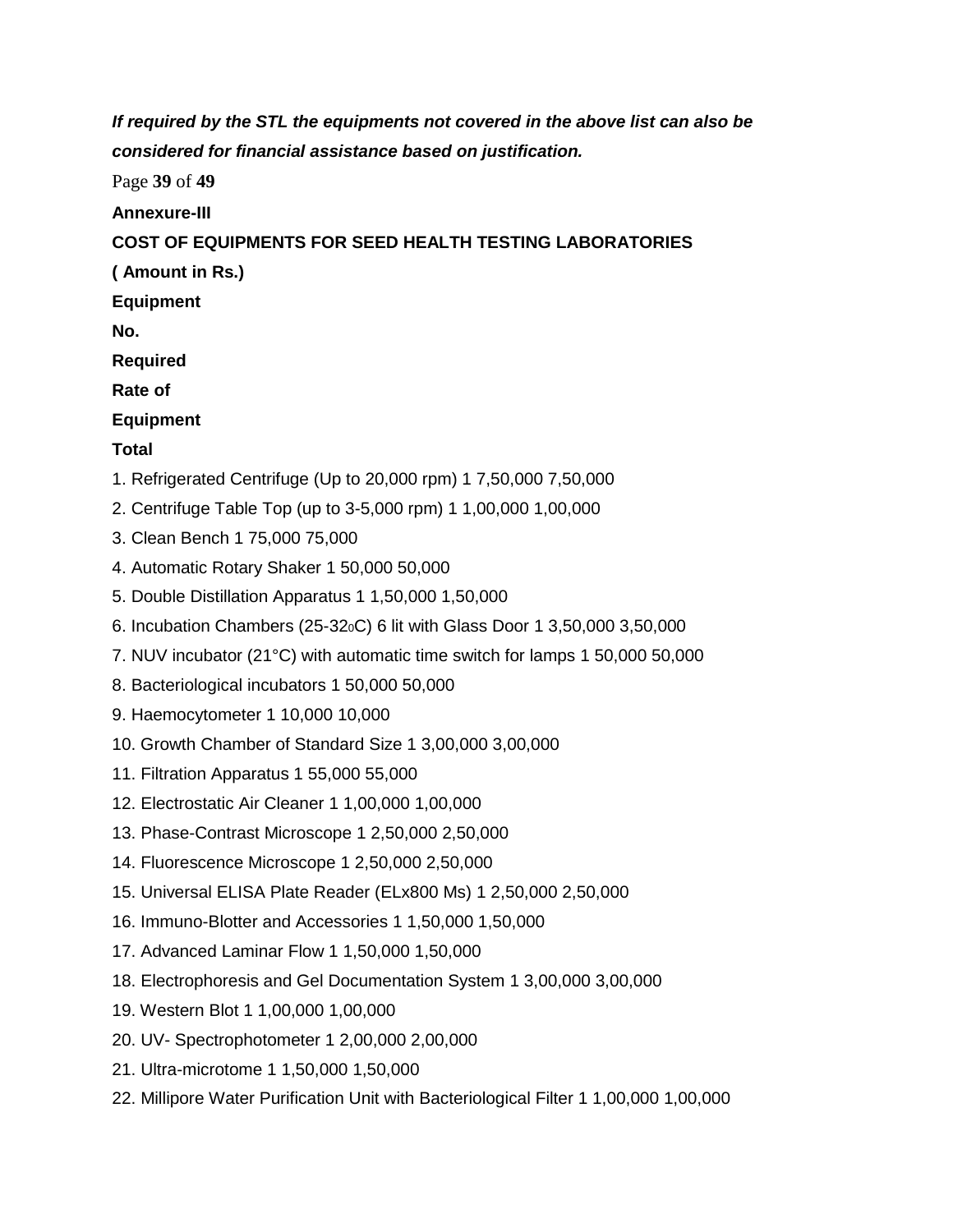23. Elisa Microplate Washer (ELx405 Select)-96 Well 1 50,000 50,000

24. Microfiel 96 Well Plate Dispenser 1 50,000 50,000

25. pH meter (Table Top and Digital) 1 30,000 30,000

26. Shaking Incubator 1 1,00,000 1,00,000

27. Micropipette (5 Electronic & 25 Manual) 1 Set 50,000 50,000

28. Blender/Mixer Reputed Brand 1 30,000 30,000

29. Autoclave (Vertical) 1 50,000 50,000

30. Renovation of Lab to minimize the utilization of existing

facilities - 2,00,000 2,00,000

31. Kits for Total Aflatoxins, Deoxynivalenol, Total Fumonisins,

Ochratoxin A, T-2 Toxin and Zearalenone, Mycotoxin Tests. 1 5,00,000 5,00,000

32. Allergen ELISA Test Kit 1 50,000 50,000

33. Grinding Machine (Express Grinding) 1 1,00,000 1,00,000

34. Microscope with Image Analyzer 1 1,50,000 1,50,000

35. Renovation of Lab to minimize the utilization of existing

facilities - 2,00,000 2,00,000

#### **Total 55,00,000**

*Note: Rate quoted is approximate and tentative*

*If required by the STL the equipments not covered in the above list can also be considered for financial assistance based on justification.*

Page **40** of **49**

**Annexure-IV**

**PATTERN OF EXPENDITURE FOR TRAINING PROGRAMME**

**S.**

**No**

**Particulars Amount Tentative Cost**

**per course (5**

**days duration)**

**for 25**

**participants**

**Remarks**

1 Honorarium/Remuneration to

Course Director

Rs. 1500/- Rs. 1500/- Do not exceed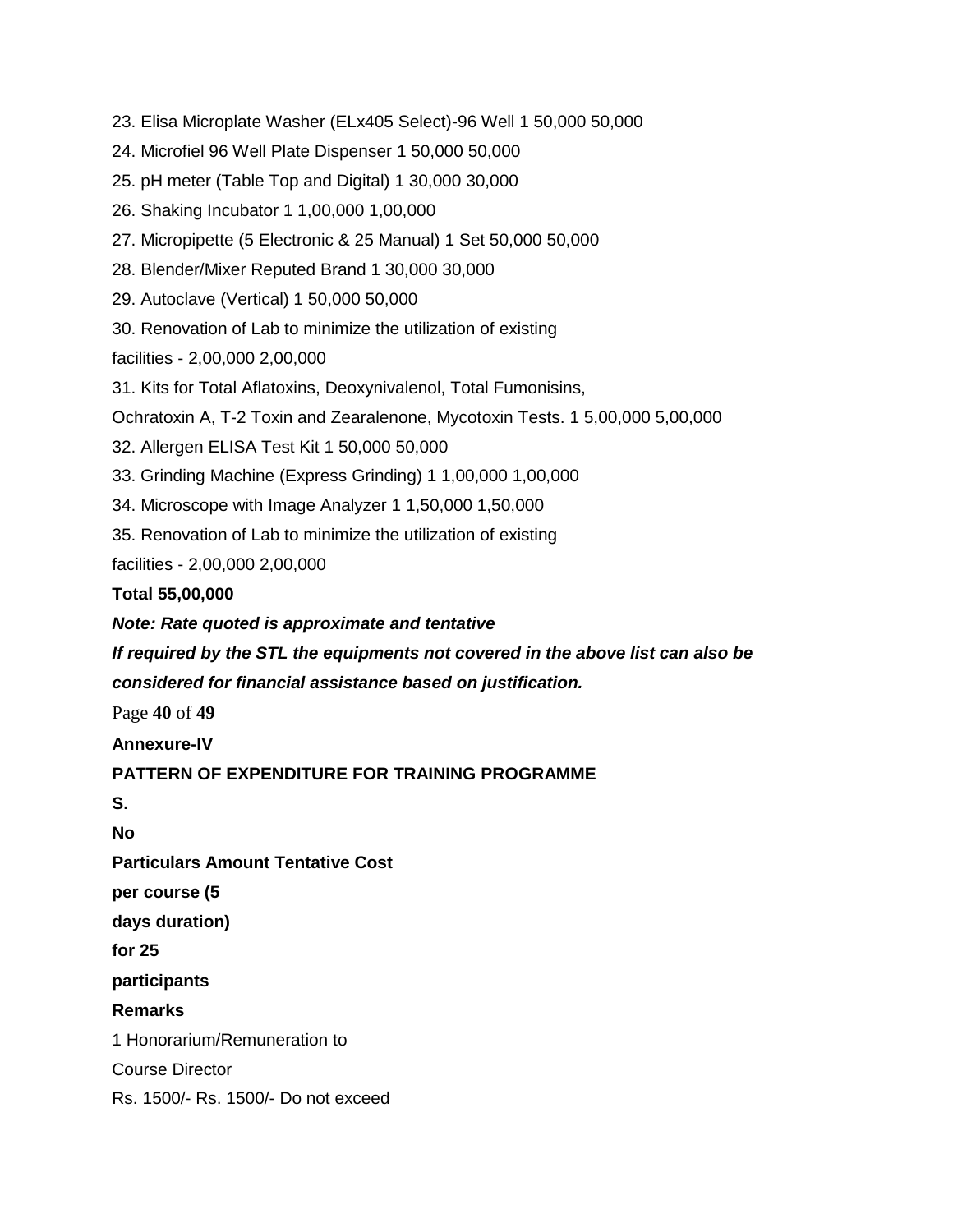2 Honorarium to lectures and Secretariat Staff including TA/DA to non-officials Rs. 1000/- per lecture Rs. 16000 Do not exceed 3 Preparation of AV Aids (with the introduction of power point presentation) Rs. 2000/- per course Rs. 2000/- Do not exceed 4 POL including hiring of vehicle of institute vehicle, stationary, misc. contingencies, cost of detailed report, field trips etc. Rs. 8000/- per course Rs. 8000/- Do not exceed 5 Supply of supportive literature Rs. 500/- per participants Rs. 12500/- On actual basis 6 Boarding & lodging Rs. 400/- per participant/per day Rs. 50000/- On actual basis 7 Travelling expenditure to only the officers of the line departments The TA will be reimbursed on actual basis and as per the entitlement of the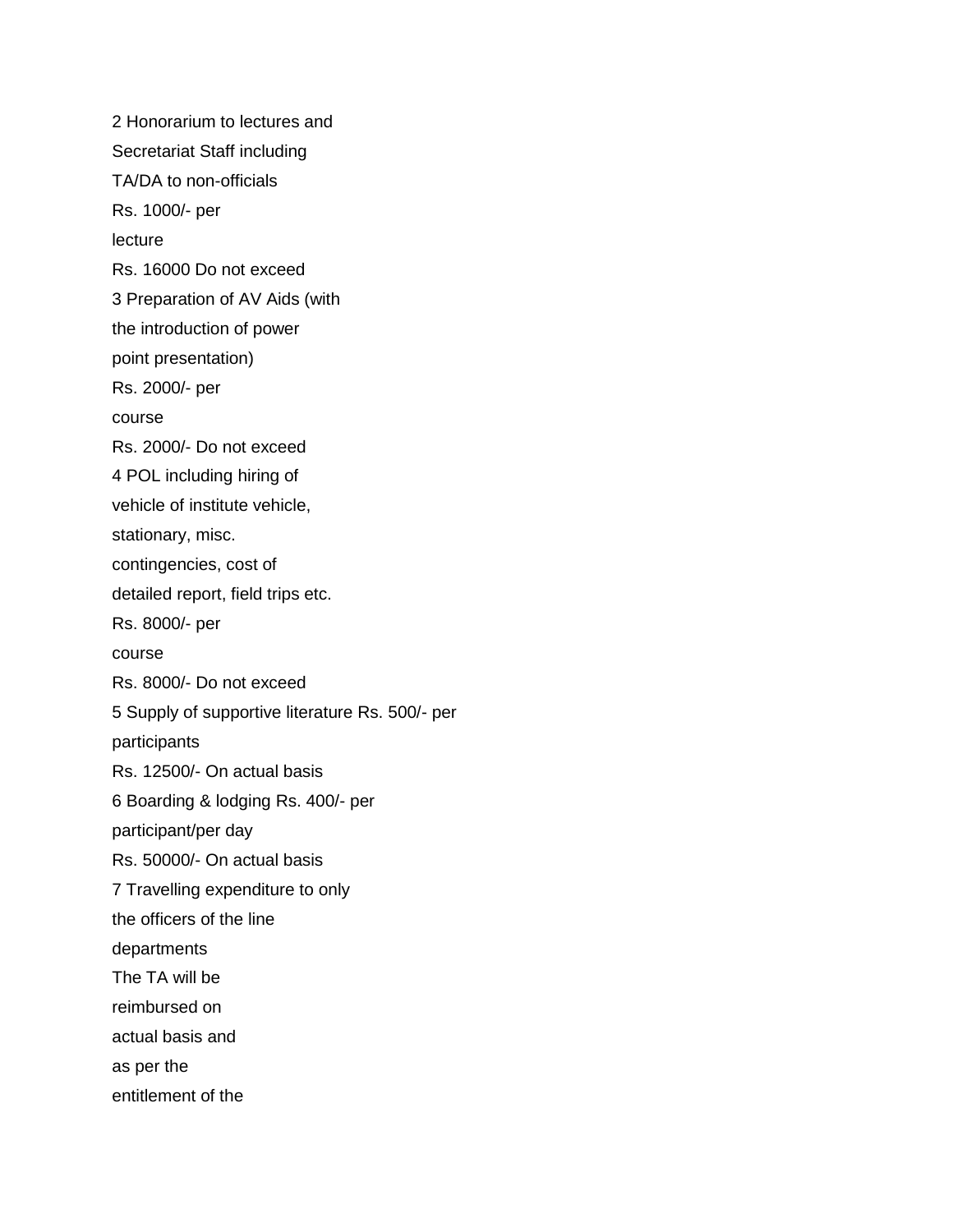officials Rs. 110000/- On actual basis Total Rs. 2,00,000/-

#### **Note:-**

1. Expenditure on item 1,2,3 and 4 may be limited to provision given above.

2. Expenditure on item No. 5,6 and 7 will be on actual basis and will vary with the number of participants. The amount indicated against these items (5,6 and 7) is token in nature and indicated for the purpose of calculation. The Seeds Division/NSRTC, Department of Agriculture and Cooperation, will reimburse entire amount incurred in these items, while settling 'On account advance (OAA).

3. Travel expenses will be reimbursed on actual basis and as per the entitlement of the officials. The participants/trainees will be required to produce money receipt/voucher/original ticket/necessary certificate in support of their claim.

4. There will be an increment by 10% every year over base financial year (2013-14) on selected items at Sl. No. 1,2,4 and 6 with the prior approval of DAC.

Page **41** of **49**

#### **Annexure-V**

#### **STRENGTHENING OF GROW OUT TEST FARM FOR 5 HECTARES**

**S.**

**No**

#### **Activity/Particulars Amount**

#### **(Rs.in lakh)**

1 Essential civil works at site- sheds, stores, pump houses, workshop, road, fencing, electrification, drying platforms, threshing yards buildings etc. for the Center as a whole.

10.00

2 Irrigation/drainage setup, pipelines, water tanks, slab channels etc. 10.00

3 Land development, leveling, mapping, topography adjustments, bounding, plot

lay out, etc

10.00

4 Mould board plough, disc harrow, tillers, levelers, rigger, bund former and such other implements/farm machinery, essential tools for repair and maintenance with trolley. Tractor 35 HP-1 etc.

15.00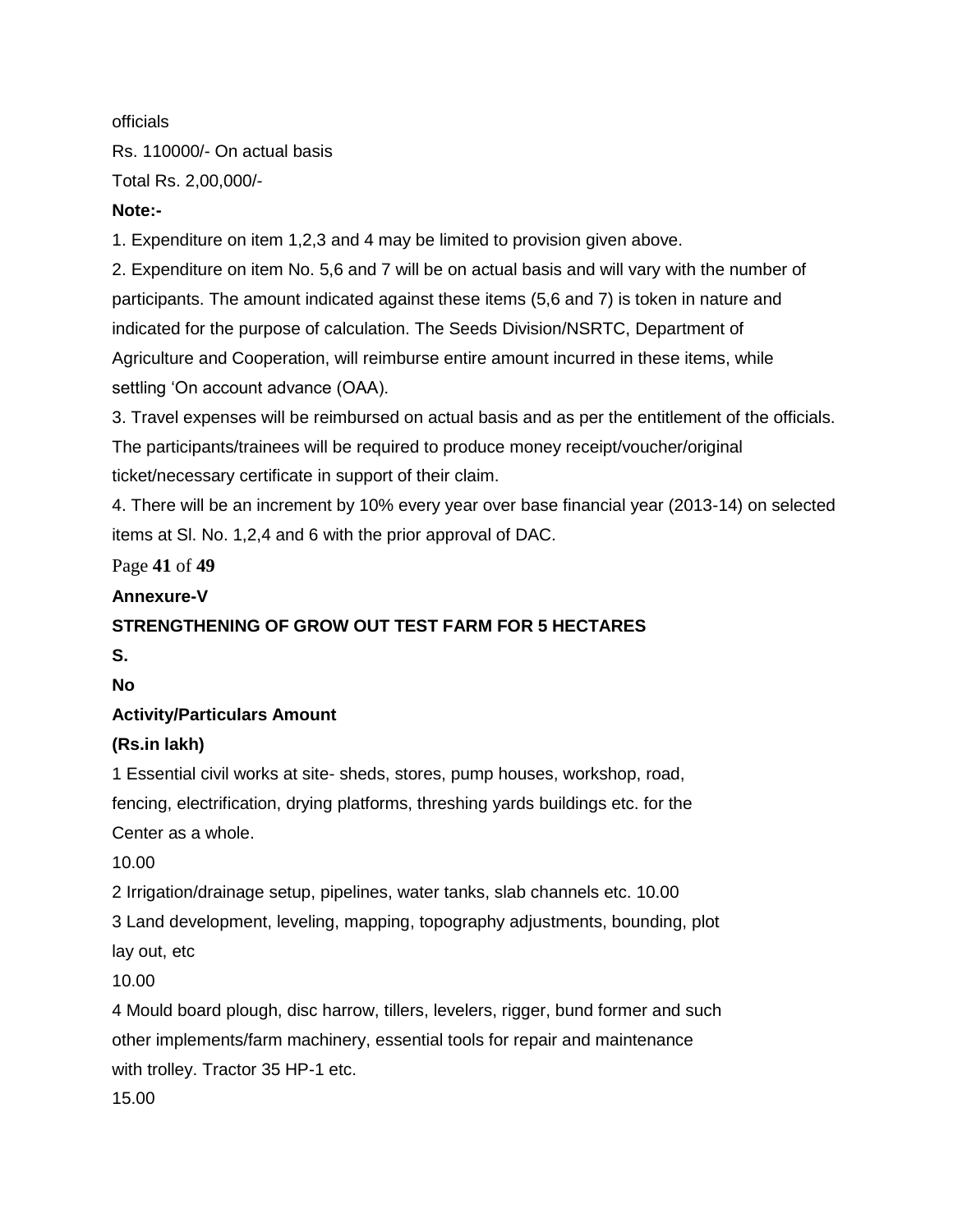5 Mobility for field visit- hiring of one jeep, one motorcycle and 2 bicycles 5.00

**Total 50.00**

*Note: Rate quoted is approximate and tentative*

**Annexure-VI**

#### **CREATION OF GREEN HOUSE FACILITIES**

*If required by the STL the equipments not covered in the above list can also be considered for*

*financial assistance based on justification.*

S.N

o

Product and Specifications/Technical Details Rate of

Equipment(Rs.)

- 1. Photo synthetically Active Radiation lamp 2,00,000
- 2. Normal Tube Lights Standard 4'with fitting 10,000
- 3. Microprocessor Photosynthesis Monitor panel 50,000
- 4. Water pad Cooling System 1,00,000
- 5. Heating system by electric heat convector system 50,000
- 6. Timer piltz for humidity. 10,000

7. Misting unit heavy duty motor with nozzles, filter, pipes sintex polymer tank 1000 ltr.. 1,00,000

8. Polycarbonate sheet double walled 6 mm thick,. 80,000

- 9. Roof Screen 50% (shading) colour green manually rolable 25,000
- 10. Super structure module aluminium anodized covering strip infra structure 50,000

11. Benching system size 9' x 4' x 2 (LxWxH) Mild steel rust resistant with

movable top. 35,000

12. Foundation for green house WIDE BASED 1' below earth's surface, 1'

above earth's surface, as kick-board 9" wide. Frame base block height2'. 1,00,000

- 13. Floor made of crushed 50,000
- 14. Electrical wiring of entire green house 25,000
- 15. Electrical Wiring and other works 50,000
- 16. Pro-Tray 50 Cavity (50 Nos.) 25,000
- 17. Miscellaneous 40,000

**Total 10,00,000**

Page **42** of **49**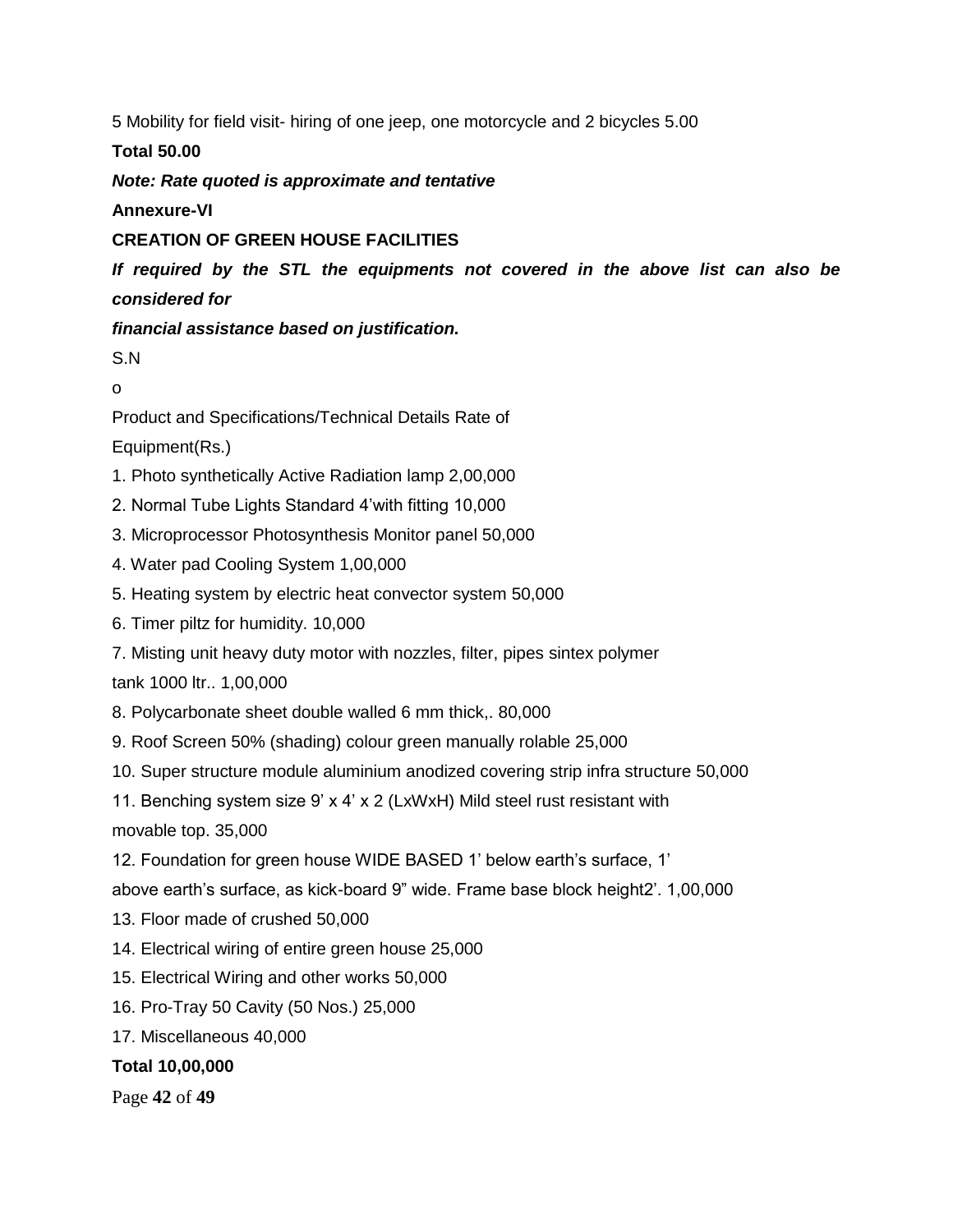#### **FORMAT**

**A. Monitoring Proforma for Strengthening for Seed Quality Control, Strengthening of Grow-Out Test facilities and Support to Seed Certification Agencies**

Sl.

No.

**Particulars** 

- 1. Name & Address of the Implementing Agency
- 2. Amount and type of activities for which funds sanctioned
- 3. Item wise amount spent and activities/facilities created or strengthened
- 4. List of equipments purchased along with cost
- 5. (i) Number of seed samples drawn and re-imbursement cost of seed samples
- (ii) Total Travelling cost of seed inspector for drawing the seed samples
- (iii) Details of activities of awareness along with cost of each activity.
- 6. Particulars of training conducted and number of persons trained along with cost
- 7. Total number of staff in the seed certification agencies
- 8. Total salary of the seed certification agencies
- 9. 25% of the annual staff cost
- 10. Number of vehicle available in the seed certification agencies
- 11. Total amount spent on TA
- 12. 25% of the travelling cost
- 13. Any other information
- Signature & Designation of
- SNO of Implementing Agency with Seal

#### **B. Monitoring Proforma for Scheme for Seed Treatment**

Sl.

No.

**Particulars** 

- 14. Name & Address of the Implementing Agency
- 15. Details of the villages & Panchayats
- 16. Numbers of farmers identified
- 17. Name & Address of the farmers identified (full details to be annexed)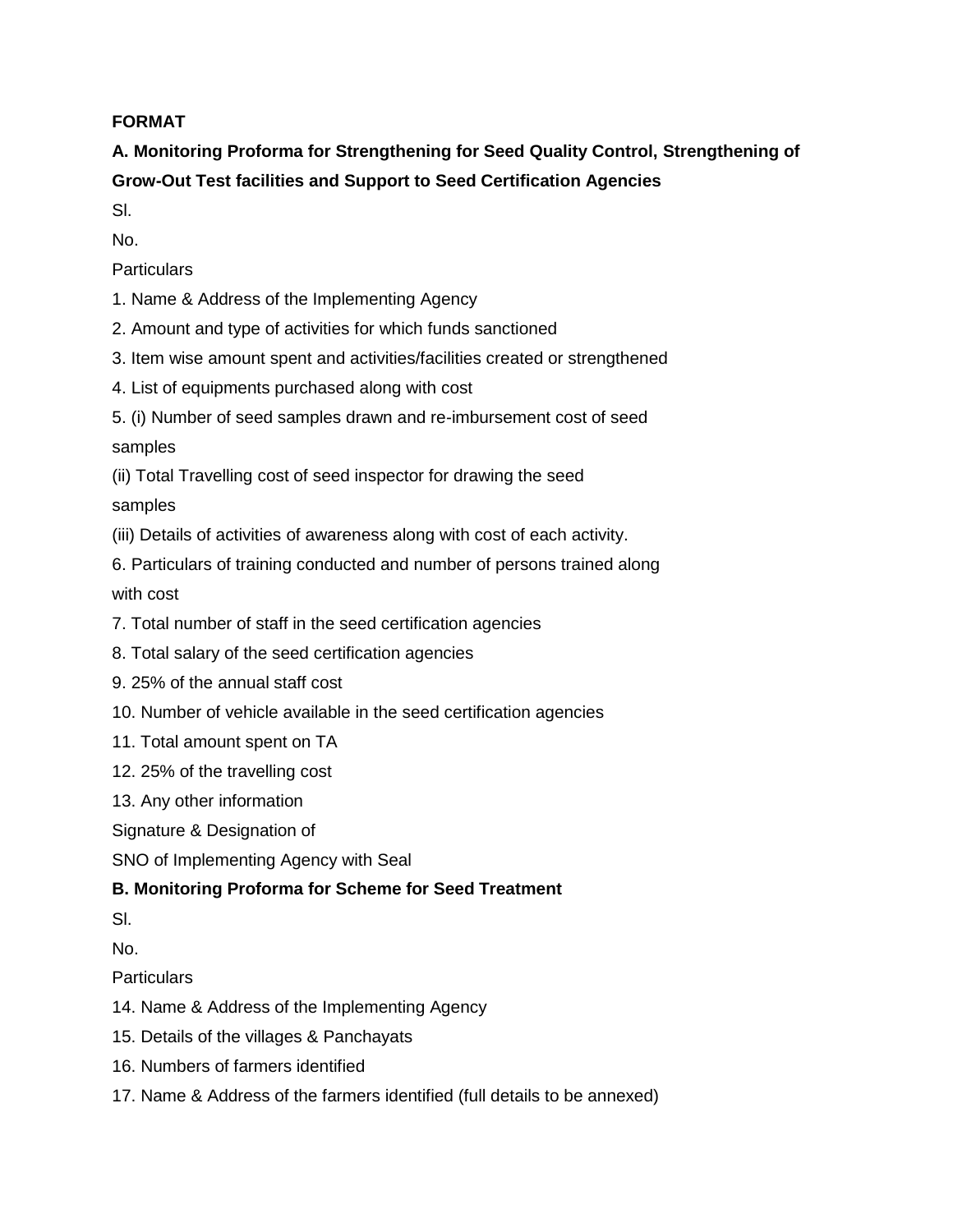18. Name of the Crop & Variety of seeds treated

19. Total quantities of seed produced and out of which total quantity of seeds treated

i) Foundation seed

ii) Certified seed

**Total** 

20. Name of the pesticide/fungicide/bio-chemical agent/plant extract etc

used for the seed treatment.

21. Quantity of pesticide/fungicide/bio-chemical agent/plant extract etc used for the seed treatment.

22. Price of pesticide/fungicide/bio-chemical agent/plant extract etc used

for the seed treatment.

23. Total cost of seed treatment

24. Total subsidy claimed

25. Any other information

Signature & Designation of

SNO of Implementing Agency with Seal

Page **43** of **49**

# **C. Monitoring Proforma for Promotion of seed export, Support for R & D, Contract**

#### **Research and acquisition of new varietal product**

1. Name of the project

2. Name, address and location of the beneficiary

3. i) Total financial outlay Rs.\_\_\_\_\_\_\_\_\_\_\_\_

ii) Central share Rs.

iii) Beneficiary share Rs.

4. Capacity created

(i) Type of facilities in the project.

(ii) List of machineries & equipment along with cost

(iii) Capacity of individual facility of the Project

(iv) Others.

5. Date of operationalisation of Project

6. Detailed Outcome of the Project

Signature & Designation of

SNO of Implementing Agency with Seal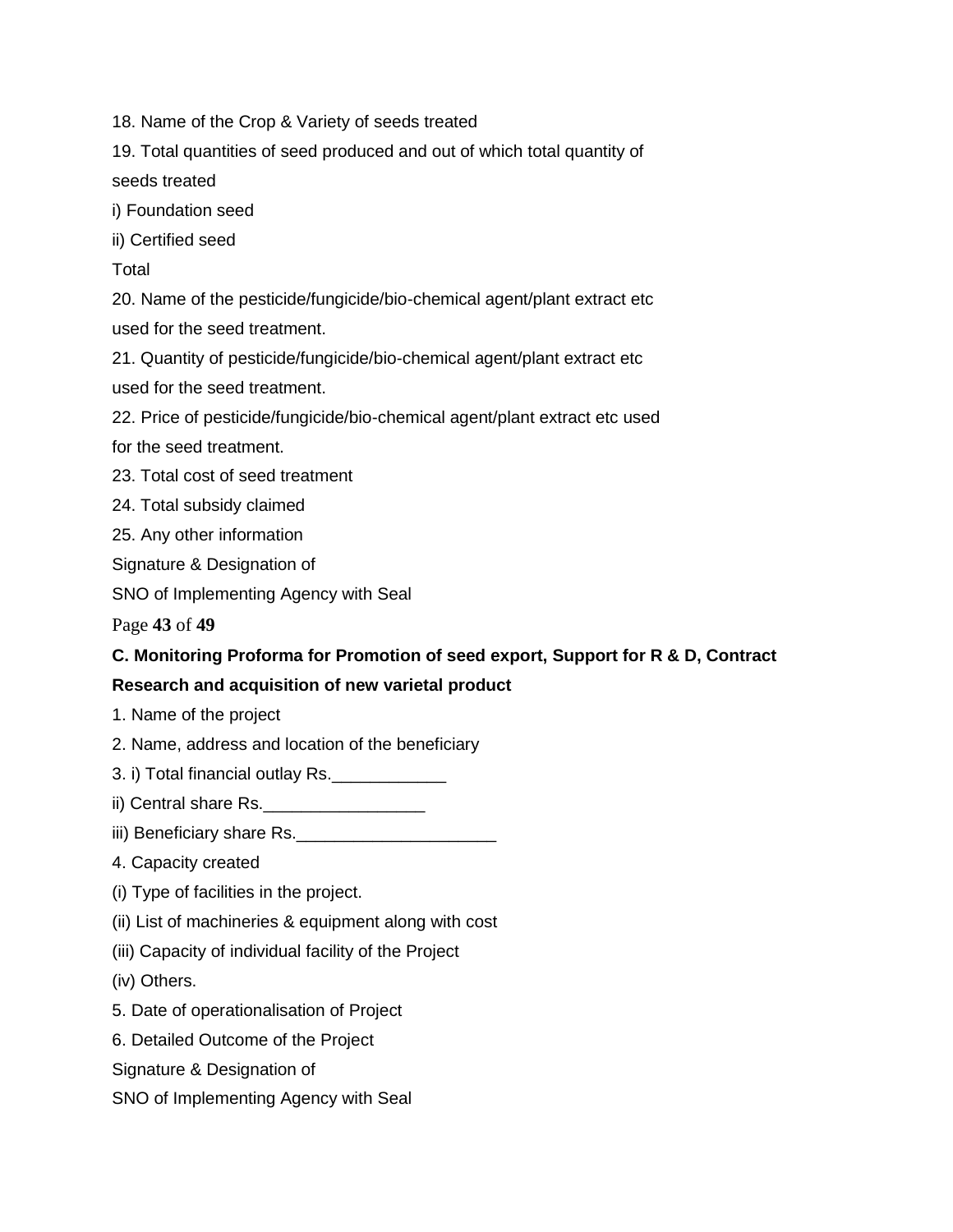#### **D. Monitoring Proforma for Public Private Partnership (PPP) in Seed Sector**

- 1. Name of the project
- 2. Name, address and location of the beneficiary
- 3. Name of the financing bank
- 4. Name & address of financing branch
- 5. Date of sanction of loan by bank
- 6. i) Total financial outlay Rs.\_\_\_\_\_\_\_\_\_\_\_\_
- ii) Margin money Rs.\_\_\_\_\_\_\_\_\_\_\_\_\_\_\_\_\_\_\_\_\_\_
- iii) Bank loan Rs.
- 7. Subsidy claimed
- i) Date of completion of 25% of Project and subsidy claimed
- ii) Date of completion of 50% of Project and subsidy claimed
- iii) Date of completion of 75% of Project and subsidy claimed
- iv) Date of completion of 100% of Project and subsidy claimed
- v) Date of operationalisation of Project and subsidy claimed
- 8. Capacity created
- (i) Type of facilities created in the project.
- (ii) List of machineries & equipment along with cost
- (iii) Capacity of individual facility of the Project
- (iv) Others.
- 9. Brief Outcome of the Project
- Signature & Designation of
- SNO of Implementing Agency with Seal

Page **44** of **49**

#### E. **PROFORMA FOR SUBMISSION OF PROPOSAL UNDER SEED VILLAGE PROGRAMME**

Name of the implementing agency –

Address –

Contact person (alongwith phone no., email and Fax no. etc.) –

Fax No. - Year and Season of Implementation -

Component: Seed Village Programme Rs. in Lakhs.

Amount Proposed

S.

No.

Crop/variety Area (in ha.)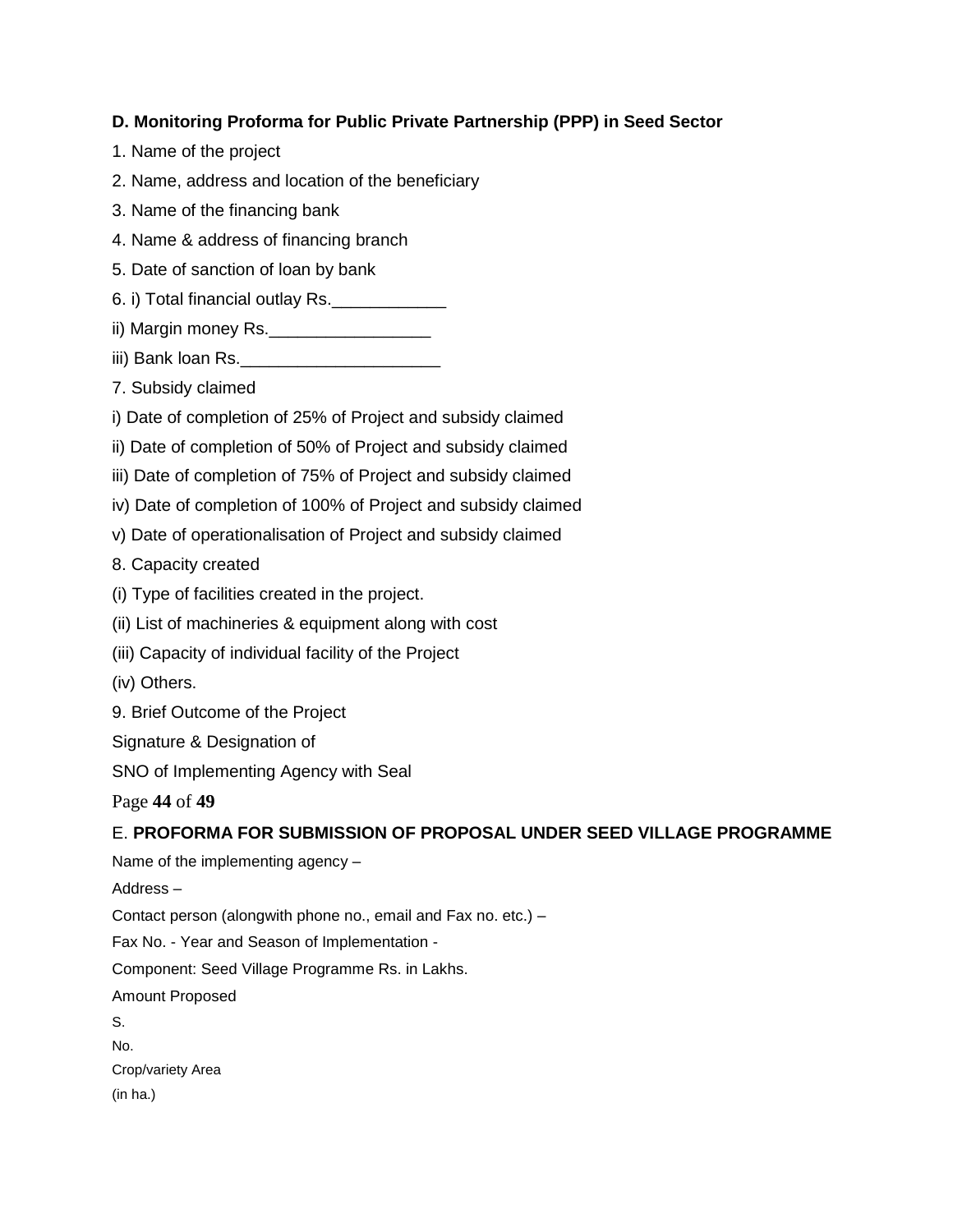Seed Rate (per ha.) Seed Required (in Qtls.) Seed Cost (Per Qtls.) Assistance for seed allowed (Per Qtls) No. of Seed Villages No. of farmers covered Amount (in lakh) **Other** information (if any) General SC ST Women Total A.1 Cereals 50% Seed Cost Pulses , oil seeds, fodders, Green manure etc. 60 % Seed Cost Total B. Farmers Training No. of Groups No. of Farmers Each Group Training amount of each Group Rs.15,000 Total Training amount required for Training C. Seed Storage Bin \* Seed Bins of 10 qtl. to SC/ST farmers @ Rs. 1500 per bin Seed Bins of 10 qtl. to General farmers @ Rs. 1000 per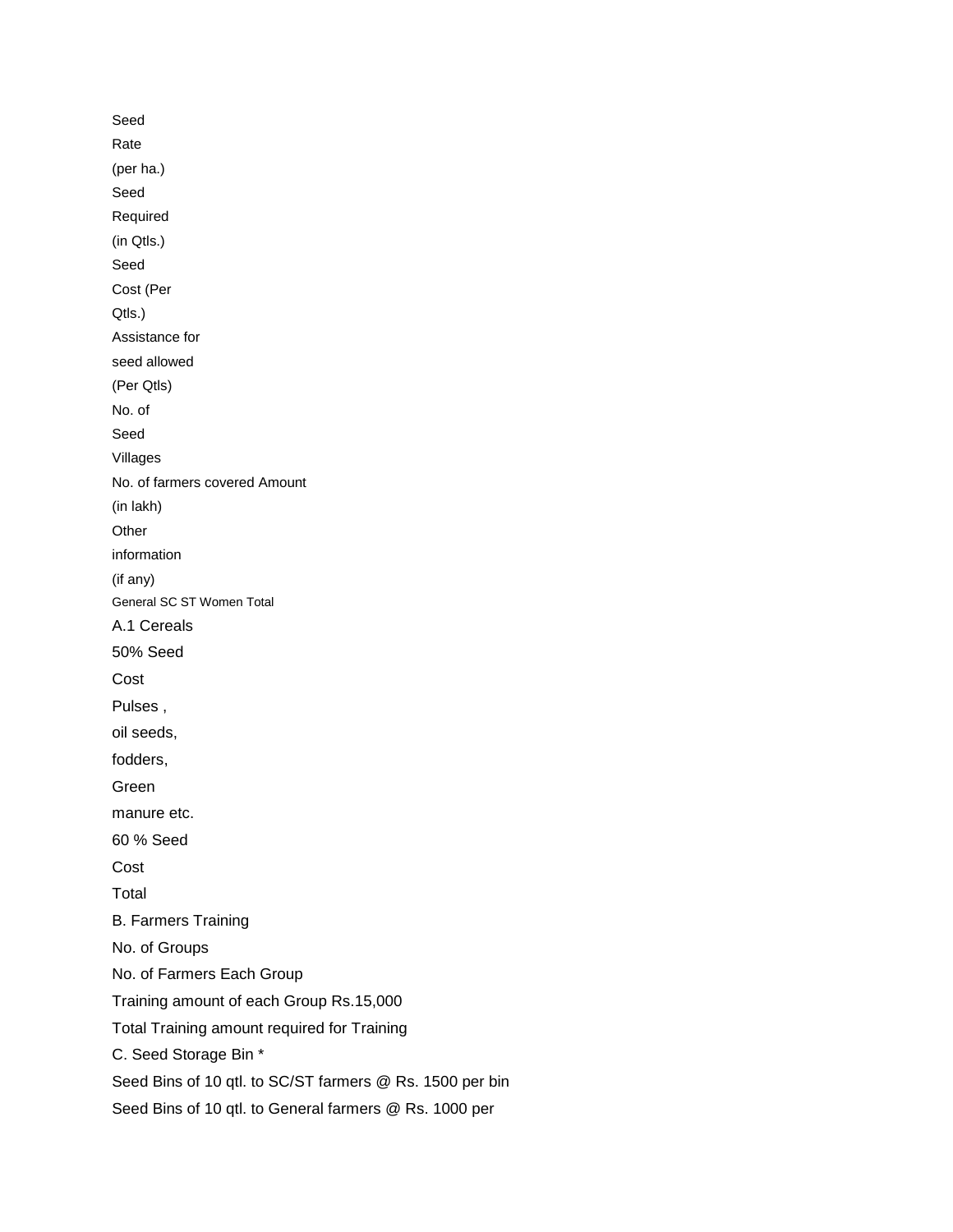bin

Total amount proposed for Seed Bin

D. Assistance for Seed Treating /Dressing Drums

20 Kg capacity @Rs.3500/drum

40 Kg capacity @Rs.5000/drum

#### **Grand Total ( A+B+C+D)\*\***

\* as per demand of farmers, the subsidy amount will be decreased / increased according to capacity of seed bins.

\*\* Proposed expenditure (in %) for General, SC and Tribal farmers is to be indicated out of total is mandatory.

Signature & Designation of

SNO of Implementing Agency with Seal

Page **45** of **49**

**F. PROFORMA FOR SUBMISSION OF PHYSICAL AND FINANCIAL PROGRESS REPORT INCENTIVE ON CERTIFIED SEED PRODUCTION OF PULSES,**

#### **OIL SEEDS, FODDER, GREEN MANURE CROPS THROUGH SEED VILLAGES**

Name & Address of implementing agency Season & Year of implementation

A SEED DISTRIBUTION

State District Crop / Variety Area (Acre) Qty. of Foundation / Certified Seeds Supplied (Qtl.) Qty. of certified seeds Produced (Qtl.) No. of Seed Village Organized\* No. of Farmers Covered\* Financial Progress (Amount Rs. in lakh) for Foundation Seed / Certified Seed Distribution Remarks Crop-Varietywise 50% cost of seed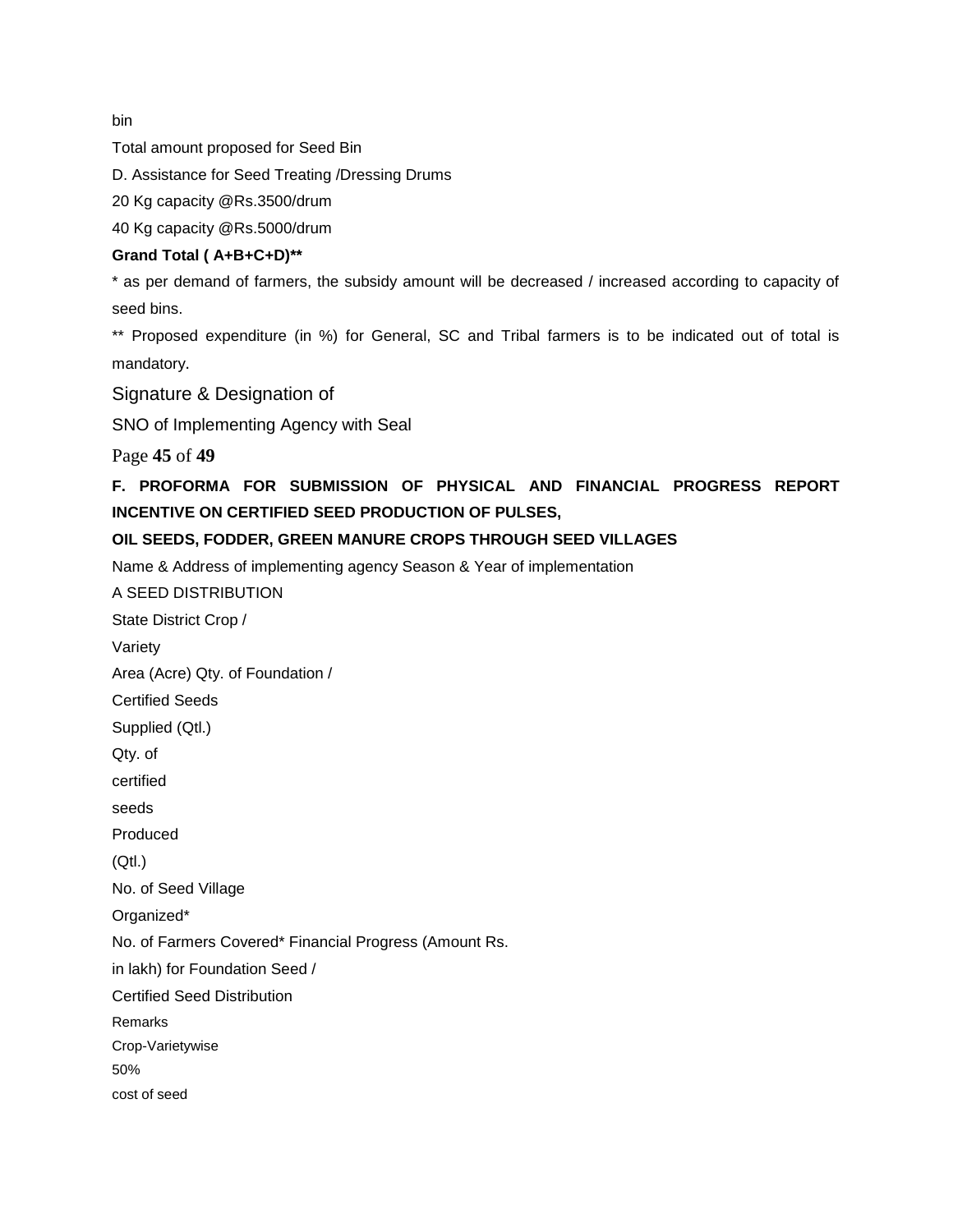per kg. Target AchievementTarget Achievement Target Achievement Gen.SC ST WomenTotal Fund Received Fund UtilisedBalanc e B. FARMERS TRAINING S. No. Crop / Variety Place of Training Date No. of farmers participated\* Financial Progress for farmers training (Amount Rs. in lakhs) Remarks Target Achievement General SC ST Women Total Fund Received Fund utilized Balance C. SEED PROCESSING AND STORAGE FACILITIES S. No. Item Physical target Actual

Achievement

Financial Progress for farmers training

(Amount Rs. in lakhs)

Remarks

a. Seed processing Fund

Received

Fund utilized Balance

b. Seed storage facilities

c. Seed processing machineries

and Supporting equipments

D. SEED CERTIFICATION CHARGES PAID

Seed Certification Charges paid (50%) or Rs.600/ha. Physical Target

(ha.)

Actual

Achievement (ha.)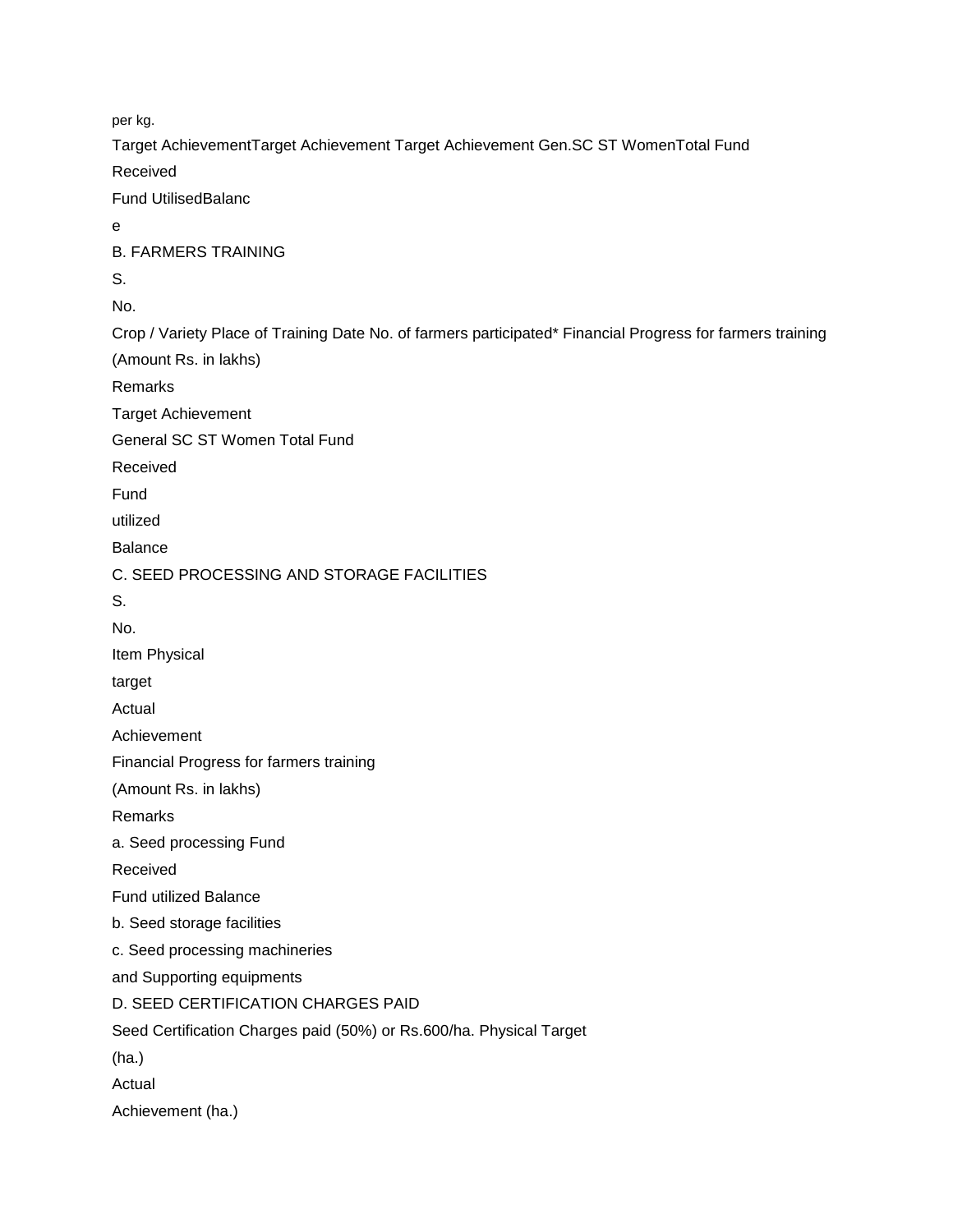Fund Received Fund utilized Balanc

e

Remarks

Total Funds Received from GOI (A+B+C+ D)

(Amount Rs. in lakh)

Funds Utilized Balance Remarks

\* Name of district and block wise seed villages and list of beneficial farmers covered to be uploaded on the website of the State Govt. and a copy of same may also be

send to this office.

Signature & Designation of

SNO of Implementing Agency with Seal

Page **46** of **49**

# **G. PROFORMA FOR SUBMITTING PHYSICAL PROGRESS REPORT UNDER THE COMPONENT CREATION/STRENGTHENING OF SEED**

#### **INFRASTRUCTURE FACILITIES**

Year

Name of the implementing agency –

Address –

Contact person (alongwith phone no., email and Fax no. etc.) –

**Fax No. -**

#### **A) Seed Processing Facilities**

S.

N

o.

Location-wise Seed

Processing Plant

Created / Strengthened

Number of

Processing

Plant

Seed Processing

Capacity (M.T.)

Funds Received for Seed Processing

Plants from GOI (Amount Rs. in Lakh)

**Other**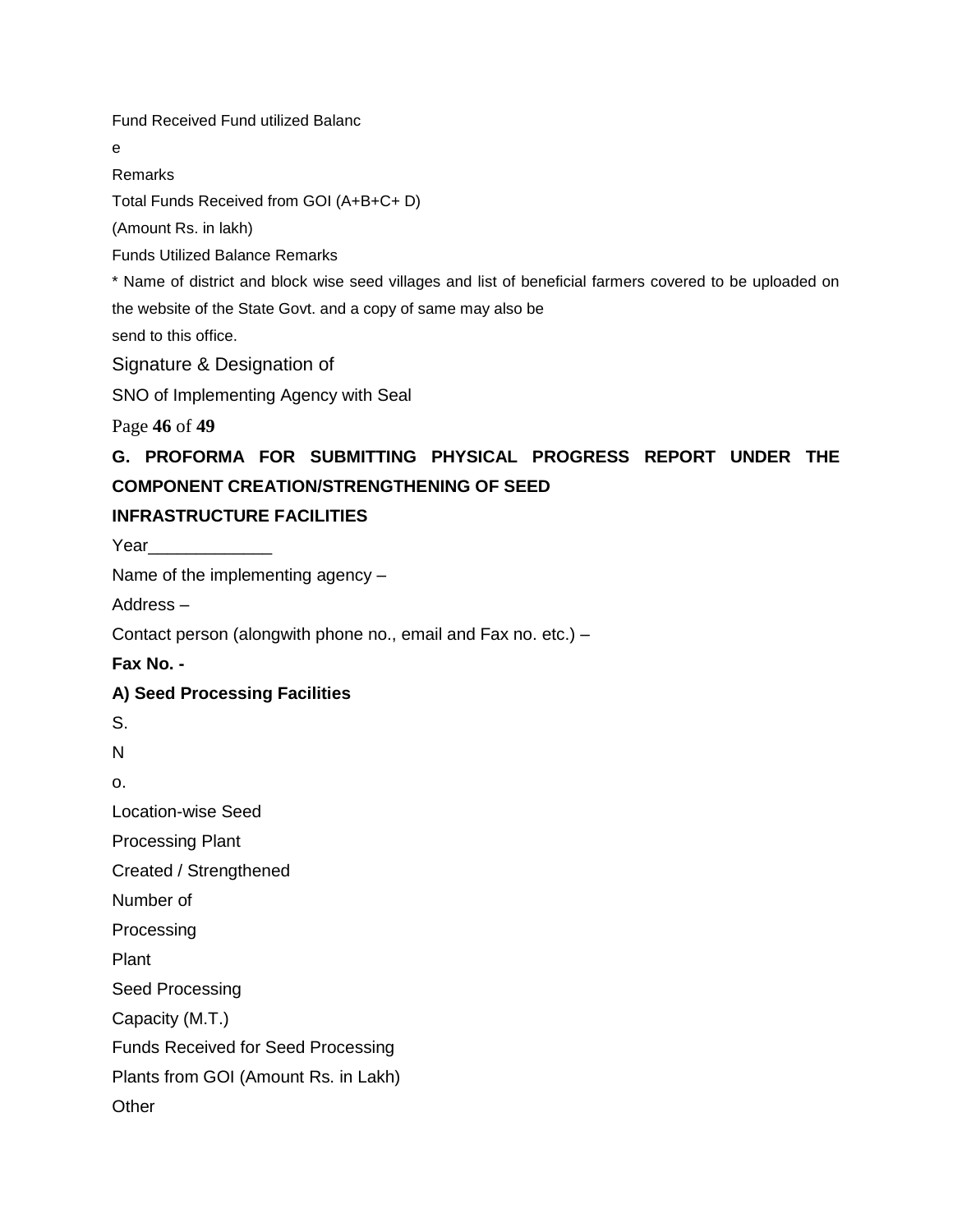Information (If any) Remarks Target Actual Achievement Received Utilized Balance **Total B) Seed Storage Facilities:** S. N o. Location-wise Seed Storage Godown **Constructed** Number of Seed storage godown Seed Storage Capacity (M.T.) Funds Received for Seed Storage Godown from GOI (Amount Rs. in Lakh) Other Information (If any) Remarks Target Actual Achievement Received Utilized Balance **Total Grand Total (A+B)** Signature & Designation of SNO of Implementing Agency with Seal Page **47** of **49**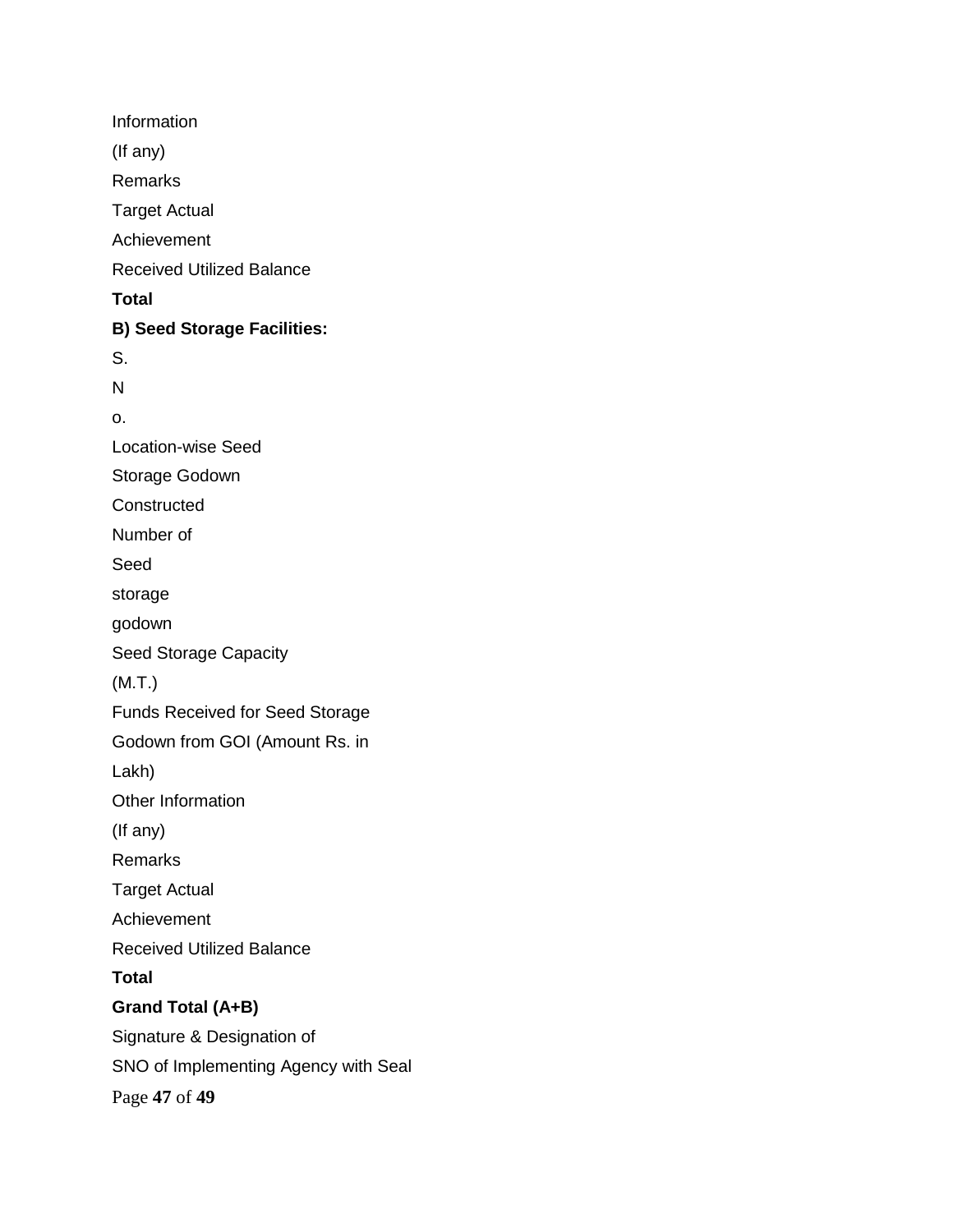H. PROFORMA FOR TRANSPORT SUBSIDY SCHEME ON MOVEMENT OF SEEDS SEEDS TRANSPORTED FOR KHARIF / RABI/ SUMMER SOWING (NAME OF STATE) FROM OUTSIDE STATE TO STATE CAPITAL/DISTRICT HEADQUARTER Name of the Implementing Agency (Quantity in quintals) (Amount in Rs.) Name of **State** Name of the **Dispatching** Place & **State** Place where seed received Name of crop **Quantity** moved by road (qtls) Freight Charges (Rs.) RailRoad Difference 1 2 3 4 5 6 7 8 1. It is certified that the quality shown in column 5 have actually been dispatched. 2. It is certified that rate of rail freight shown in column 6 have been taken from Indian Govt. Railway. 3. It is certified that rate of freight shown in column 7 is on actual basis. 4. It is certified that seed dispatched from to . 5. It is certified that this amount has not submitted in earlier bill by implementing agency. Signature of Marketing Head of Implementing agency. Signature of Financial Controller/

Financial Adviser of the Implementing Agency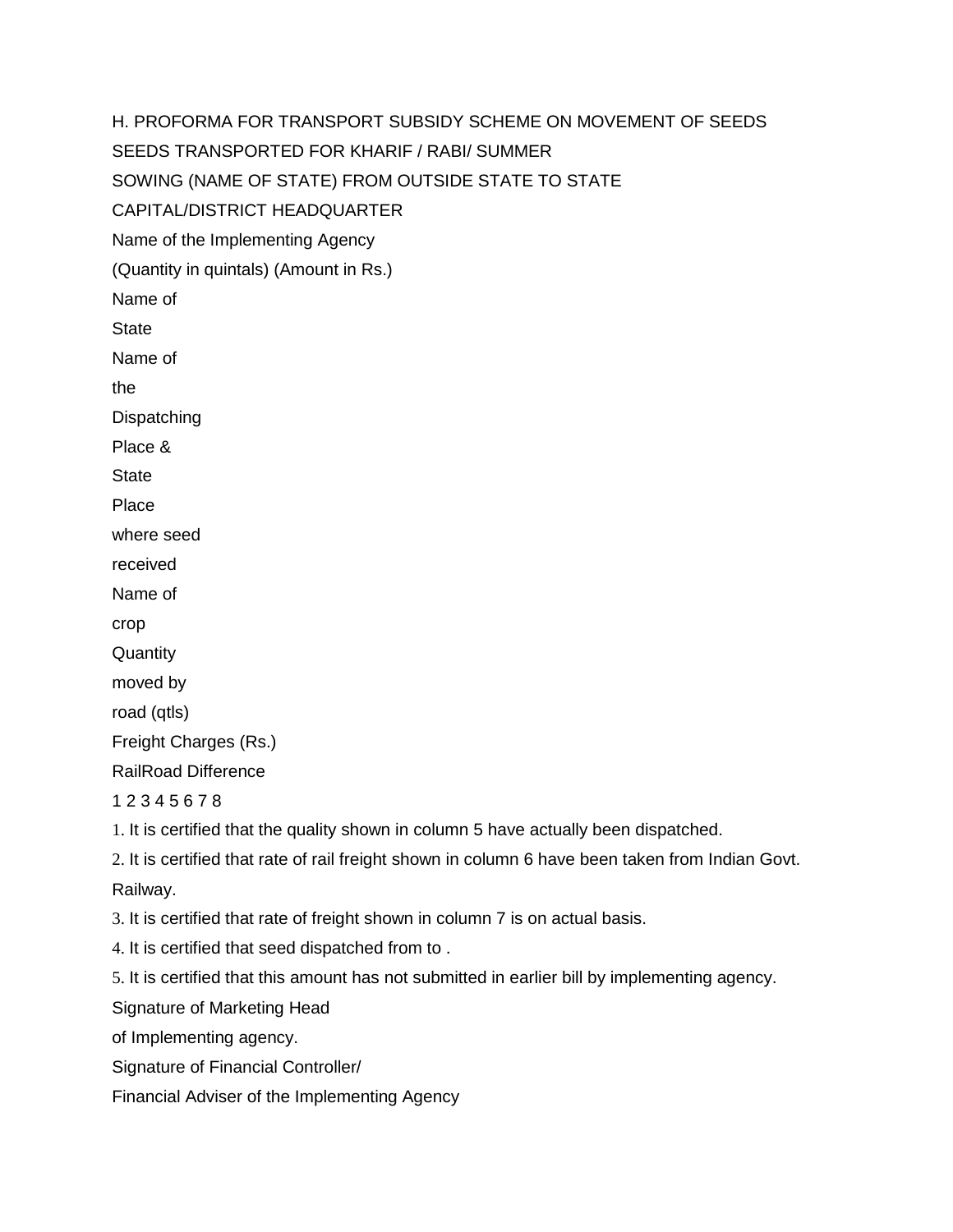Counter signature of MD/Chairman of Implementing agency other than State Department of Agriculture/Horticulture Page **48** of **49**

#### **ABBREVIATIONS**

AAP Annual Action Plan ADG Assistant Director General

AESA Agro-Eco-System Analysis

APC Agriculture Production Commissioner

APSSDC Andhra Pradesh State Seed Development Corporation

ASC Assam State Seed Corporation

ASSP Annual State Seed Plan

BE Budget Estimate

BRBN Bihar Rajya Beej Nigarm

CAG Comptroller & Auditor General of India

CMD Chairman-cum- Managing Director

CPWD Central Public Works Department

DAC Department of Agriculture & Cooperation

DBT Department of Bio-Technology

DARE Department of Agriculture Research & Education

DDG Deputy Director General

DG (ICAR) Director General (Indian Council of Agricultural Research)

DNA Deoxyribonucleic Acid

DUS Distinctiveness, Uniformity and Stability

EC Executive Committee

ECS Executive Committee on Seeds

FIGs Farmer's Interest Groups

GC General Council

GSSC Gujarat State Seeds Corporation

GDP Gross Domestic Product

GFR General Financial Rules

GOI Government of India

GPS Global Positioning System (Navigation Device)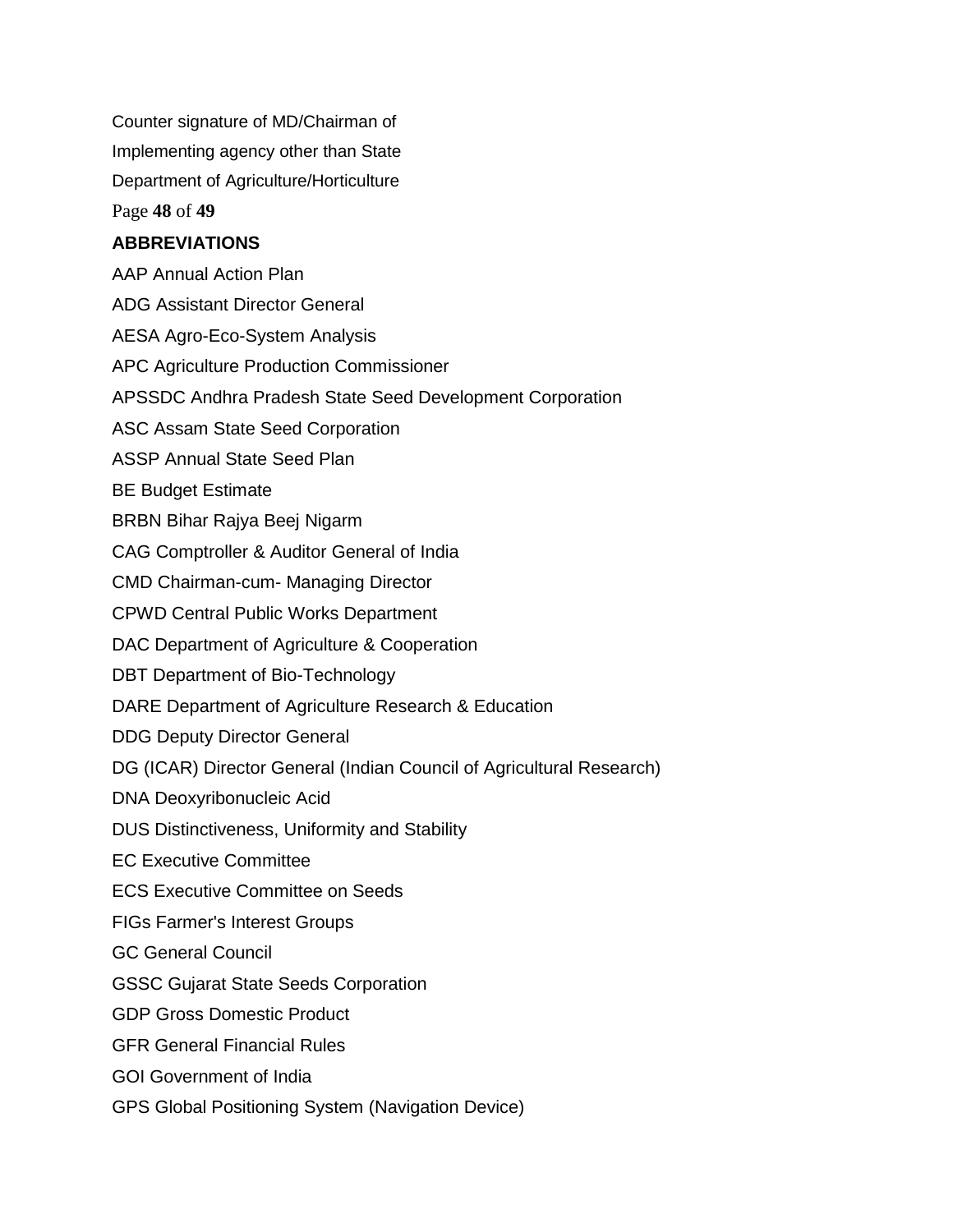Hr Hour

HDPs High Density Pipes

- HSDC Haryana Seed Development Corporation
- ICAR Indian Council of Agricultural Research
- ICRISAT International Crop Research Institute for Semi-Arid Tropics
- ICT Information & Communications Technology
- IFD Internal Finance Division
- ISTA International Seed Testing Association
- JS Joint Secretary
- KSSC Karnataka State Seeds Corporation
- KSSDA Kerala State Seeds Development Authority
- KVKs Krishi Vigyan Kendras
- MIS Management Information System
- MMA Macro Management in Agriculture
- MOA Ministry of Agriculture
- Page **49** of **49**
- MT Metric Tonnes
- MSSC Maharashtra State Seeds Corporation
- MPSS&FDC Madhya Pradesh State Seeds & Farm Development Corporation
- MOEF Ministry of Environment & Forest
- NABARD National Bank for Agriculture and Rural Development
- NE North-Eastern
- NFSM National Food Security Mission
- NGOs Non-Government Organization
- NIC National Informatics Centre
- NMAE T National Mission on Agricultural Extension and Technology
- NMSA National Mission for Sustainable Agriculture
- NMMI National Mission Micro Irrigation
- NSRTC National Seed Research & Training Centre
- NSR National Seed Reserve
- NRM National Resource Management
- NSC National Seeds Corporation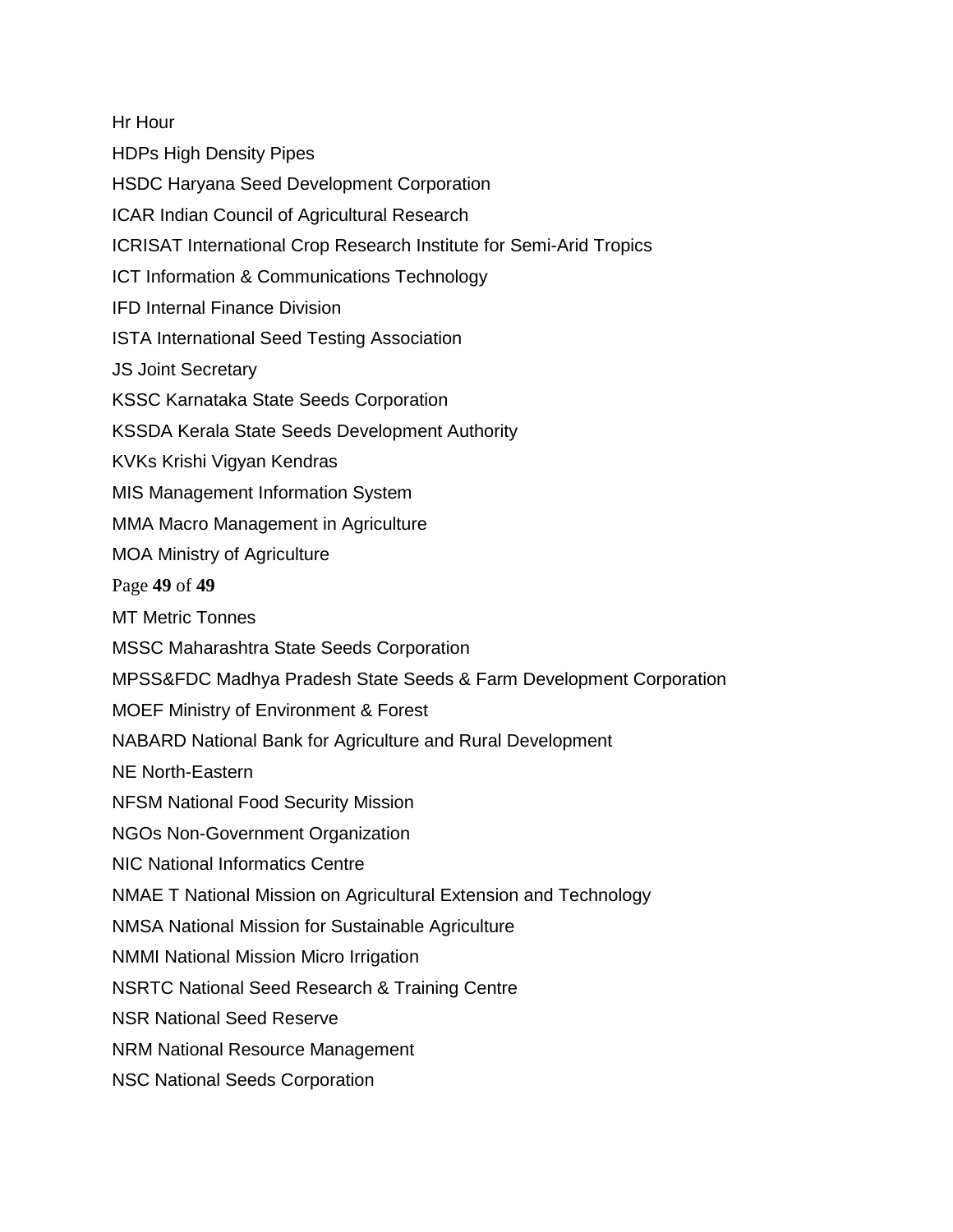OECD Organisation for Economic Co-operation and Development

- OSSC Orissa State Seeds Corporation
- PMT Project Management Team
- PSA Principal Secretary ( Agriculture)
- PP Plant Protection
- PPV&FRA Protection of Plant Varieties and Farmers Right Authority
- PRI Panchayat Raj Institution
- PSSC Punjab State Seeds Corporation
- PPP Public Private Partnership
- PSUs Public Sector Undertakings
- PVP Protection of Plant Varieties
- PWD Public Works Department
- R&D Research and Development
- RE Revised Estimate
- RSSC Rajasthan State Seeds Corporation
- SAP State Action Plan
- SAUs State Agricultural Universities
- SC Schedule Caste
- SLEC State Level Seed Mission Executive Co mmittee
- SFAC Small Farmer's Agribusiness Consortium
- SFCI State Farms Corporation of India
- SHGs Self-Help Groups
- SMAM Sub-Mission on Agricultural Mechanization
- SMMC Sub-Mission Monitoring Committee
- SMSP Sub-Mission on Seed and Planting Material
- SNA State Nodal Agency
- SRR Seed Replacement Ratio
- SSCs State Seed Corporations
- SSCAs State Seeds Certification Agencies
- ST Schedule Tribe
- TA Travelling Allowance
- UTs Union Territories
- UK&TDC Uttrakhand & Tarai Development Corporation